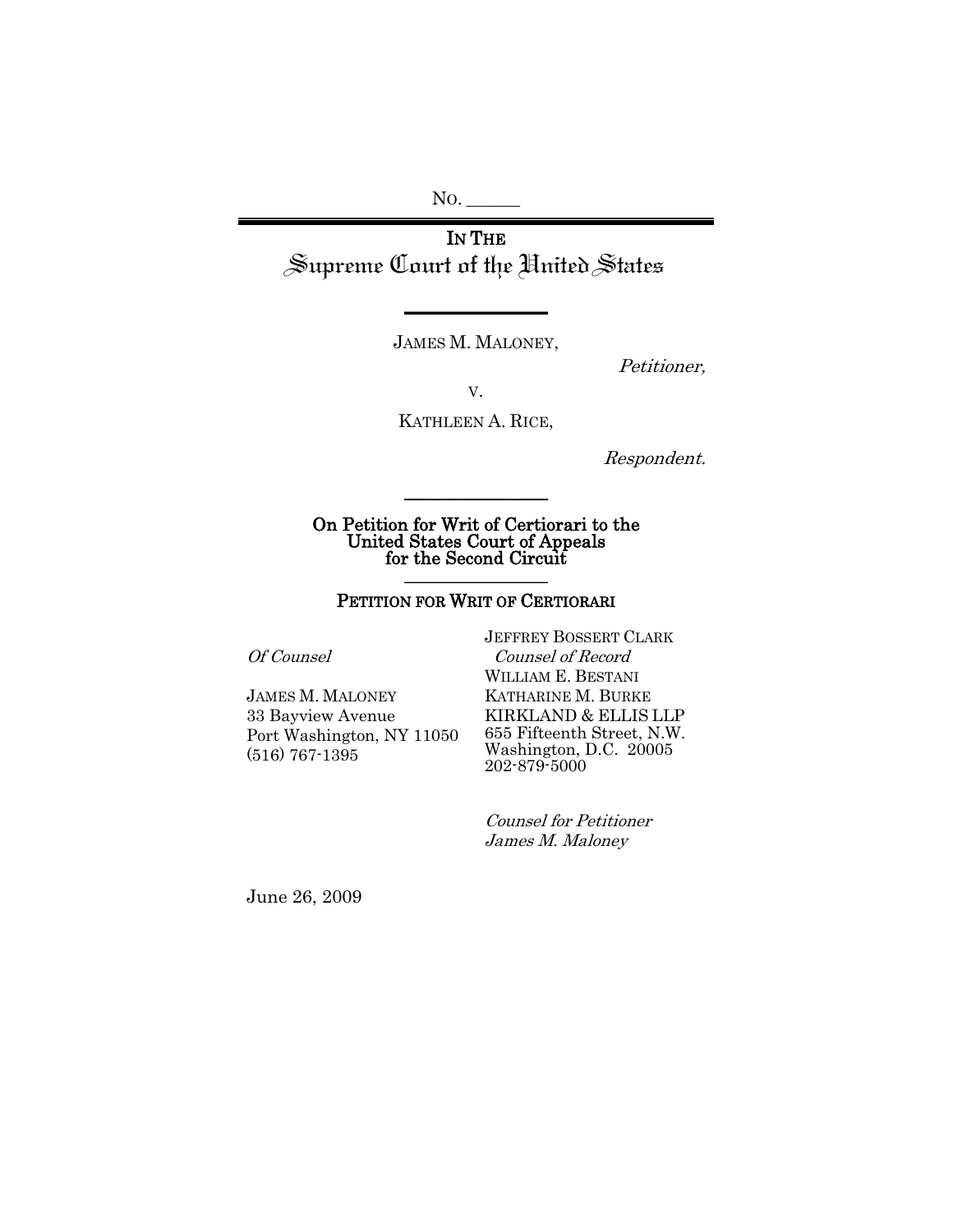#### QUESTIONS PRESENTED

<span id="page-1-0"></span>A New York statute makes the possession of a type of weapon known as nunchaku a criminal misdemeanor. Petitioner was arrested in his home and charged with possessing nunchaku. No other conduct, such as misusing the weapon or bearing it in public, was involved. The possession charge was ultimately dropped, though Petitioner was required to destroy the nunchaku.

Desiring to continue freely exercising his individual constitutional right to keep such arms in his home for self-defense, Petitioner brought this declaratory judgment action seeking to have the New York statute pronounced invalid insofar as it applies to criminalize the mere possession of nunchaku in one's home. The Second Circuit held that under this Court's precedent, it was constrained to rule that the Second Amendment does not apply against the States, and dismissed his complaint.

The questions presented are:

1. Whether the Second Amendment's individual right to keep and bear arms is incorporated against the States through the Due Process Clause of the Fourteenth Amendment.

2. Whether the Second Amendment's individual right to keep and bear arms is a privilege or immunity of citizens of the United States applicable to the States under the Privileges or Immunities Clause of the Fourteenth Amendment.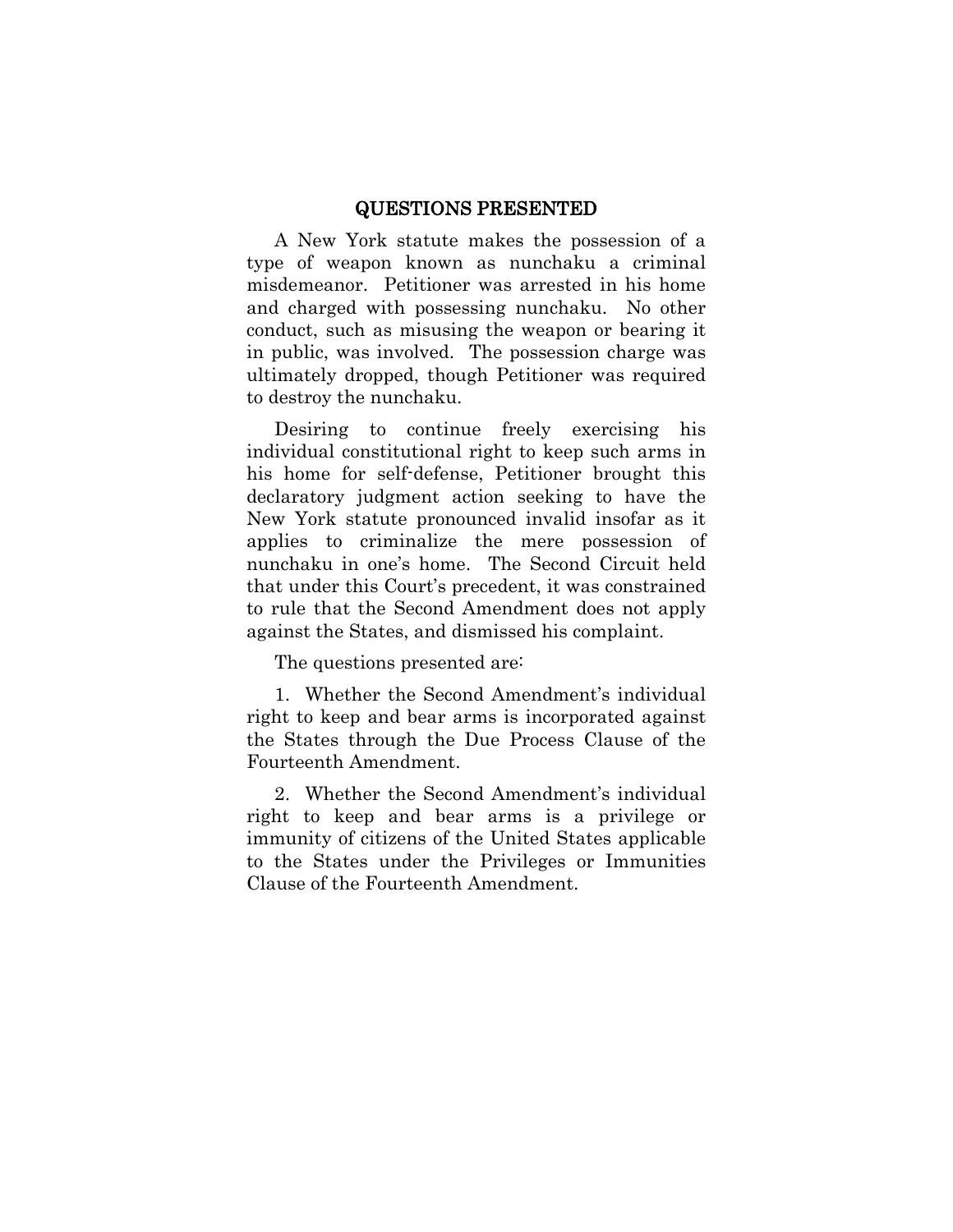### PARTIES TO THE PROCEEDING

Petitioner, James M. Maloney, was plaintiffappellant below. Respondent, Kathleen A. Rice (in her official capacity as District Attorney of Nassau County, New York) was defendant-appellee below.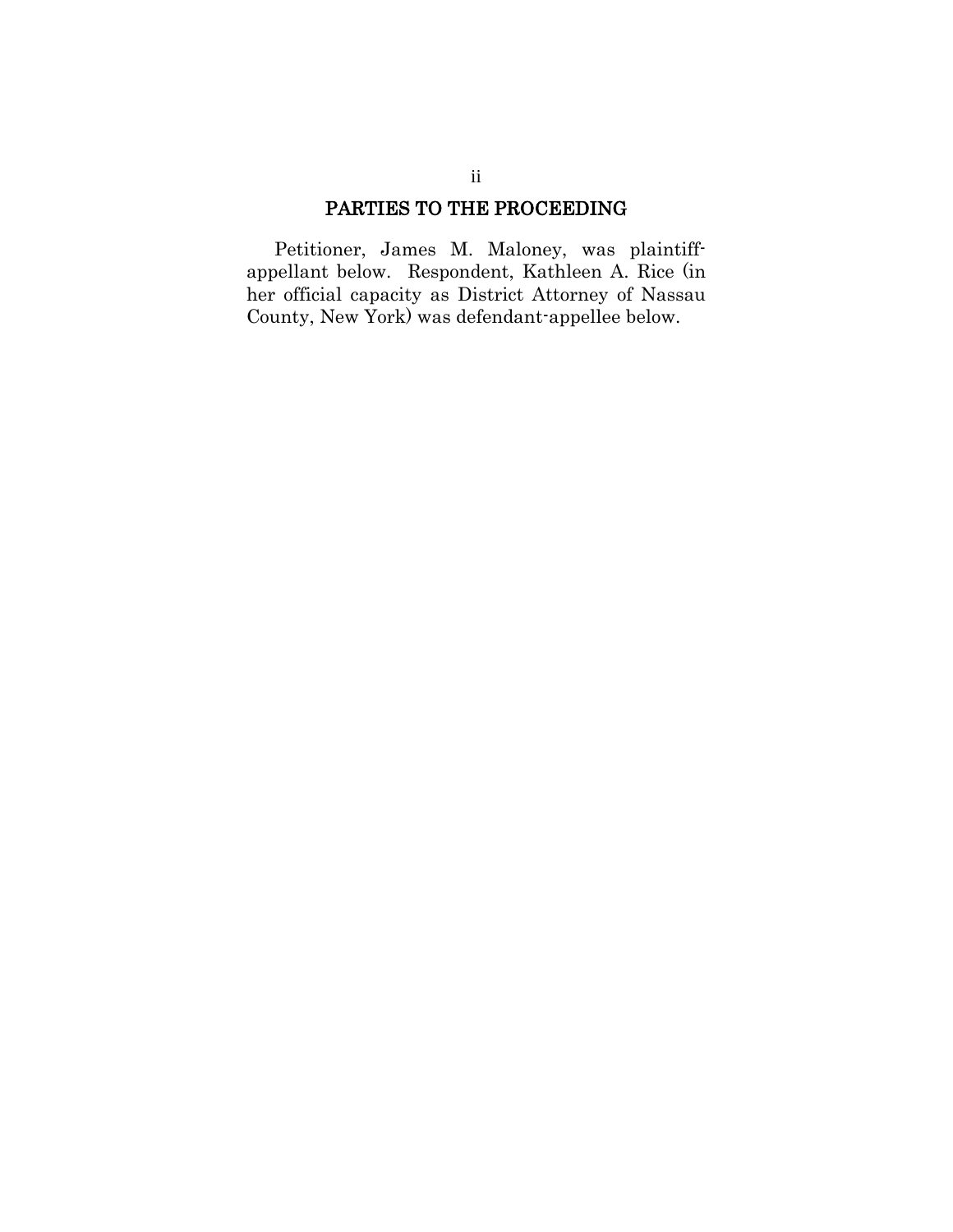# TABLE OF CONTENTS

| PERTINENT STATUTORY AND<br>CONSTITUTIONAL PROVISIONS  4                                                                                                                                                                                       |  |
|-----------------------------------------------------------------------------------------------------------------------------------------------------------------------------------------------------------------------------------------------|--|
|                                                                                                                                                                                                                                               |  |
| $\mathbf{A}$                                                                                                                                                                                                                                  |  |
| $\mathbf{B}$                                                                                                                                                                                                                                  |  |
| REASONS FOR GRANTING THE PETITION  15                                                                                                                                                                                                         |  |
| L<br>The Circuits Are Divided by the<br>Questions of Whether the Second<br>Amendment Is Incorporated Against the<br>States Through the Due Process Clause of<br>the Fourteenth Amendment and Whether<br>the Courts of Appeals Have Power Even |  |
| Π.<br>The Court Should Also Grant Certiorari<br>Over the Question of Whether the<br>Privileges or Immunities Clause of the<br>Fourteenth Amendment Applies the<br>Second Amendment Against the States. 28                                     |  |
|                                                                                                                                                                                                                                               |  |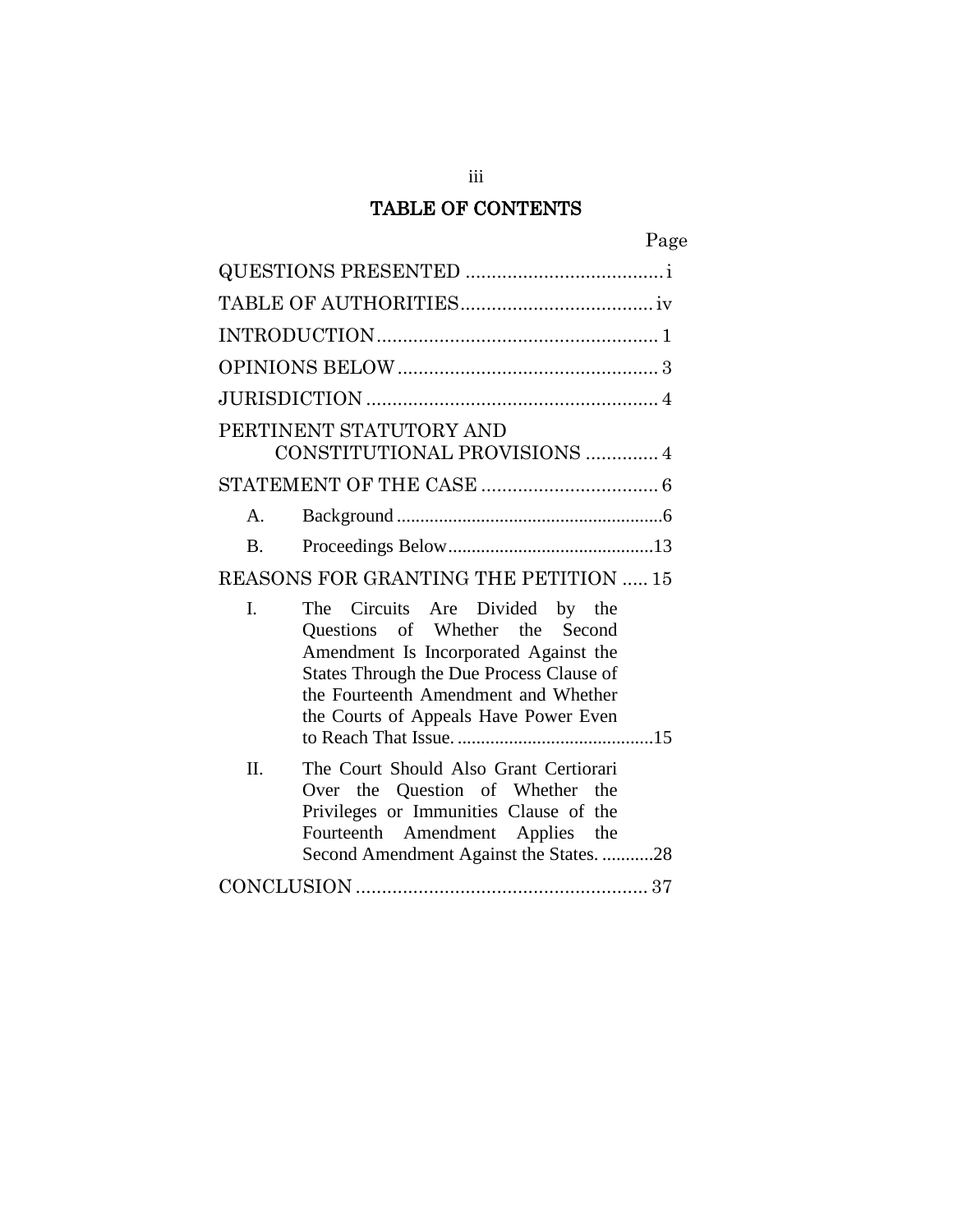## <span id="page-4-0"></span>TABLE OF AUTHORITIES

Page(s)

## CASES

| Bach v. Pataki,                                                                       |
|---------------------------------------------------------------------------------------|
| Barron v. Baltimore,                                                                  |
| Benton v. Maryland,                                                                   |
| Corfield v. Coryell,<br>6 F. Cas. 546,                                                |
| District of Columbia v. Heller,<br>128 S. Ct. 2783                                    |
| Dolan v. City of Tigard,                                                              |
| Duncan v. Louisiana,                                                                  |
| <i>Employment Div., Dep't of Human</i><br>Res. of Or. v. Smith,<br>Granholm v. Heald, |
| Hurtado v. California,                                                                |
| In re Kemmler,                                                                        |
| Lochner v. New York,                                                                  |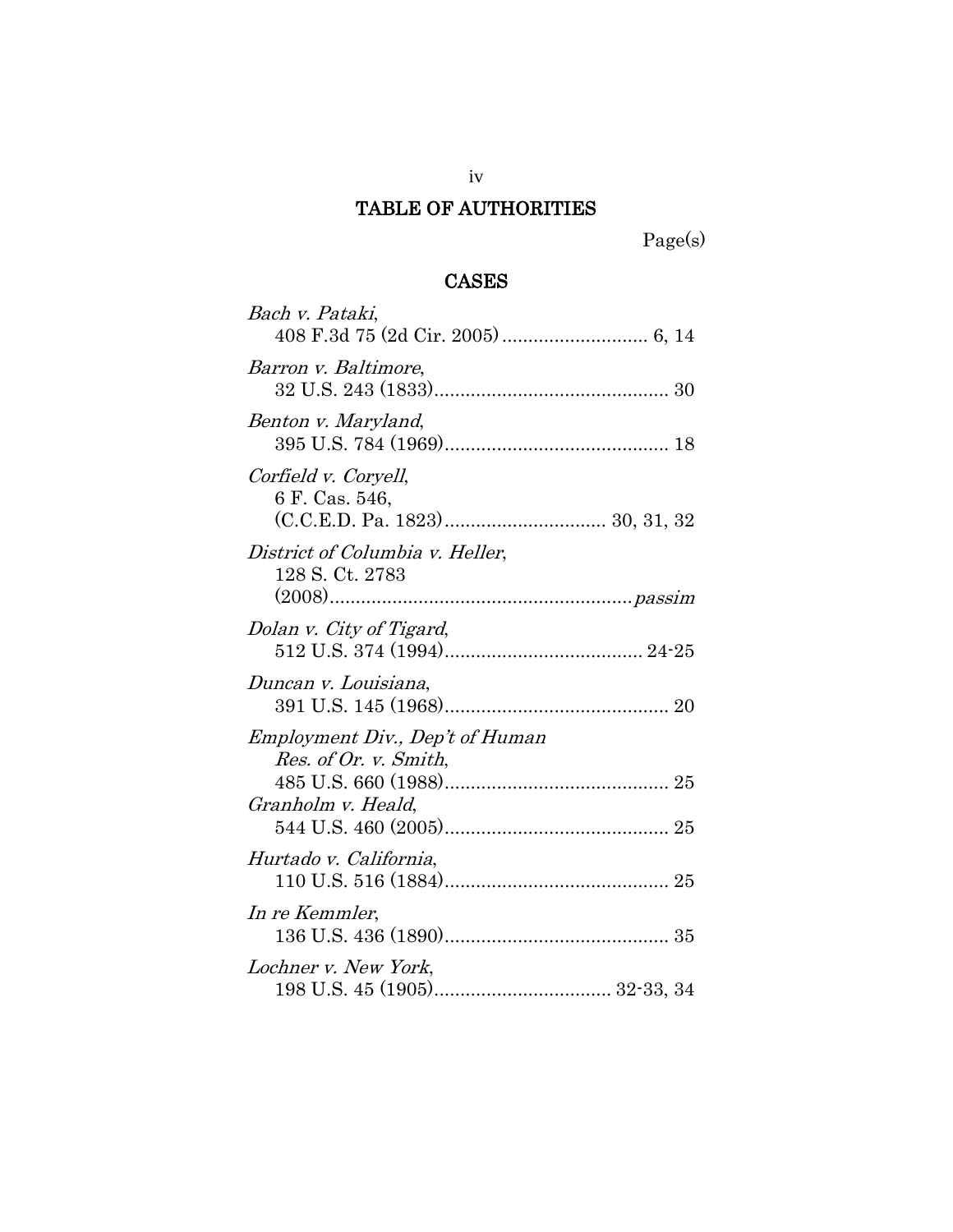v

| Love v. Pepersack,                                                                                  |
|-----------------------------------------------------------------------------------------------------|
| In re Maloney,<br>No. 101898/06, 2006 N.Y. Misc.<br>LEXIS 2464 (N.Y. Sup. Ct.                       |
| Maloney v. Anton Community<br>Newspapers, Inc.,<br>16 A.D. 3d 465 (N.Y. App. Div. 2005) 12          |
| Maloney v. County of Nassau,<br>No. 03-CV-4178 (SLT)(MLO),<br>2007 U.S. Dist. Lexis 71162 (E.D.N.Y. |
| Maloney v. Cuomo,                                                                                   |
| Maloney v. Cuomo,<br>470 F. Supp. 2d 205 (E.D.N.Y. 2007)  3                                         |
| Maxwell v. Dow,                                                                                     |
| Miller v. Texas,<br>153 U.S. 535 (1894)17, 20, 21, 22, 30                                           |
| Minneapolis & St. Louis R.R. Co.<br>v. Bombolis,                                                    |
| Murphy v. Hunt,                                                                                     |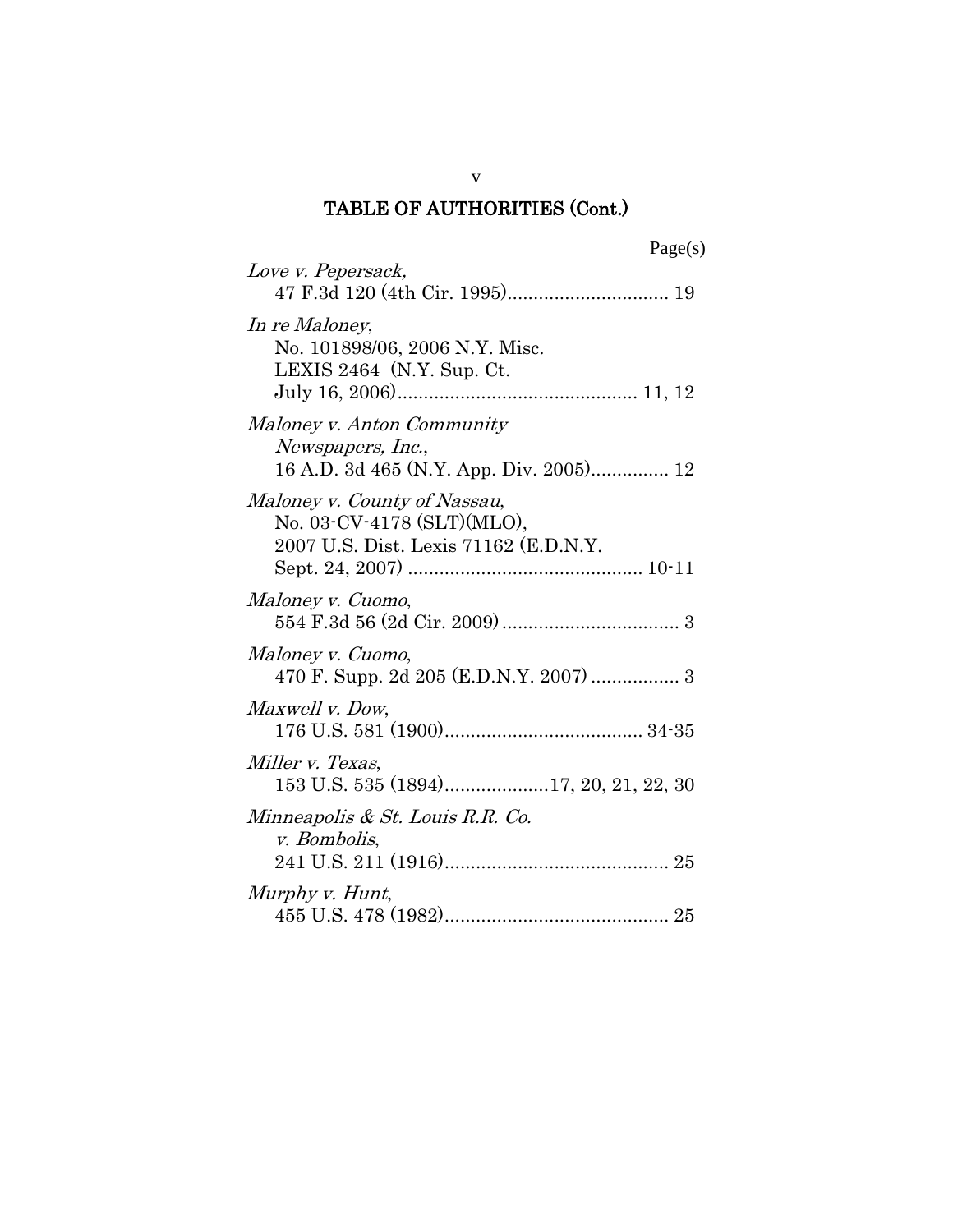| Page(s)                                                                                              |
|------------------------------------------------------------------------------------------------------|
| National Rifle Ass'n of Am., Inc. v.<br>City of Chicago,<br>No. 08-4241, 2009 WL 1515443             |
|                                                                                                      |
| Nordyke v. King,<br>563 F.3d 439 (9th Cir. 2009) 15-17, 20, 22                                       |
| O'Neil v. Vermont,                                                                                   |
| Palko v. Connecticut,                                                                                |
| People v. Davis,<br>446 N.Y.S. 2d 159 (N.Y. Crim.                                                    |
| Peoples Rights Org., Inc. v. City of<br>Columbus,                                                    |
| Presser v. Illinois,<br>116 U.S. 252 (1886)14, 17, 20, 21, 22, 30                                    |
| Rodriguez de Quijas v.<br>Shearson/American Expr., Inc.,                                             |
| Slaughter-House Cases,<br>83 U.S. (16 Wall.) 36                                                      |
| Thomas v. Members of the City Council<br>of Portland,<br>730 F.2d 41 (1st Cir. 1984) (per curiam) 19 |
| Twining v. New Jersey,                                                                               |

vi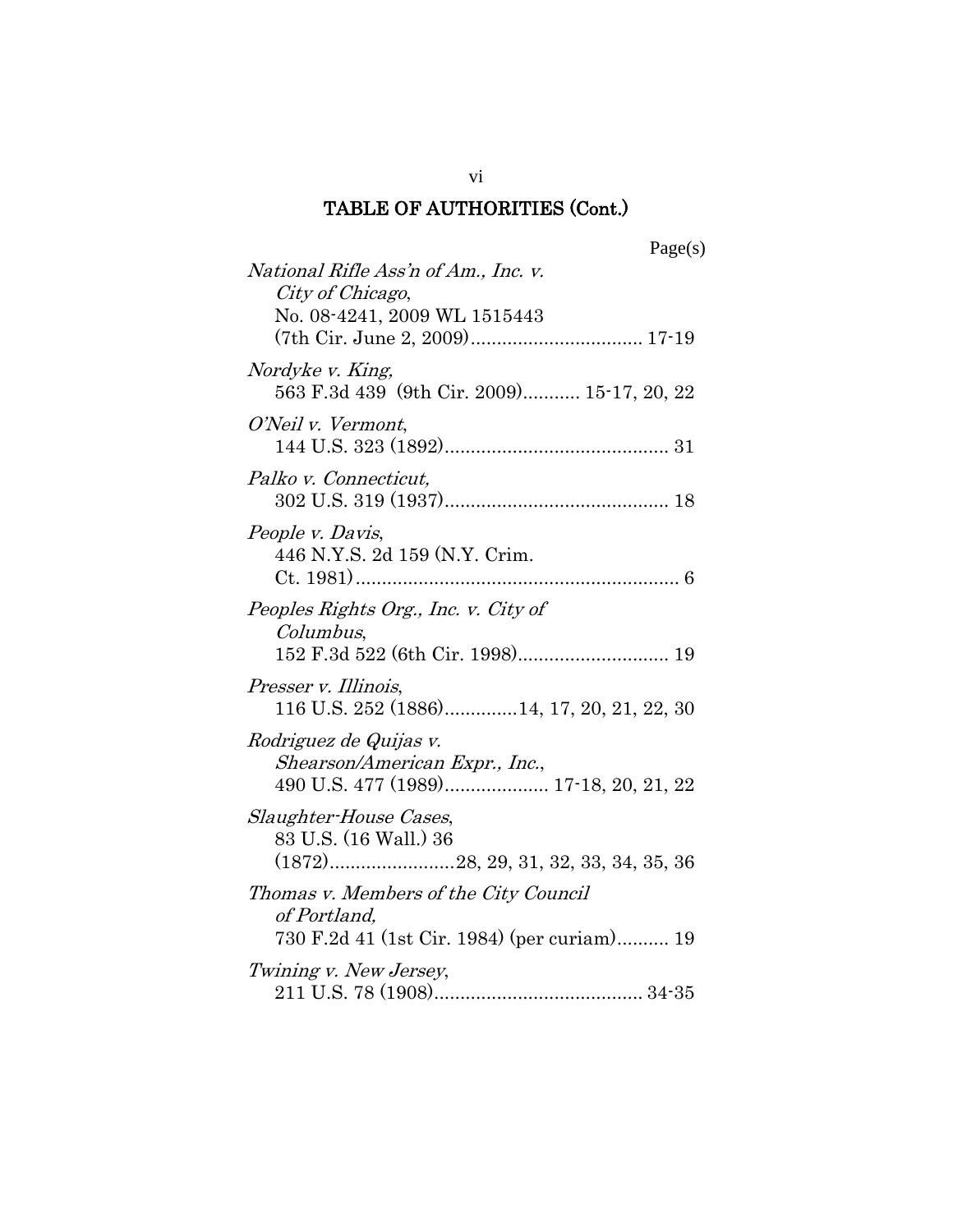| L.<br>70.<br>reι<br>S.<br>н |
|-----------------------------|
|-----------------------------|

| United States v. Carlton,                                            |
|----------------------------------------------------------------------|
| United States v. Cruikshank,<br>92 U.S. 542 (1876)17, 20, 21, 22, 30 |
| United States v. Emerson,<br>270 F.3d 203 (5th Cir. 2001) 20-21      |
| Walker v. Sauvinet,                                                  |
| Washington v. Glucksberg,                                            |

## CONSTITUTIONAL PROVISIONS

| U.S. Const., amend. XIV  1-4, 13, 15, 23-25, 28-36 |  |
|----------------------------------------------------|--|

## FEDERAL STATUTE

|--|--|--|--|--|--|--|

## FEDERAL LEGISLATIVE HISTORY

| CONG. GLOBE, 39th Cong., 1st Sess. |                                              |
|------------------------------------|----------------------------------------------|
|                                    |                                              |
|                                    |                                              |
|                                    | CONG. GLOBE, 42nd Cong., 1st Sess. (1871) 30 |

## NEW YORK STATUTES

vii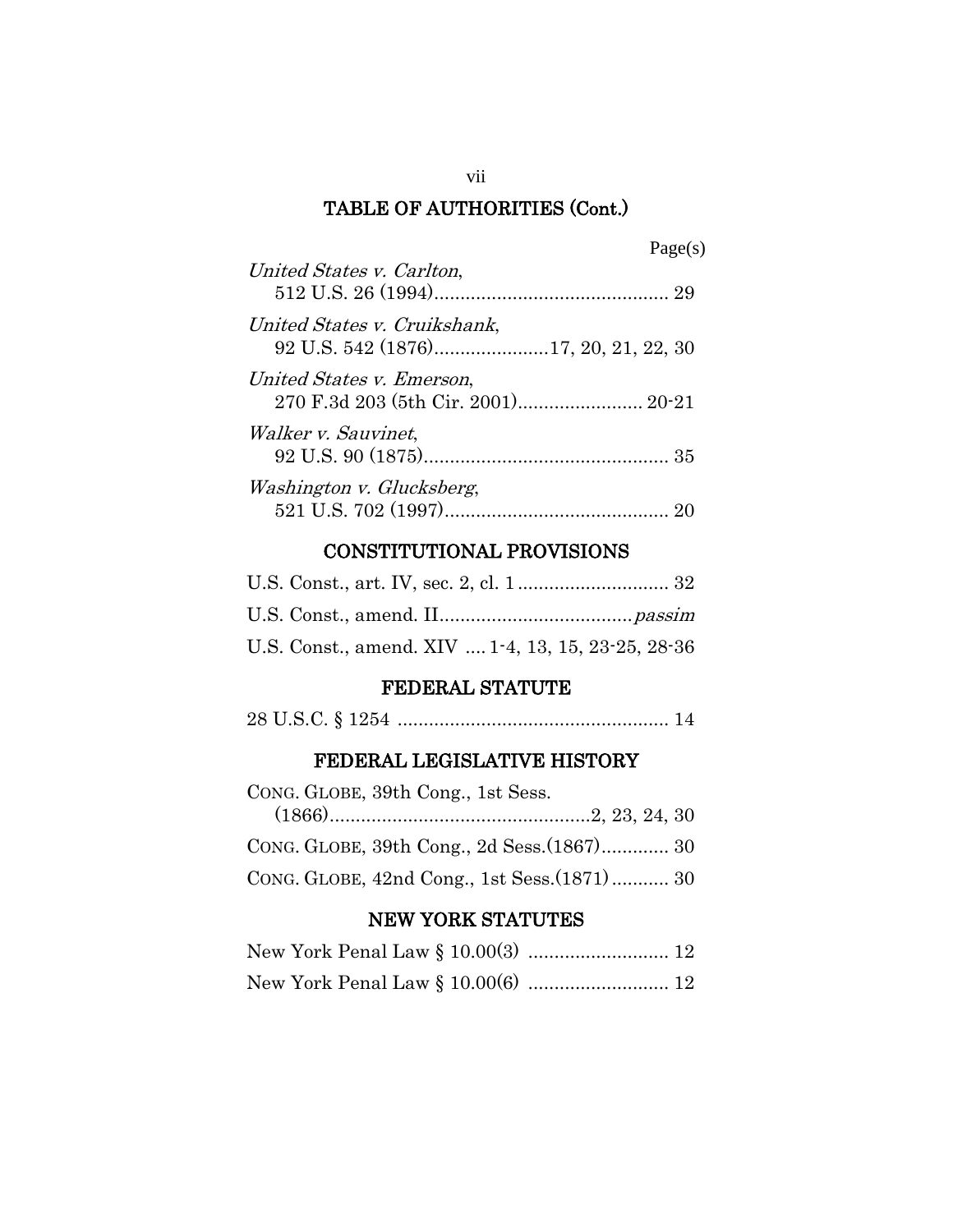## NEW YORK EXECUTIVE MATERIAL

N.Y. Op. Atty. Gen. (Inf.) 247 (Dec. 8, 1980)........... 6

## SECONDARY SOURCES

### Books

| AKHIL REED AMAR,                                                                                                                                    |
|-----------------------------------------------------------------------------------------------------------------------------------------------------|
| ALAN AXELROD,<br>THE REAL HISTORY OF THE AMERICAN<br>REVOLUTION: A NEW LOOK                                                                         |
| Winston Churchill,<br>Liberty and the Law (given July 31, 1957),<br><i>in</i> 8 ROBERT RHODES JAMES, ed.,<br><b>WINSTON CHURCHILL: HIS COMPLETE</b> |
| PAUL CROMPTON,<br>THE COMPLETE MARTIAL ARTS (1989) 7, 8, 28                                                                                         |

viii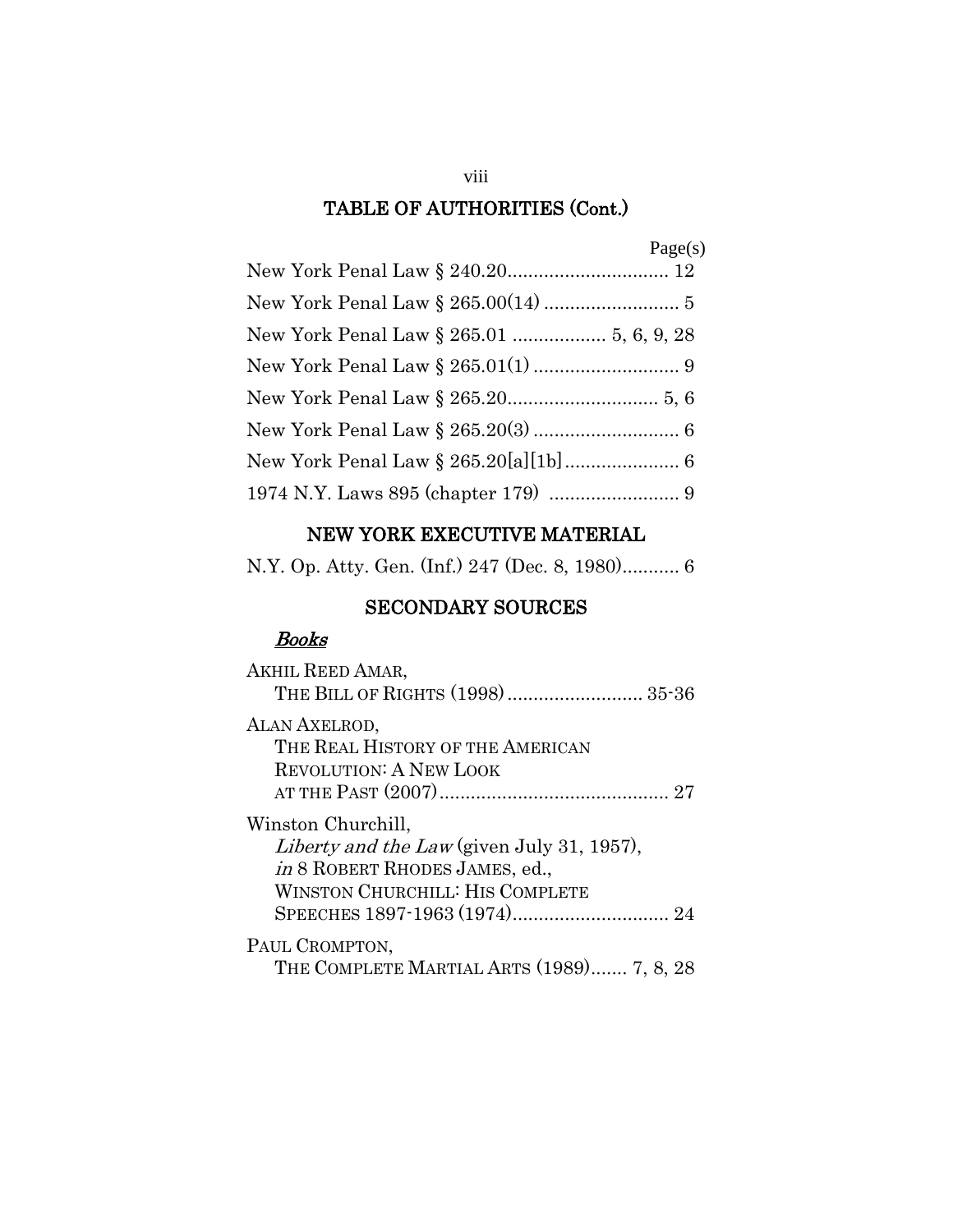ix

| JOHN HART ELY,<br>DEMOCRACY AND DISTRUST (1980)  29                                                                                                                                               |
|---------------------------------------------------------------------------------------------------------------------------------------------------------------------------------------------------|
| THE FEDERALIST Nos. 51 & 62 (E.G. Bourne,                                                                                                                                                         |
| IAIN HOGG,<br>THE ENCYCLOPEDIA OF WEAPONRY (2006)  27                                                                                                                                             |
| GEORGE KERR, OKINAWA: THE HISTORY OF                                                                                                                                                              |
| <b>JOSEPH STORY,</b><br><b>COMMENTARIES ON THE CONSTITUTION</b><br>OF THE UNITED STATES § 1897 (4th ed. 1873) 2                                                                                   |
| LAURENCE H. TRIBE,<br>AMERICAN CONSTITUTIONAL LAW                                                                                                                                                 |
| HENRY ST. GEORGE TUCKER,<br><b>BLACKSTONE'S COMMENTARIES: WITH NOTE</b><br>OF REFERENCE TO THE CONSTITUTION AND<br>LAWS OF THE FEDERAL GOVERNMENT OF THE<br>UNITED STATES AND THE COMMONWEALTH OF |
| <b>Scholarly Articles</b>                                                                                                                                                                         |
| Robert J. Cottrol & Raymond T. Diamond,<br>The Second Amendment: Toward an                                                                                                                        |

Afro-Americanist Reconsideration,

80 GEO. L.J. 309 (1991)..................................... 23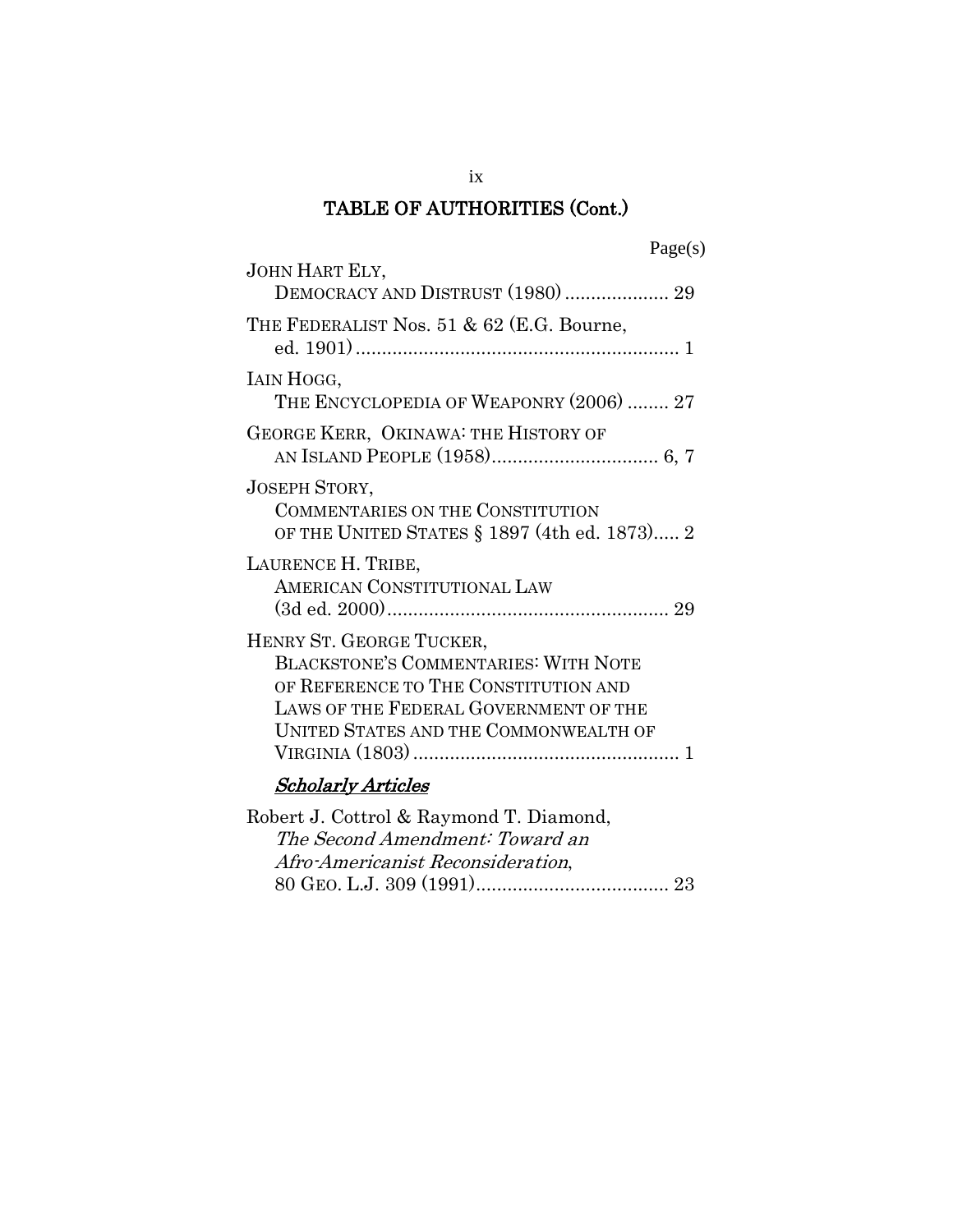| Stephen Halbrook,<br>Oriental Philosophy, Martial Arts and<br>Class Struggle, SOCIAL PRAXIS (1974) 6, 7                                            |
|----------------------------------------------------------------------------------------------------------------------------------------------------|
| Eugene Volokh,<br>State Constitutional Rights to Keep and<br>Bear Arms,<br>11 TEXAS REV. OF L. & POL. 191 (2006)  1                                |
| Shlomit Wallerstein, Justifying the Right to<br>Self-Defense: A Theory of Forced<br>Consequences, 91 VA. L. REV. 999 (2005)  19                    |
| <b>Newspaper Articles</b>                                                                                                                          |
| <i>Editorial</i> , THE LOYAL GEORGIAN                                                                                                              |
| More Police are Using Nunchakus,                                                                                                                   |
| Internet                                                                                                                                           |
| Denver Police Department 2000-2002<br><i>Accomplishments</i> (Jan. 1, 2003),<br>http://www.denvergov.org/Portals/295/<br>documents/Accompfinal.pdf |
| Orcutt Police Nunchaku System,<br>http://www.orcuttopn.com/about.htm                                                                               |
| <b>APPENDIX CONTENTS</b>                                                                                                                           |
|                                                                                                                                                    |

| Opinion of the Court of Appeals |  |
|---------------------------------|--|
|                                 |  |

x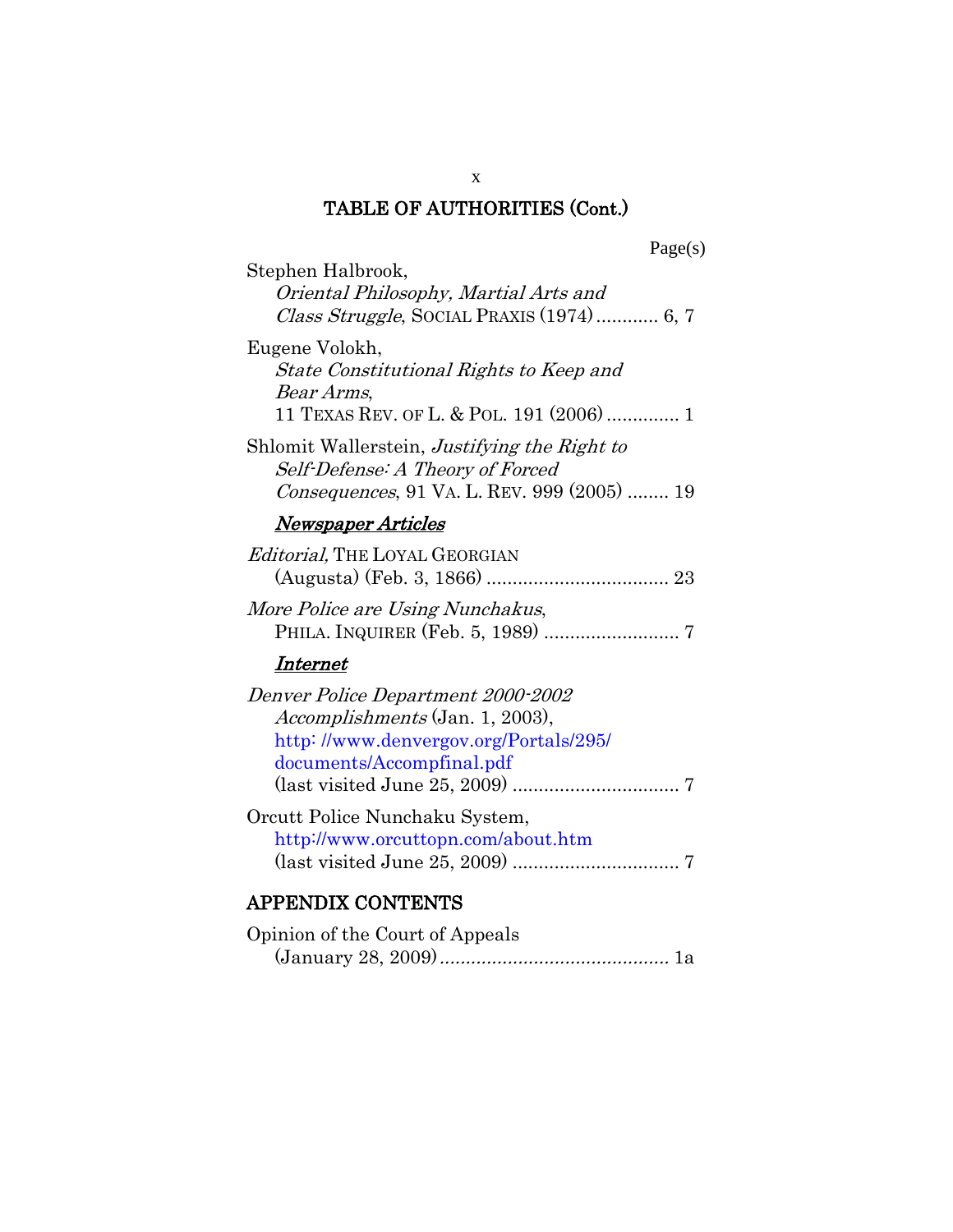|                                                                                                                                                               | Page(s) |
|---------------------------------------------------------------------------------------------------------------------------------------------------------------|---------|
| Order of the District Court on Motion for<br>Reconsideration                                                                                                  |         |
| Order of the District Court Dismissing<br>Petitioner's Amended Complaint                                                                                      |         |
| Order of the District Court Denying<br>Petitioner's Motion for Summary<br>Judgment and Granting Petitioner<br>Leave to File an Amended Complaint              |         |
| Amended Complaint                                                                                                                                             |         |
| Complaint                                                                                                                                                     |         |
| Letter from Benjamin Levine, Chairman,<br>Committee on State Legislation, New<br>York County Lawyers' Association to<br>Hon. Malcolm Wilson, Governor of N.Y. |         |
| Report from Gregory J. Perrin, Chairman,<br>Committee on the Criminal Court, New<br>York County Lawyers' Association                                          |         |
| Memorandum for the Governor from Louis<br>J. Lefkowitz, Attorney General of N.Y.                                                                              |         |

xi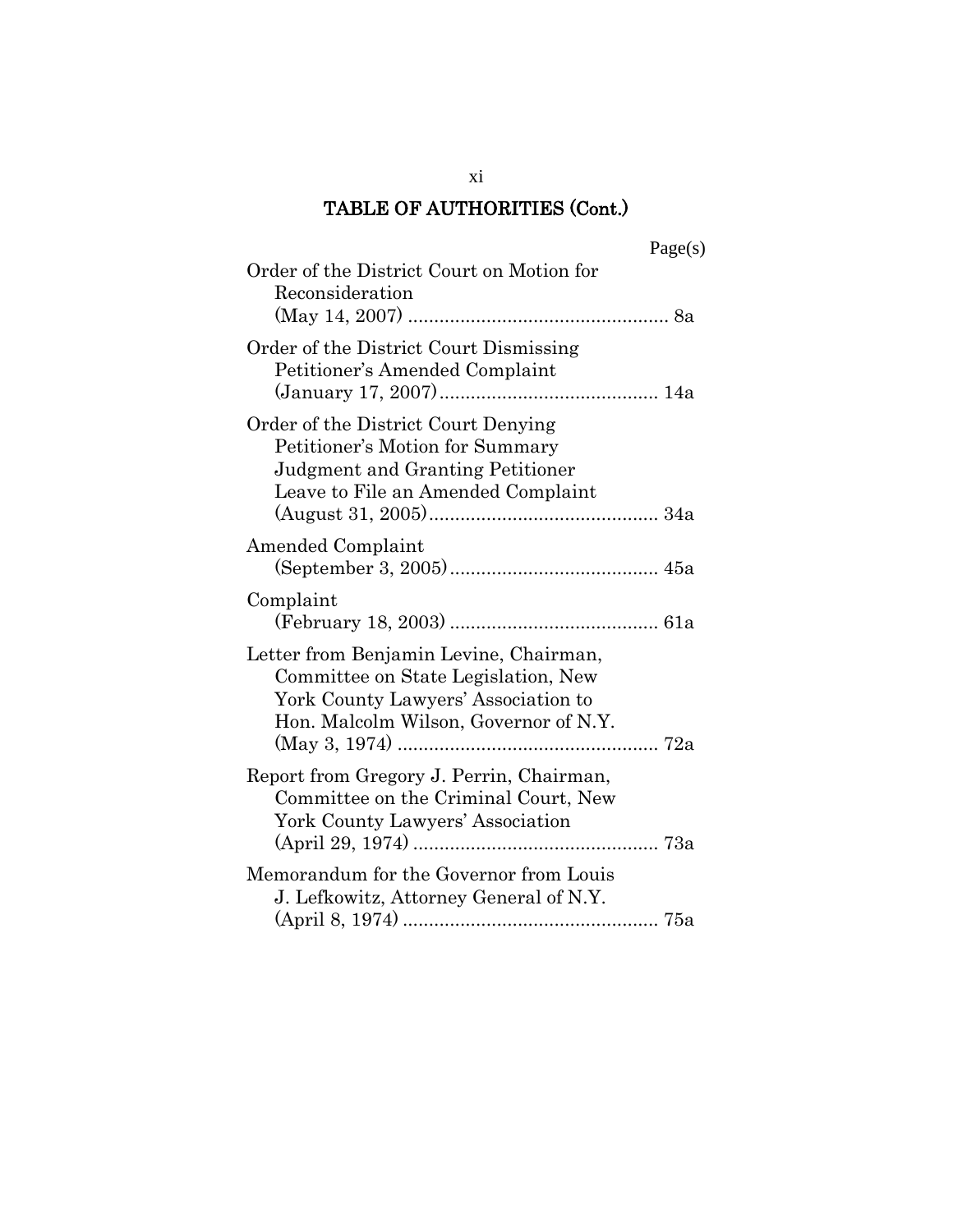| L.<br>age |  |
|-----------|--|
|-----------|--|

| Memorandum from Archibald R. Murray,<br>N.Y. Executive Department, Division of<br>Criminal Justice Services to Michael<br>Whiteman                |
|---------------------------------------------------------------------------------------------------------------------------------------------------|
|                                                                                                                                                   |
| Letter from Richard C. Ross, Assemblyman<br>88th District to Michael Whiteman,                                                                    |
| Letter from B. Anthony Morosco,<br>Legislative Secretary, District Attorneys<br>Association to Hon. Michael Whiteman,<br><b>Executive Chamber</b> |
| Letter from Albert M. Rosenblatt, District<br>Attorney of Dutchess County, N.Y. to<br>Hon. Michael Whiteman, Executive<br>Chamber                 |
| Pertinent Statutory Provision  84a                                                                                                                |

xii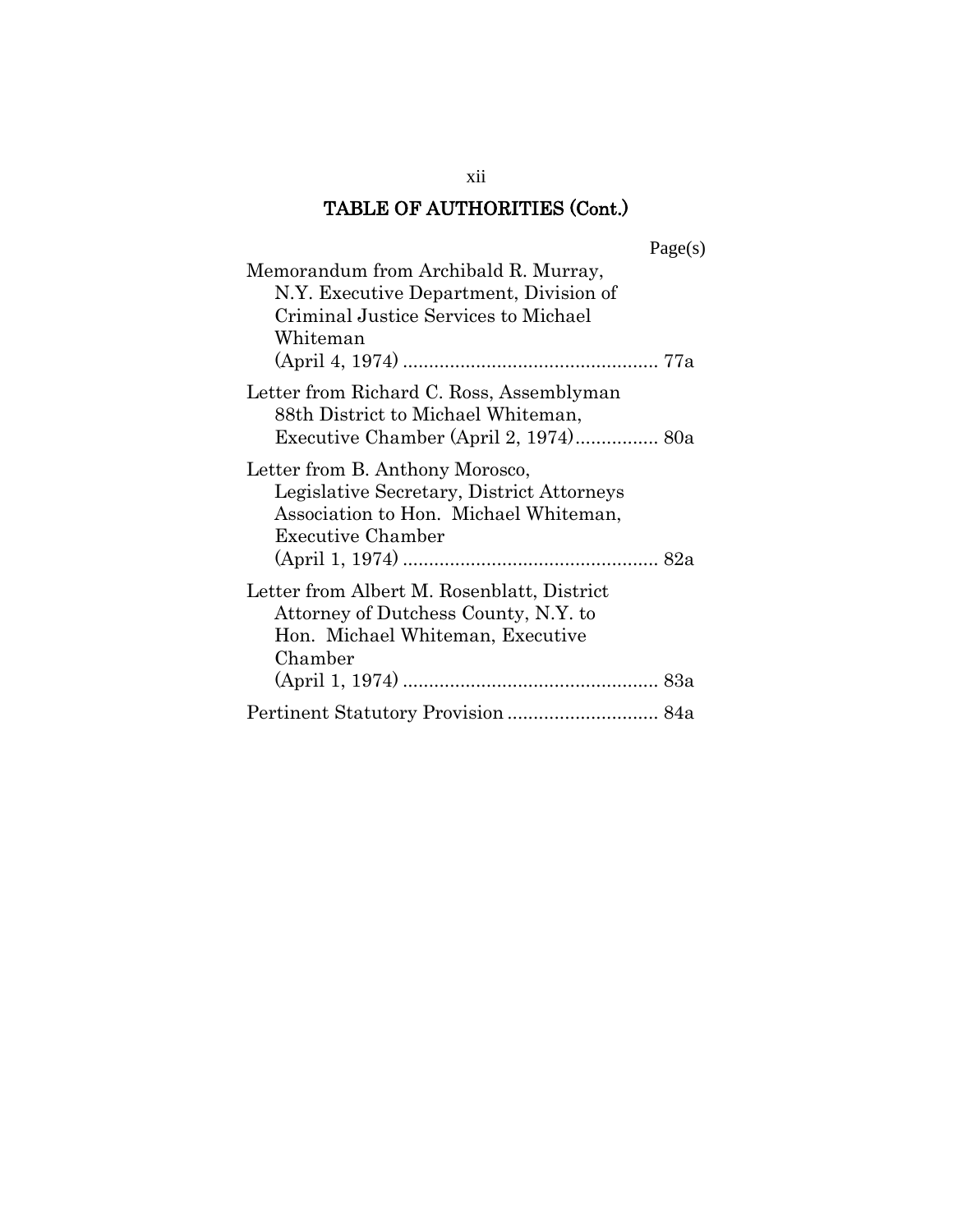#### INTRODUCTION

<span id="page-13-0"></span>"A well regulated militia being necessary to the security of a free state, the right of the people to keep and bear arms, shall not be infringed." U.S. Const., amend. II. Writing in 1803, the esteemed editor of the "American Blackstone," William and Mary law professor St. George Tucker proclaimed that this constitutional guarantee "may be considered as the true palladium of liberty . . . . The right of self-defence is the first law of nature: in most governments it has been the study of rulers to confine this right within the narrowest limits possible."[1](#page-13-1) Such confinement was never to be imposed by a ruling class on the "compound republic of America,"[2](#page-13-2) where the Founders sought to shelter the right of self-defense from degradation both by means of constitutional structure and the Bill of Rights, and where similar state constitutional or common law rights were and are legion. Eugene Volokh, State Constitutional Rights to Keep and Bear Arms, 11 TEXAS REV. OF L. & POL. 191, 205 (2006) (44 States have constitutional guarantees similar to the Second Amendment).

Both the history of the 1866 Freedmen's Bureau Act and the 1868 Fourteenth Amendment to the

<span id="page-13-1"></span><sup>1</sup> 1 HENRY ST. GEORGE TUCKER, BLACKSTONE'S COMMENTARIES: WITH NOTES OF REFERENCE TO THE CONSTITUTION AND LAWS OF THE FEDERAL GOVERNMENT OF THE UNITED STATES AND THE COMMONWEALTH OF VIRGINIA, at App. 300 (1803), quoted in District of Columbia v. Heller, 128 S. Ct. 2783, 2805 (2008)).

<span id="page-13-2"></span><sup>&</sup>lt;sup>2</sup> THE FEDERALIST No. 51 at 356, No. 62 at 422 (E.G. Bourne, ed. 1901).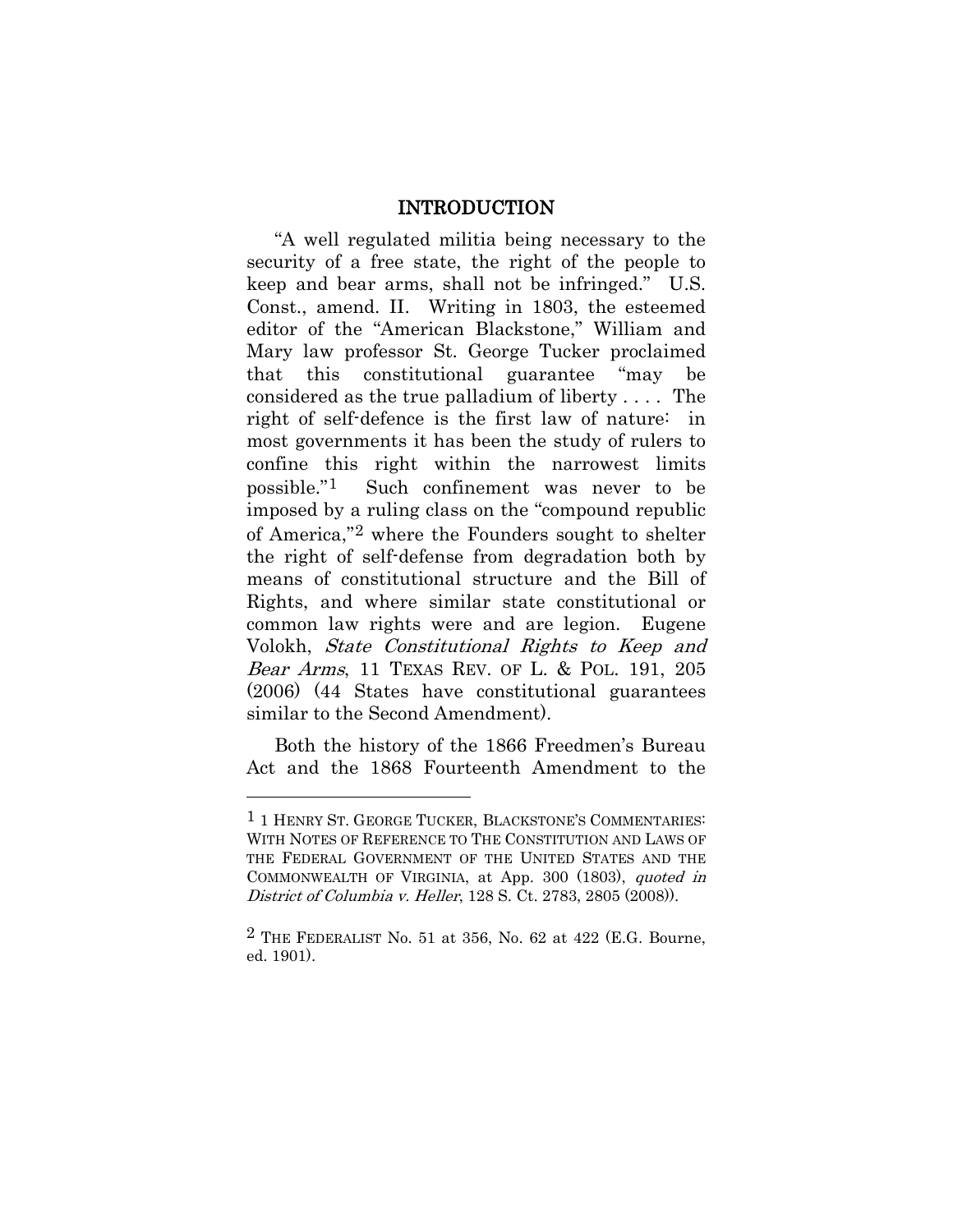Constitution reveal that the Reconstruction Congress still firmly believed, decades after the Founding, that the palladium[3](#page-14-0) of the Second Amendment is most prominent in protecting the lawful possession of weapons kept for self-defense in the home. "[T]he founding generation 'were for every man bearing his arms about him and keeping them in his house, his castle, for his own defense."<sup>4</sup> The citizen's "right to bear arms for the defense of himself and family and his homestead" was "indispensable."[5](#page-14-2) "The great object of the first section of this [Fourteenth] amendment is, therefore, to restrain the power of the States and compel them at all times to respect these great fundamental guarantees [among which are]," CONG. GLOBE, 39th Cong., 1st Sess., 2766 (1866) (Sen. Howard), "the right to keep and to bear arms," id. at 2765.

\* \* \*

 $\overline{a}$ 

In this case, the Court should use its

<span id="page-14-1"></span> $4$  Heller, 128 S. Ct. at 2810 (quoting CONG. GLOBE, 39th Cong., 1st Sess., 362, 371 (1866) (Sen. Davis)).

<span id="page-14-2"></span> $5$  Heller, 128 S. Ct. at 2811 (quoting CONG. GLOBE, 39th Cong., 1st Sess., 1182 (1866) (Sen. Pomeroy)).

<span id="page-14-0"></span><sup>3</sup> Justice Story also likened the Second Amendment to the warding effect of the statue of Pallas Athena in classical Troy, calling the Second Amendment a "strong moral check against the usurpation and arbitrary power of rulers" — an attainable goal only if the right to keep and bear arms is an individual right that stands free of military service to the government. 2 JOSEPH STORY, COMMENTARIES ON THE CONSTITUTION OF THE UNITED STATES § 1897, at 620 (4th ed. 1873), quoted in Heller, 128 S. Ct. at 2840 (Stevens, J., dissenting).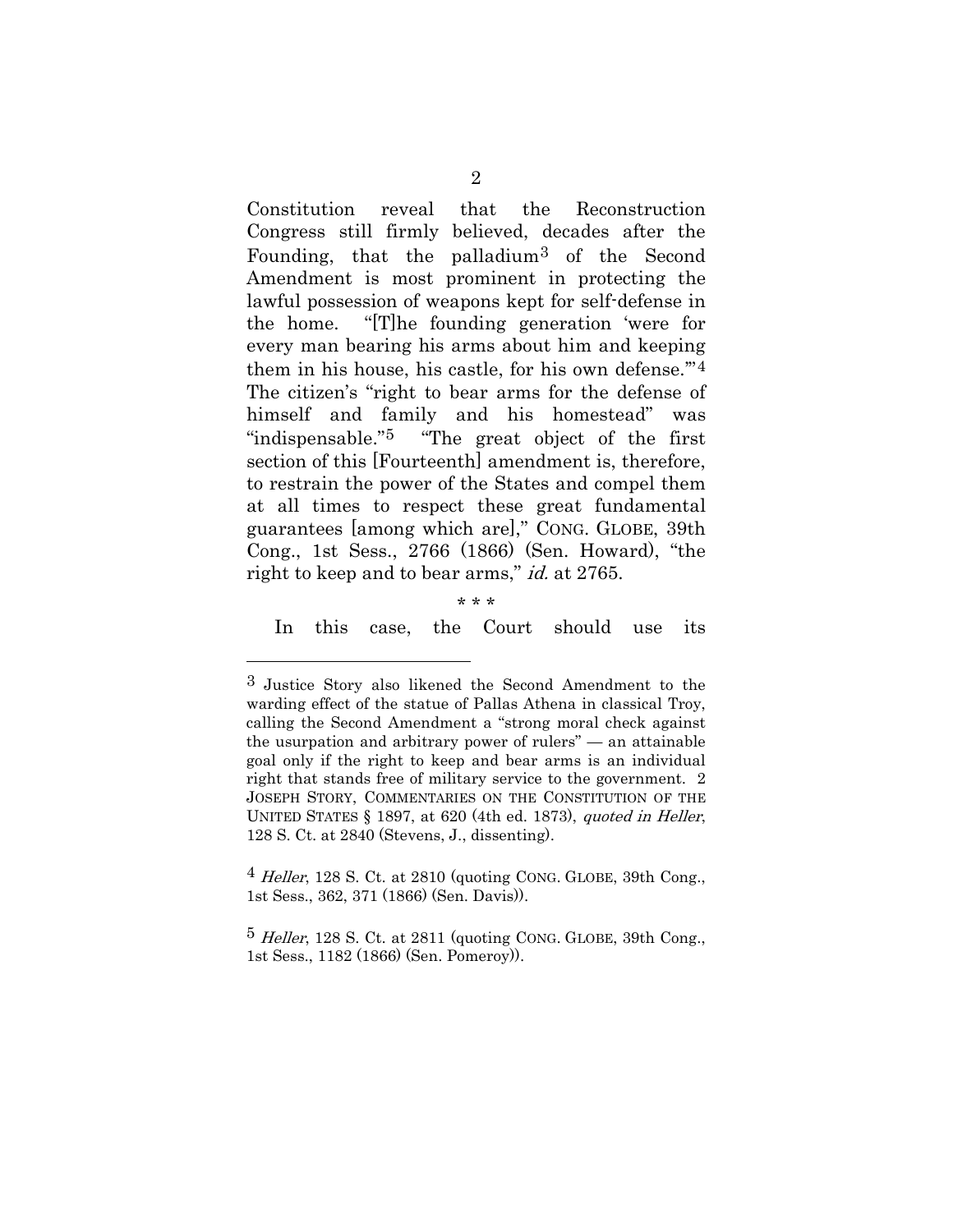discretionary authority to settle a question that has divided the Courts of Appeals in the wake of District of Columbia v. Heller — whether the ratification of the Fourteenth Amendment in 1868 made clear that the Second Amendment liberty, first chartered in writing in 1791, thereby became fully applicable against the States. For, in this case, Petitioner James M. Maloney seeks a judicial declaration vindicating his constitutional right to self-defense and to the possession of weapons in his home against a modern incursion by the State of New York. Three decades ago New York criminalized the mere possession of an entire category of blunt weapons predominantly designed for defensive purposes. Consistent with the Fourteenth Amendment, state statutes that criminalize the simple ownership of a personal weapon of self-defense cannot stand. They are a foundational affront to the liberties of a free people. Heller, 128 S. Ct. at 2800 (equating the Second Amendment's phrase "security of a free State" to the "security of a free polity").

#### OPINIONS BELOW

<span id="page-15-0"></span>The opinion of the United States Court of Appeals for the Second Circuit is reported at 554 F.3d 56 (2d Cir. 2009), and reprinted in the Appendix ("App.") at 1a-7a.

The United States District Court for the Eastern District of New York's unpublished order denying Petitioner's motion for summary judgment and granting Petitioner leave to file an amended complaint is reprinted at App. 34a-44a. The district court's second order dismissing Petitioner's amended complaint is reported at 470 F. Supp. 2d 205 (E.D.N.Y. 2007) and reprinted at App. 14a-33a. The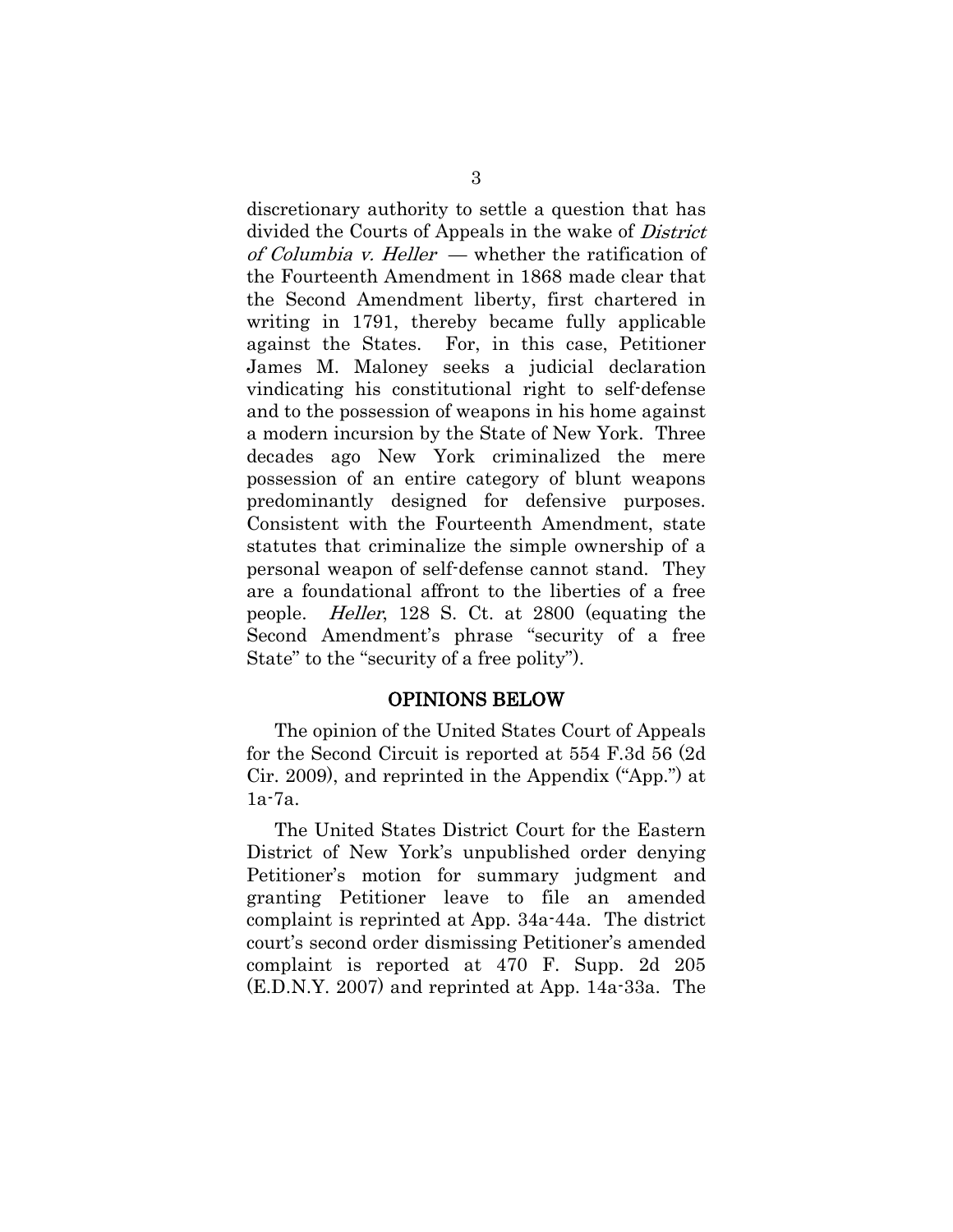district court's unpublished order denying Petitioner's motion for reconsideration is reprinted at App. 8a-13a.

#### **JURISDICTION**

<span id="page-16-0"></span>The Second Circuit entered judgment on January 28, 2009 in an appeal arising from a case premised on federal-question jurisdiction. On April 20, 2009, Justice Ginsburg granted Petitioner's request for an extension of time to file this petition for a writ of certiorari, up to and including June 26, 2009. This Court has jurisdiction under 28 U.S.C. § 1254.

#### PERTINENT STATUTORY AND CONSTITUTIONAL PROVISIONS

<span id="page-16-1"></span>The Second Amendment to the Constitution of the United States provides:

> A well regulated Militia, being necessary to the security of a free State, the right of the people to keep and bear Arms, shall not be infringed.

The first section of the Fourteenth Amendment to the Constitution of the United States provides:

> All persons born or naturalized in the United States, and subject to the jurisdiction thereof, are citizens of the United States and of the State wherein they reside. No State shall make or enforce any law which shall abridge the privileges or immunities of citizens of the United States; nor shall any State deprive any person of life, liberty, or property, without due process of law; nor deny to any person within its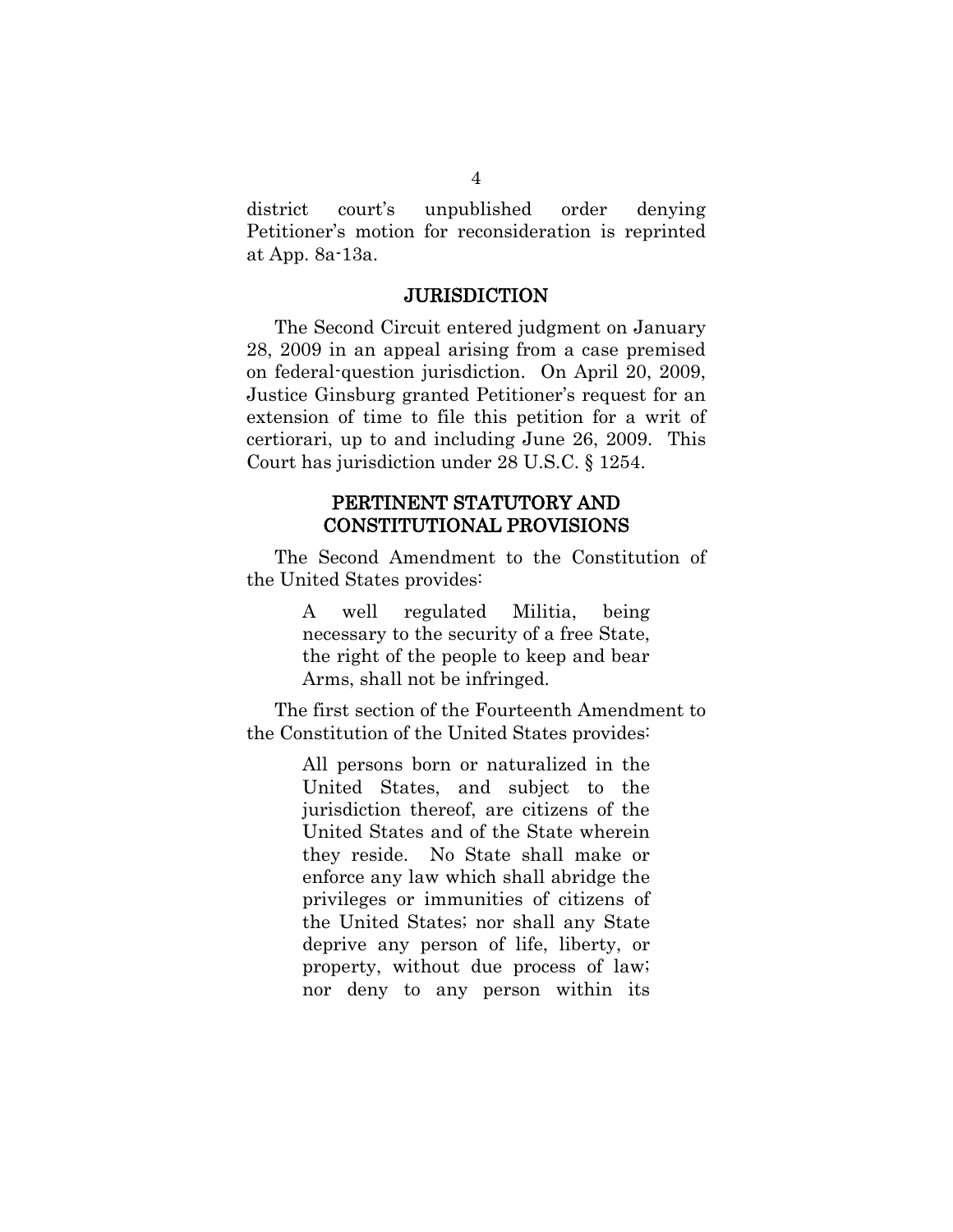jurisdiction the equal protection of the laws.

The ban on possession of certain weapons in the New York Penal Law Section 265.01 provides in relevant part:

> A person is guilty of criminal possession of a weapon in the fourth degree when:

(1) He or she possesses any firearm, electronic dart gun, electronic stun gun, gravity knife, switchblade knife, pilum ballistic knife, metal knuckle knife, cane sword, billy, blackjack, bludgeon, plastic knuckles, metal knuckles, chuka stick, sand bag, sandclub, wrist-brace type slingshot or slungshot, shirken or 'Kung Fu star.'

Criminal possession of a weapon in the fourth degree is a class A misdemeanor.

New York Penal Law Section 265.00(14) defines a "chuka stick" as follows:

> [A]ny device designed primarily as a weapon, consisting of two or more lengths of a rigid material joined together by a thong, rope or chain in such a manner as to allow free movement of a portion of the device while held in the hand and capable of being rotated in such a manner as to inflict serious injury upon a person by striking or choking. . . .

New York Penal Law Section 265.20 sets out numerous exemptions to New York Penal Law

<sup>\*\*\*</sup>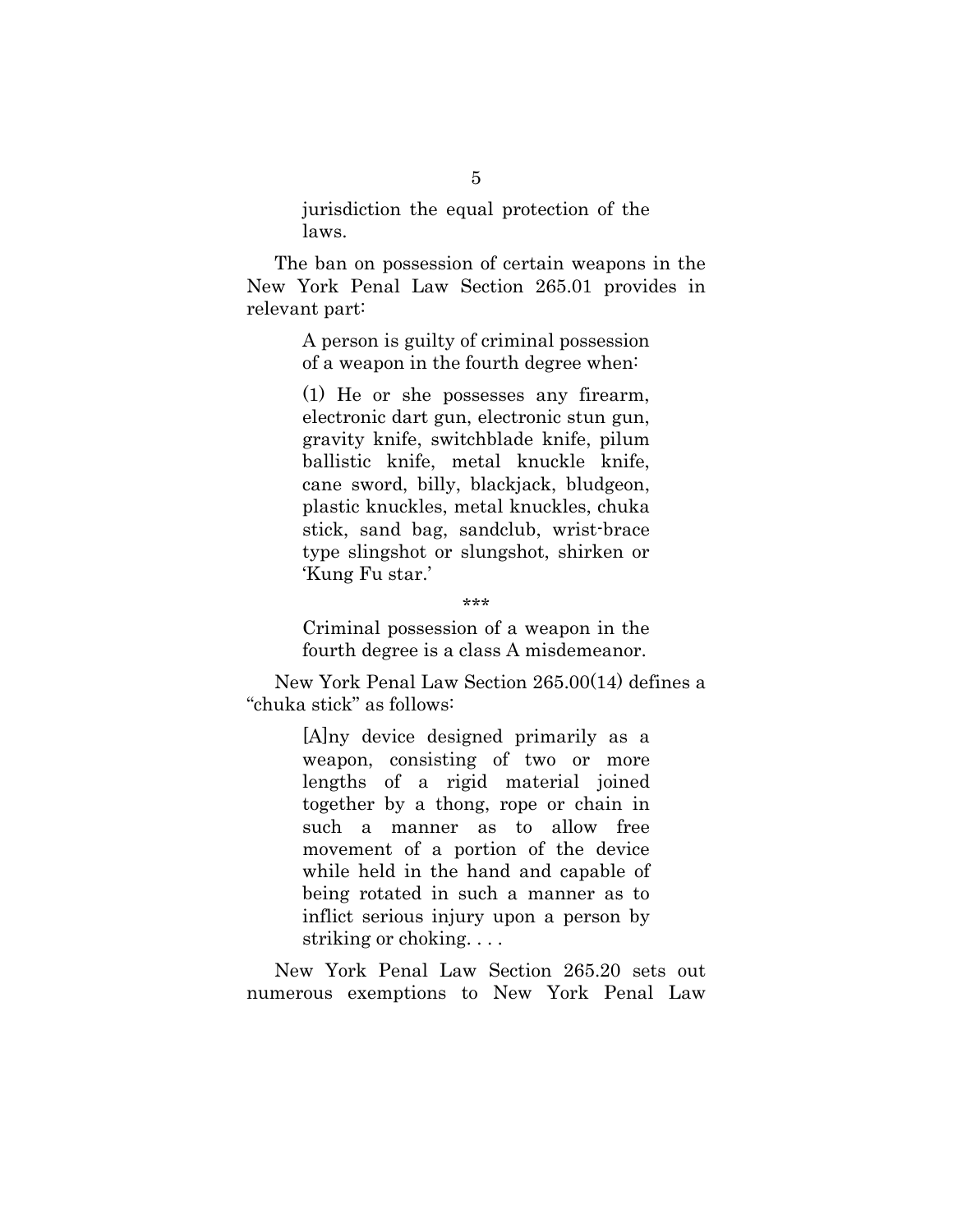Section 265.01. Section 265.20 is reprinted in the Appendix at 84a. As described in Bach v. Pataki, 408 F.3d 75, 78-79 (2d Cir. 2005), New York Penal Law Article 400 provides for the licensing of firearm use, which is one of the exceptions to New York Penal Law Section 265.01. New York Penal Law § 265.20(3) (McKinney 2008). None of the defined exemptions apply to "chuka sticks," although New York Penal Law Section 265.20[a][1b] contains an exception that has been interpreted to allow police officers to possess such weapons. See also 1980 N.Y. Op. Atty. Gen. (Inf.) 247 (Dec. 8, 1980). Section 265.01 is not limited by a scienter requirement. People v. Davis, 446 N.Y.S. 2d 159, 161 (N.Y. Crim. Ct. 1981). The provision thus creates a strictliability crime.

#### STATEMENT OF THE CASE

#### <span id="page-18-1"></span><span id="page-18-0"></span>A. Background

1. Nunchaku are a martial-arts weapon consisting of two sticks connected together at one end by a short length of chain or rope. As the district court found, "the martial arts generally, and perhaps use of nunchaku in particular, have a rich history and are culturally significant to many people in many parts of the world." App. 30a. The use of nunchaku as a weapon appears to have originated in Okinawa in the early seventeenth century around the time of a Japanese invasion of that island. Stephen Halbrook, Oriental Philosophy, Martial Arts and Class Struggle, 2 SOCIAL PRAXIS, 139-40 (1974) [hereafter "*Martial Arts* at \_"]; see also GEORGE KERR, OKINAWA: THE HISTORY OF AN ISLAND PEOPLE 156-160 (1958).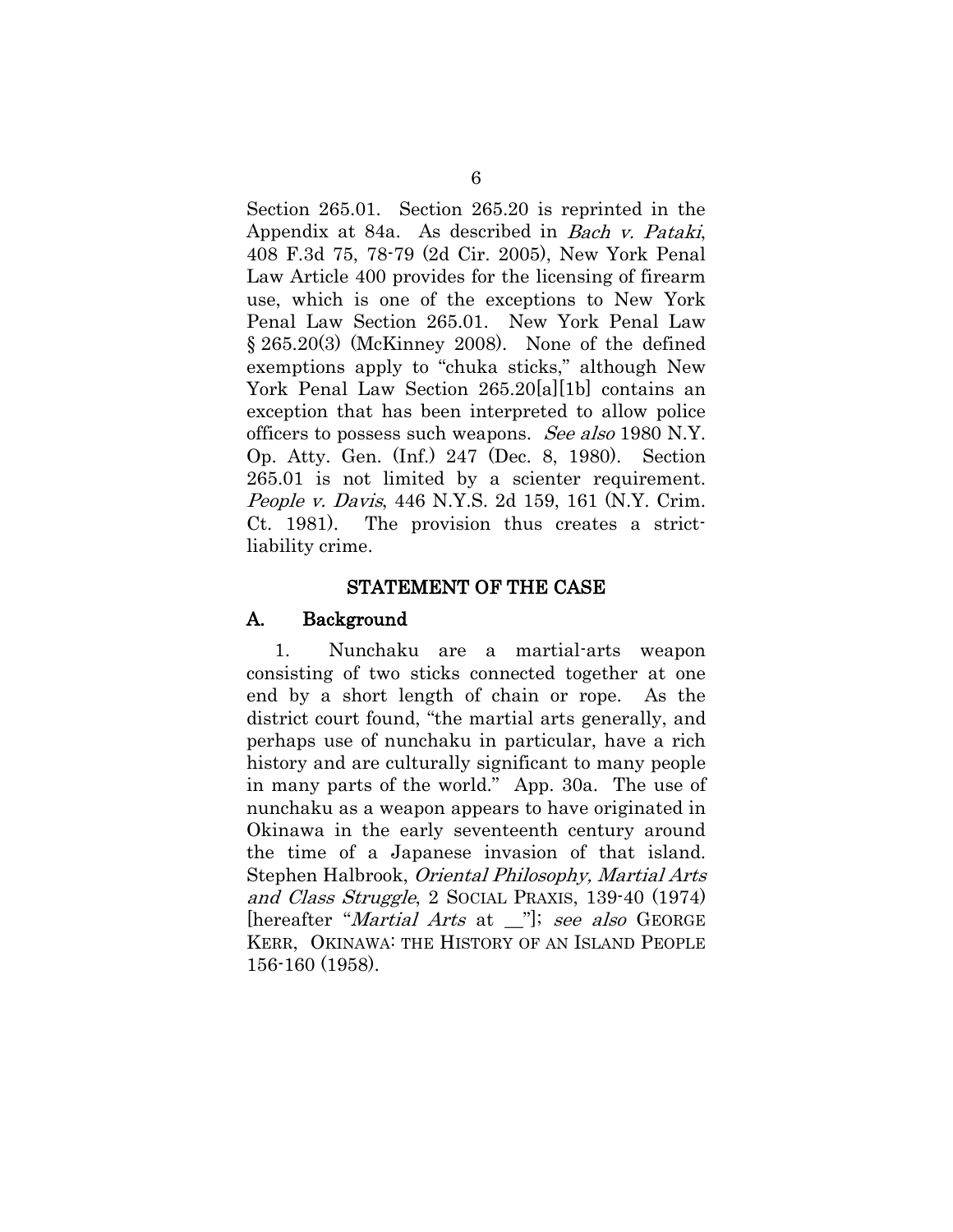To suppress the possibility of internal dissent in a type of abuse of power familiar to the Founding Fathers from English history, the Japanese government prohibited the conquered from carrying or possessing weapons. Id.; see also PAUL CROMPTON, THE COMPLETE MARTIAL ARTS 63 (1989) [hereafter "CROMPTON at \_\_"]. In response, martial arts systems were developed using non-prohibited items such as farm tools. Martial Arts at 140; CROMPTON at 63. Nunchaku were among those improvised weapons, evolving from a rice-threshing device or from a crude bridle for an agricultural beast of burden. Martial Arts at 140; More Police are Using Nunchakus, PHILA. INQUIRER, A05 (Feb. 5, 1989) [hereafter "*Police Nunchakus*, at \_"].

2. Although nunchaku can be used offensively, it originated as and is utilized by modern martial artists primarily as a means of self-defense. Martial Arts at 140. Unsurprisingly, then, nunchaku are also currently used by over two-hundred police forces across the country for control of and/or self-defense against unarmed attackers.[6](#page-19-0) As noted above, the

<span id="page-19-0"></span> $6$  See generally Police Nunchakus ("Hundreds of police officers now swear by the weapon."). For instance, Sergeant Kevin Orcutt, a Colorado policeman, has developed a popular training system for nunchaku use by law enforcement officers as a nonlethal technique to control and subdue. Since 1985, nearly 200 law enforcement agencies across the country have employed his "Orcutt Police Nunchaku system." See << http://www. orcuttopn.com/about.htm>> (last visited June 25, 2009). The Denver Police Department, inter alia, has touted the use of Orcutt's system. See Denver Police Department 2000-2002 Accomplishments, 15 (Jan. 1, 2003), available at <[<http://www.denvergov.org/Portals/295/documents/Accompfin](http://www.denvergov.org/Portals/295/documents/Accompfinal.pdf) [al.pdf>](http://www.denvergov.org/Portals/295/documents/Accompfinal.pdf)> (last visited June 25, 2009).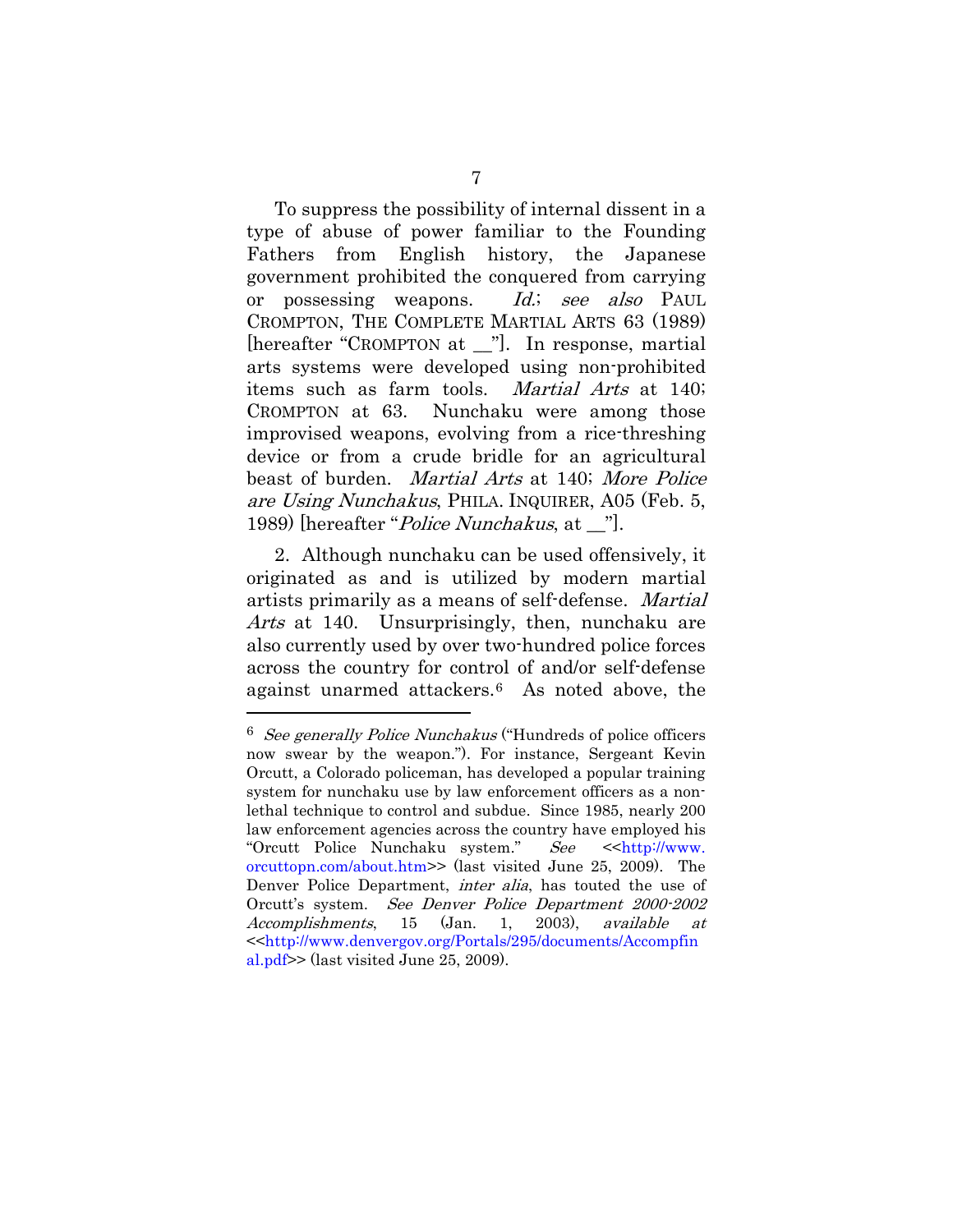New York Attorney General has determined that state and municipal police in New York may possess and use nunchaku in the course of their duties. Supra at 6.

3. New York first proposed criminally banning the possession or use of nunchaku in 1973, but the ban did not pass until 1974. App. 76a. Contrary to the weapon's history as a device to subdue[7](#page-20-0) and its later authorized use by New York police forces for the same purpose, state legislators concluded that a pair of nunchaku "is designed primarily as a weapon and has no purpose other than to maim, or in some instances, kill," App. 81a. See also App. 83a ("There is no conceivable innocent use[] for this device, and accordingly, there can be no possible invasion of anyone's right to use it innocently"). Oddly, a significant impetus for the prohibition on nunchaku possession appears to have been negative perceptions of the weapon formed from the 1973 martial-arts film, *Enter the Dragon*, starring Bruce Lee. *See, e.g.*, CROMPTON at 63; App 82 (excerpts from the New York Governor's "Bill Jacket").

There was an important minority view, however. Archibald Murray of the State of New York's Executive Department's Division of Criminal Justice Services questioned the proposed legislation. Mr. Murray noted that nunchaku have peaceable and non-criminal uses in martial-arts training. "In view

<span id="page-20-0"></span><sup>7</sup> See also App. 66a ("The nunchaku, unlike most other weapons, including firearms, knives, swords and all other penetrating weapons, is capable of being used in a restrained manner such that an opponent may be subdued without resorting to the use of deadly physical force.").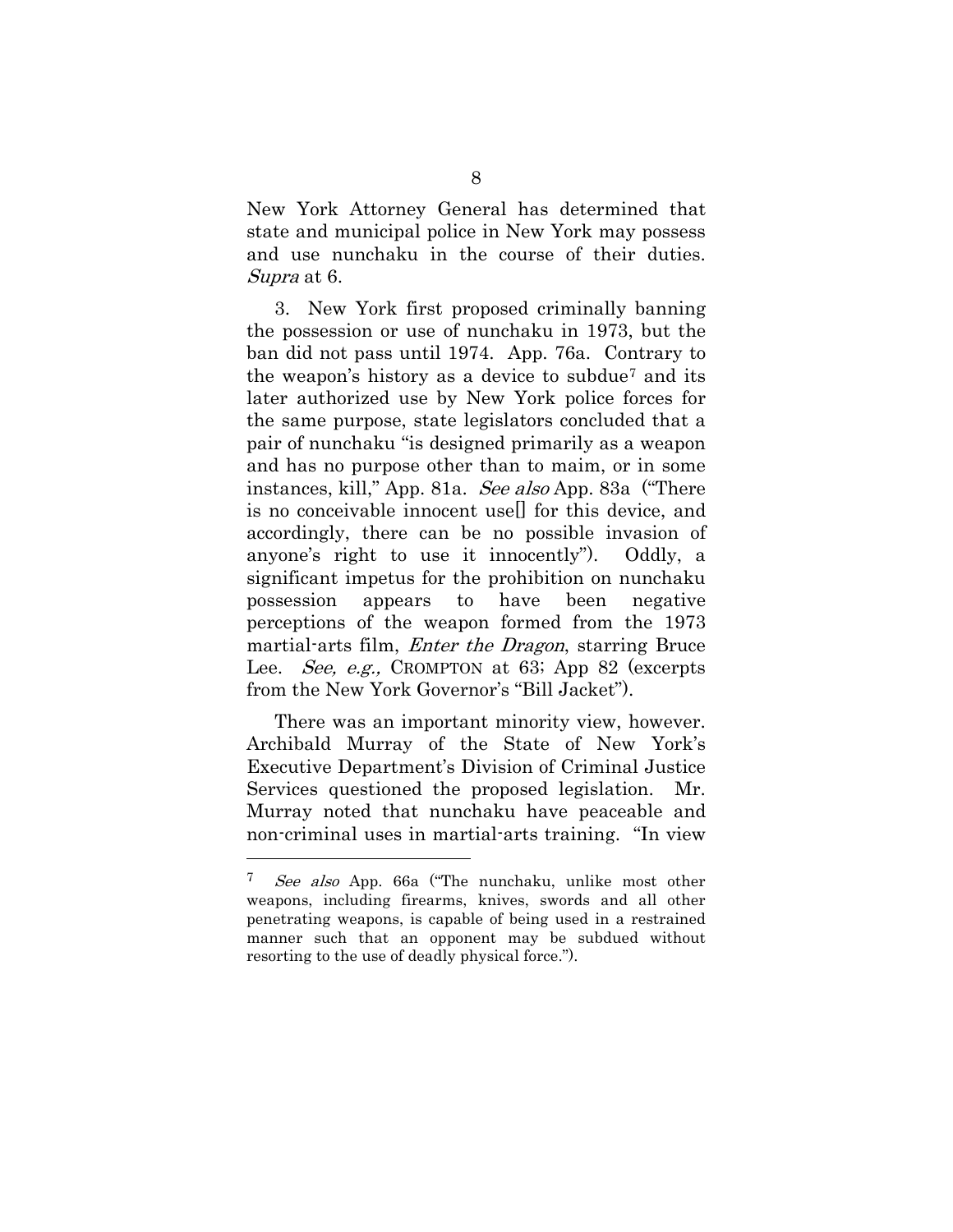of the current interest and participation in these activities by many members of the public, it appears unreasonable — and perhaps even unconstitutional — to prohibit those who have a legitimate reason for possessing chuka sticks from doing so." App. 77a-78a.

Mr. Murray also suggested various lessrestrictive alternatives for regulating illegitimate nunchaku use, including the addition of a scienter requirement. App. 78a. The New York County Lawyers Association also recommended that the Governor veto the anti-nunchaku bill, noting that the bill would make "mere possession (even absent criminal intent) a criminal offense" and that "a more narrowly drawn statute can be fashioned" to achieve the legislature's desire "to prohibit the use of nunchakus in criminal conduct." App.74a.

Nevertheless, the New York State Assembly enacted (and Governor Malcolm Wilson signed) the anti-nunchaku legislation that is presently codified in New York Penal Law Section 265.01. 1974 N.Y. Laws 895 (chapter 179) (enacted Apr. 16, 1974) (effective Sept. 1, 1974).

In its present form, Section 265.01 makes any possession of a listed weapon, including nunchaku and all firearms, a misdemeanor (termed "criminal possession of a weapon in the fourth degree"). N.Y. Penal Law § 265.01(1) (McKinney 2008). The elements of Section 265.01(1) do not include proving the carrying or use of nunchaku. A violation occurs automatically under this section when an individual merely "possesses any . . . chuka stick." App. 36a-37a.

4. Petitioner James M. Maloney has practiced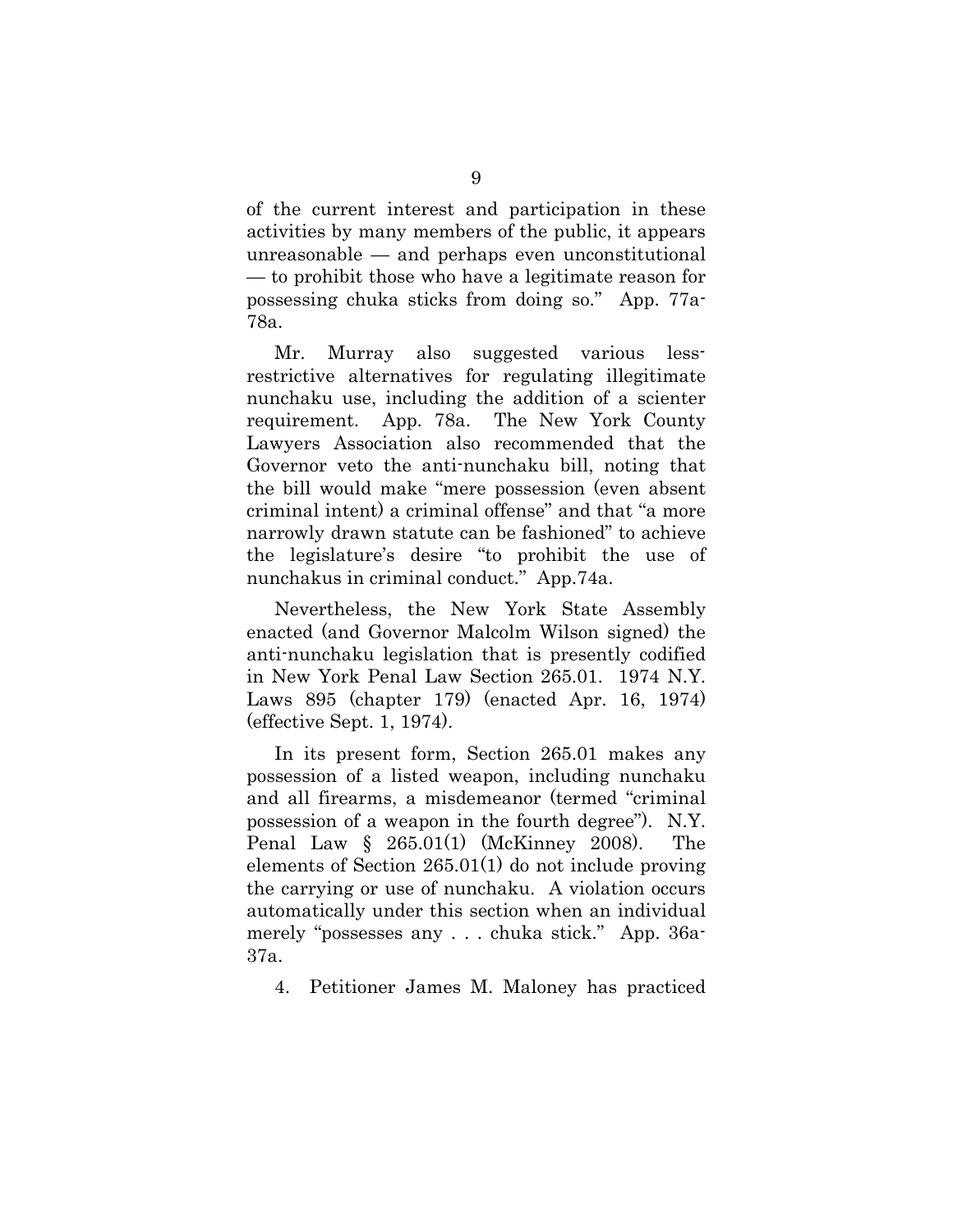various forms of martial arts involving nunchaku since he was a teenager. App. 64a. He also maintains a strong interest in continuing to do so, and cannot conveniently relocate from Nassau County, New York to a State that does not impose a per se ban on private nunchaku use. App. 65a.

As Mr. Maloney averred in his complaint, he "first became interested in the nunchaku, and began training with it in 1975, in part because the weapon is particularly effective in defense against an assailant armed with a knife or other sharp instrument, and in part because [his] father, John Maloney, had been fatally stabbed in 1964 . . . ." App. 64a-65a. As a trained New York City 911 Emergency Medical Services system paramedic, Mr. Maloney has also personally observed numerous stab wounds inflicted by knives or other sharp objects.

Currently, Mr. Maloney is an officer in the U.S. Naval Reserve, a member in good standing of the bar of New York and various federal bars, and a practicing maritime lawyer, holding a J.D. from Fordham University and an LL.M. from the New York University School of Law.

5. Following a dispute between Mr. Maloney and a telephone line worker who was working on a platform outside Mr. Maloney's home on August 23, 2000, the police were summoned and eventually admitted to his residence, whereupon they conducted a search and found the nunchaku that Mr. Maloney owned for purposes of self-defense and martial-arts training. Maloney v. County of Nassau, No. 03-CV-4178 (SLT)(MLO), 2007 U.S. Dist. Lexis 71162, at \*2 (E.D.N.Y. Sept. 24, 2007).

Police had become involved after the telephone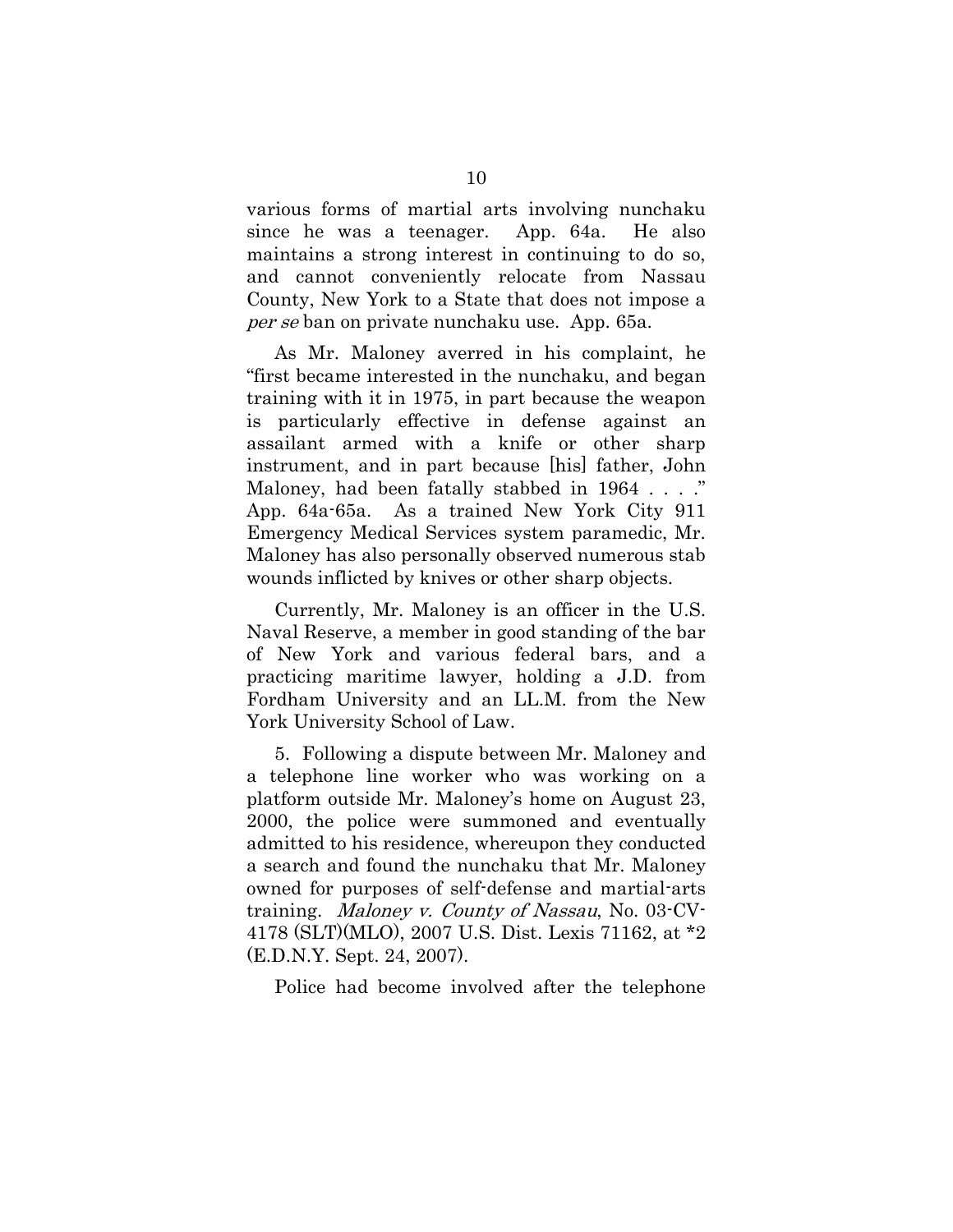worker claimed that Mr. Maloney had pointed a rifle at him from within the home. Id. at  $*2$ . When the police arrived at Mr. Maloney's home, they did not have a search warrant, so Mr. Maloney repeatedly refused them entry. Id. at \*3. A team of police surrounded his dwelling and nonetheless persisted  $-$  for nearly twelve hours  $-$  in calling for Mr. Maloney to exit his home and surrender to them. After consulting with counsel and his rabbi, Mr. Maloney finally surrendered into the custody of police at approximately 2 a.m. on the morning of August 24, 2000. Id.

Nassau County and Mr. Maloney dispute the circumstances surrounding Mr. Maloney's wife's decision to later consent to the police entering their home. As the Eastern District of New York noted, "[i]t is readily apparent from the face of the documents and from the Declaration of [Mr. Maloney's wife] . . . that there are substantial issues concerning the scope, voluntariness and validity of [her] consent." *Id.* at \*22.

Police searched the home, finding the nunchaku under a couch. Police also seized from Mr. Maloney's locked safe three revolvers, two inoperable and one operable, all purchased legally by Mr. Maloney in either Florida or New Jersey years before. Regarding Mr. Maloney's interaction with the telephone worker, the Supreme Court of New York for New York County concluded as follows: "It is undisputed . . . that petitioner did not have a rifle, and that he had not pointed any weapon at the telephone worker." In re Maloney, No. 101898/06, 2006 N.Y. Misc. LEXIS 2464, at \*6 (N.Y. Sup. Ct. July 16, 2006).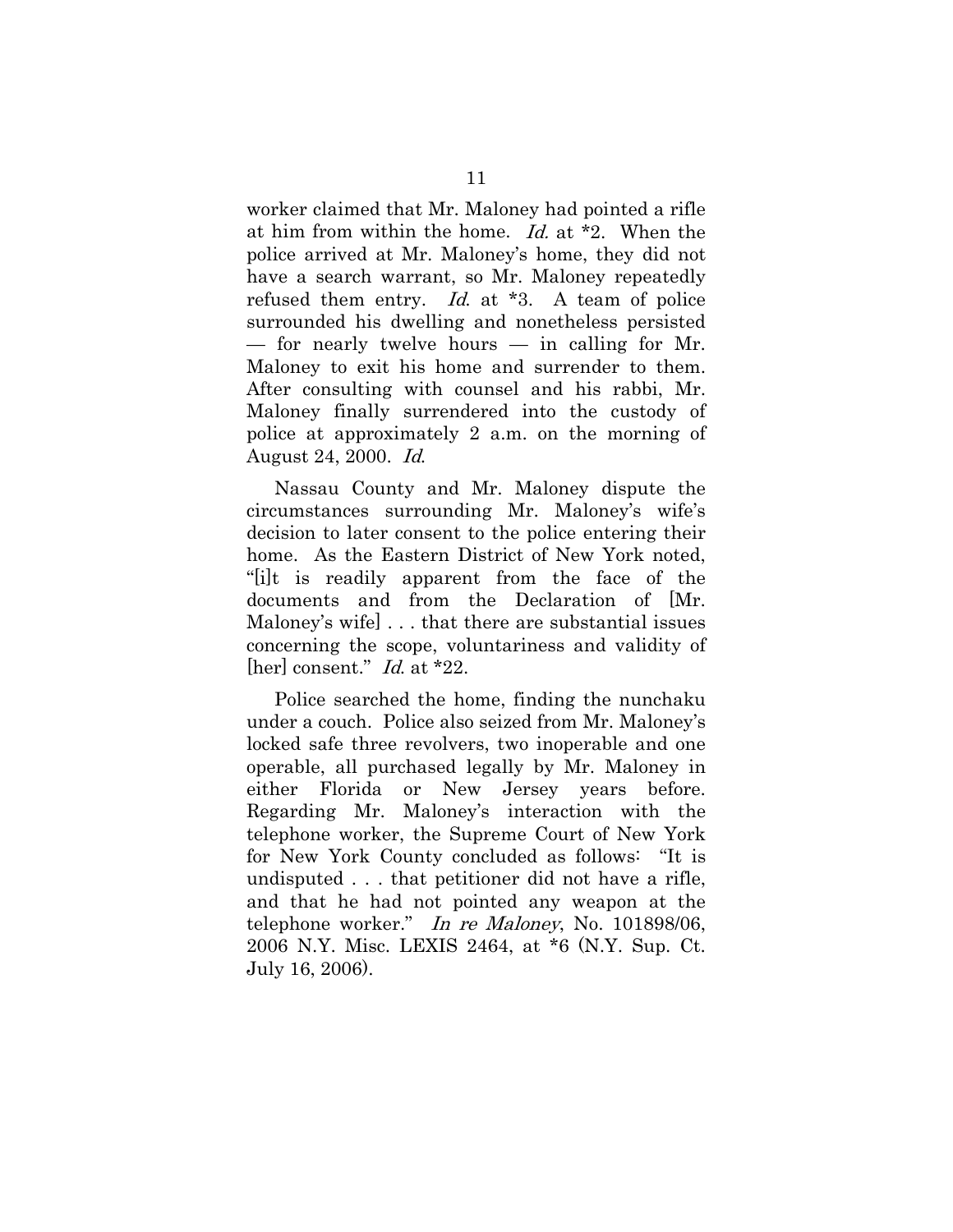6. "On August 24, 2000, the plaintiff was arrested and charged with six violations of the New York Penal Law, including one count of criminal possession of a weapon in the fourth degree for possessing a nunchaku in his home in violation of New York Penal Law § 265.01." App. 16a-17a. As the District Court below recognized, the criminal possession charge against Petitioner was "based solely on in-home possession, and not supported by any allegations that [he] had used the nunchaku in the commission of a crime; that he carried the nunchaku in public; or engaged in any other prohibited conduct in connection with said nunchaku. Thus, the only criminal activity alleged against [him] was his possession of the nunchaku in his home." App. 17a.

7. Seeking to call a halt to an unfortunate incident that had upended his life and exposed him to adverse media coverage for more than two years, on January 28, 2003 Mr. Maloney agreed to plead to a single disorderly conduct violation — an offense not amounting to a crime under New York law. App. 17a; New York Penal Law Sections 10.00(3), (6) & 240.20. Under the agreement, the criminal charges against Mr. Maloney were dismissed. App. 17a. Mr. Maloney did note at allocution on the violation charge that the resulting search of his home had uncovered a .38 caliber revolver. Maloney v. Anton Community Newspapers, Inc., 16 A.D. 3d 465, 466 (N.Y. App. Div. 2005). But the New York Supreme Court later specifically concluded that the "'underlying facts and circumstances' [concerning the revolver also involved] no more than mere possession." In re Maloney, 2006 N.Y. Misc. LEXIS 2464, at \*6. After receiving Mr. Maloney's plea, the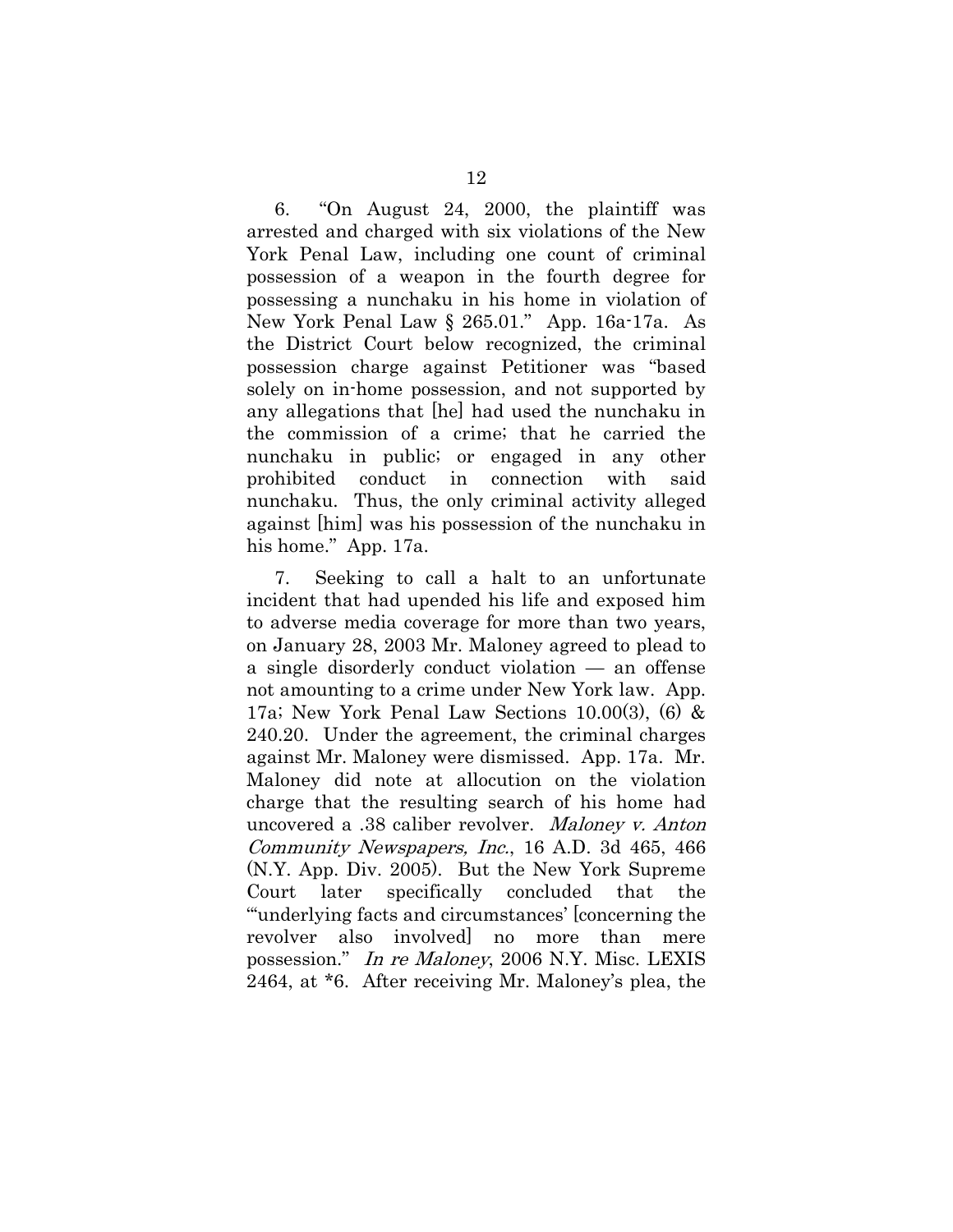court ordered the "destruction of the nunchaku confiscated at the time of his August 24, 2000 arrest [and] a fine in the amount of \$310." App. 18a.

#### <span id="page-25-0"></span>B. Proceedings Below

1. To vindicate his constitutional rights, Petitioner filed a *pro se* complaint on February 18, 2003 in the United States District Court for the Eastern District of New York. Mr. Maloney sought a declaration "that N.Y. Penal Law §§ 265.00 through 265.02 are unconstitutional insofar as they punish possession of nunchakus in one's home." App. 2a-3a. From the outset of the case, Mr. Maloney has maintained that the provisions of New York law flatly banning nunchaku violate the Second Amendment as applicable against the States pursuant to the Due Process and/or Privileges or Immunities Clauses of the Fourteenth Amendment. App. 68a, 70a-71a (¶¶ 31-32, 39-40, 43-44).

On August 31, 2005, the District Court denied Petitioner's motion for summary judgment, reasoning that Petitioner lacked standing to pursue claims against the Attorney General. App. 43a The District Court, however, granted Petitioner leave to file an amended complaint. App. 43a-44a.

On September 3, 2005, Petitioner filed his amended complaint, this time adding as a defendant the District Attorney of Nassau County, who had undisputed authority to enforce the statutory bar on the possession of nunchaku by Mr. Maloney at his residence. App. 45a-60a.

2. The Eastern District of New York dismissed Petitioner's amended complaint on January 17, 2007. App. 32a. The district court found that the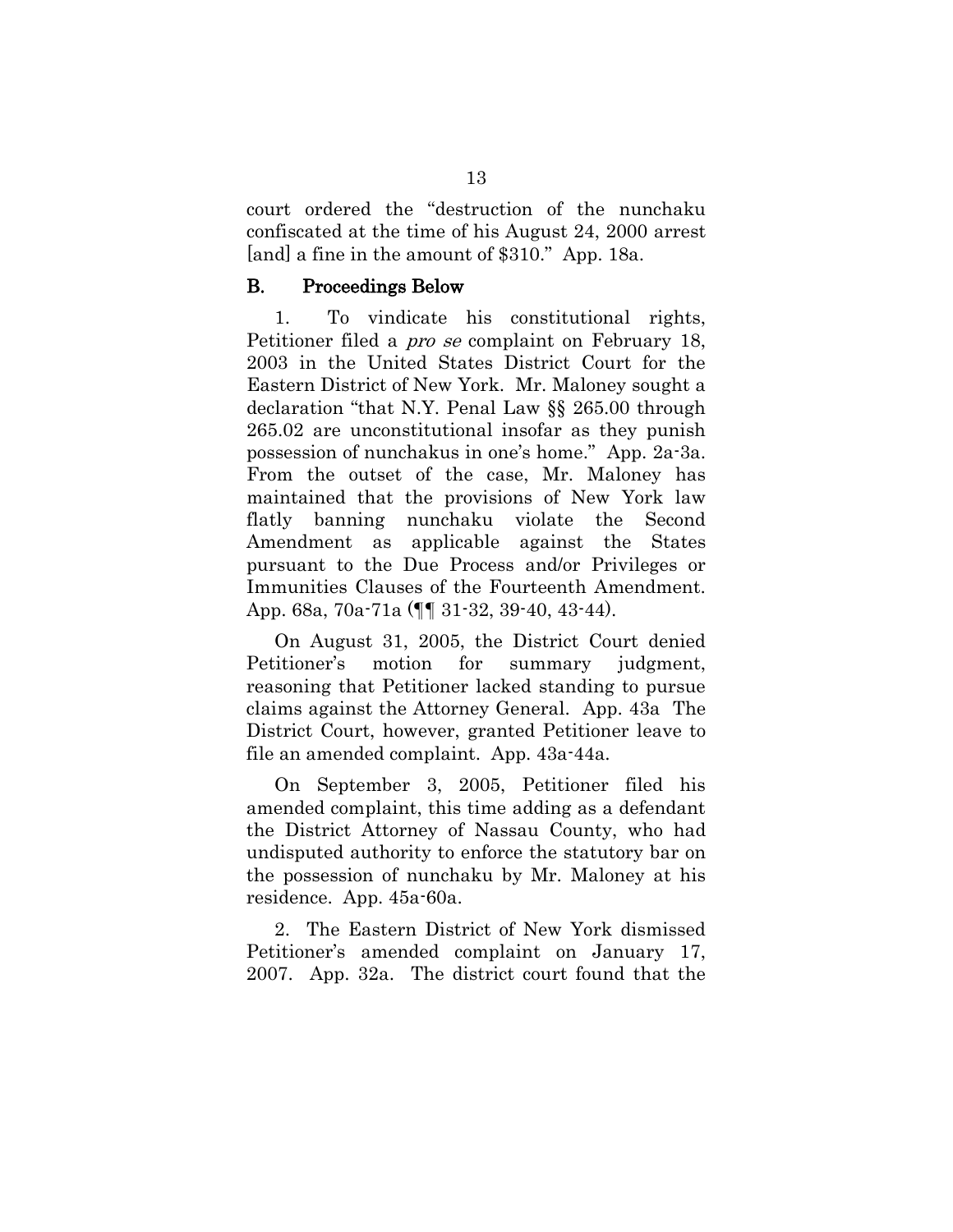nunchaku prohibition did not abridge Petitioner's rights to keep and bear arms under the United States Constitution because the Second Amendment "imposes no limitation on New York State's ability to ban the possession of certain weapons, including the nunchaku." App. 31a. The district court relied on controlling precedent in the Second Circuit, which in turn relied on this Court's decision in Presser v. Illinois, 116 U.S. 252, 265 (1886), to hold that "the Second Amendment's right to keep and bear arms imposes a limitation on federal, not state, legislative efforts." App. 31a (quoting Bach v. Pataki, 408 F.3d at 84). On May 14, 2007, the district court denied reconsideration. App. 13a.

3. On appeal, the Second Circuit affirmed the dismissal of Mr. Maloney's complaint in a brief per curiam opinion. App. 1a-7a. Like the district court, the Second Circuit relied on Presser to find "that the Second Amendment applies only to limitations the federal government seeks to impose on this right." App. 4a. The Second Circuit opined:

> [W]e must follow Presser . . . . [T]he Court of Appeals should follow the case which directly controls, leaving to the Supreme Court the prerogative of overruling its own decisions.

App. 4a-5a (citing Bach 408 F.3d at 86) (internal citations omitted).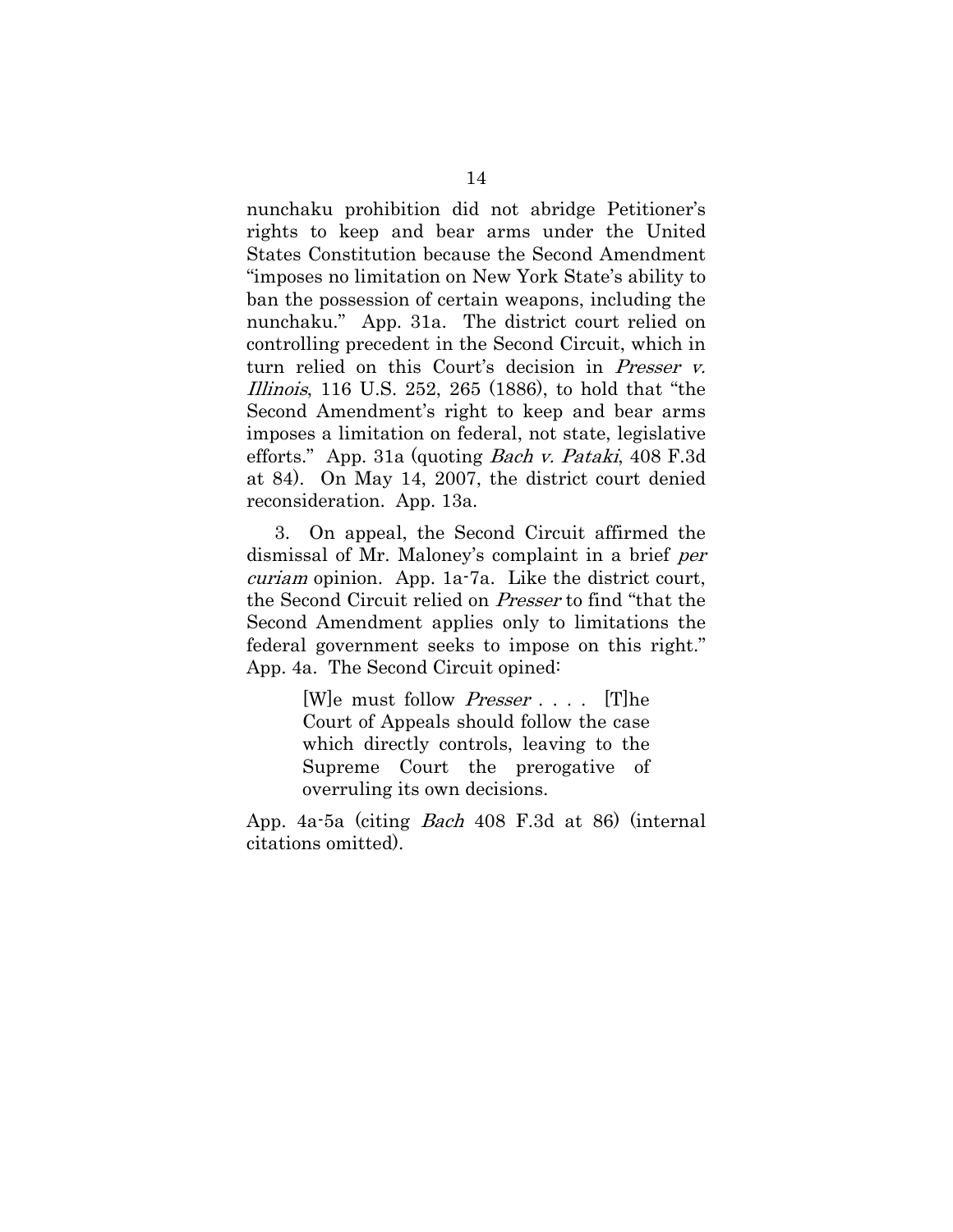#### <span id="page-27-0"></span>REASONS FOR GRANTING THE PETITION

<span id="page-27-1"></span>I. THE CIRCUITS ARE DIVIDED BY THE QUESTIONS OF WHETHER THE SECOND AMENDMENT IS INCORPORATED AGAINST THE STATES THROUGH THE DUE PROCESS CLAUSE OF THE FOURTEENTH AMENDMENT AND WHETHER THE COURTS OF APPEALS HAVE POWER EVEN TO REACH THAT ISSUE.

In the wake of this Court's decision in *Heller* that the Second Amendment confers an individual right to keep and bear arms, 128 S. Ct. at 2799, 2816, three Circuits have addressed the question of whether the Second Amendment applies against the States. Each has approached the question very differently.

1. In a challenge to an Alameda County, California ordinance prohibiting the possession of firearms or ammunition on county property, the Ninth Circuit concluded that it was free to reach the issue of whether the Second Amendment was selectively incorporated against the States by the Fourteenth Amendment's Due Process Clause because this Court had never resolved that question. Instead, the Ninth Circuit emphasized that this Court had explicitly rejected only arguments for the direct application of the Second Amendment to the States and incorporation through the Privileges or Immunities Clause. Nordyke v. King, 563 F.3d 439, 447-49 (9th Cir. 2009).

After an extensive historical and legal analysis, the Ninth Circuit held that the Second Amendment was incorporated against the States under the Due Process Clause's selective incorporation doctrine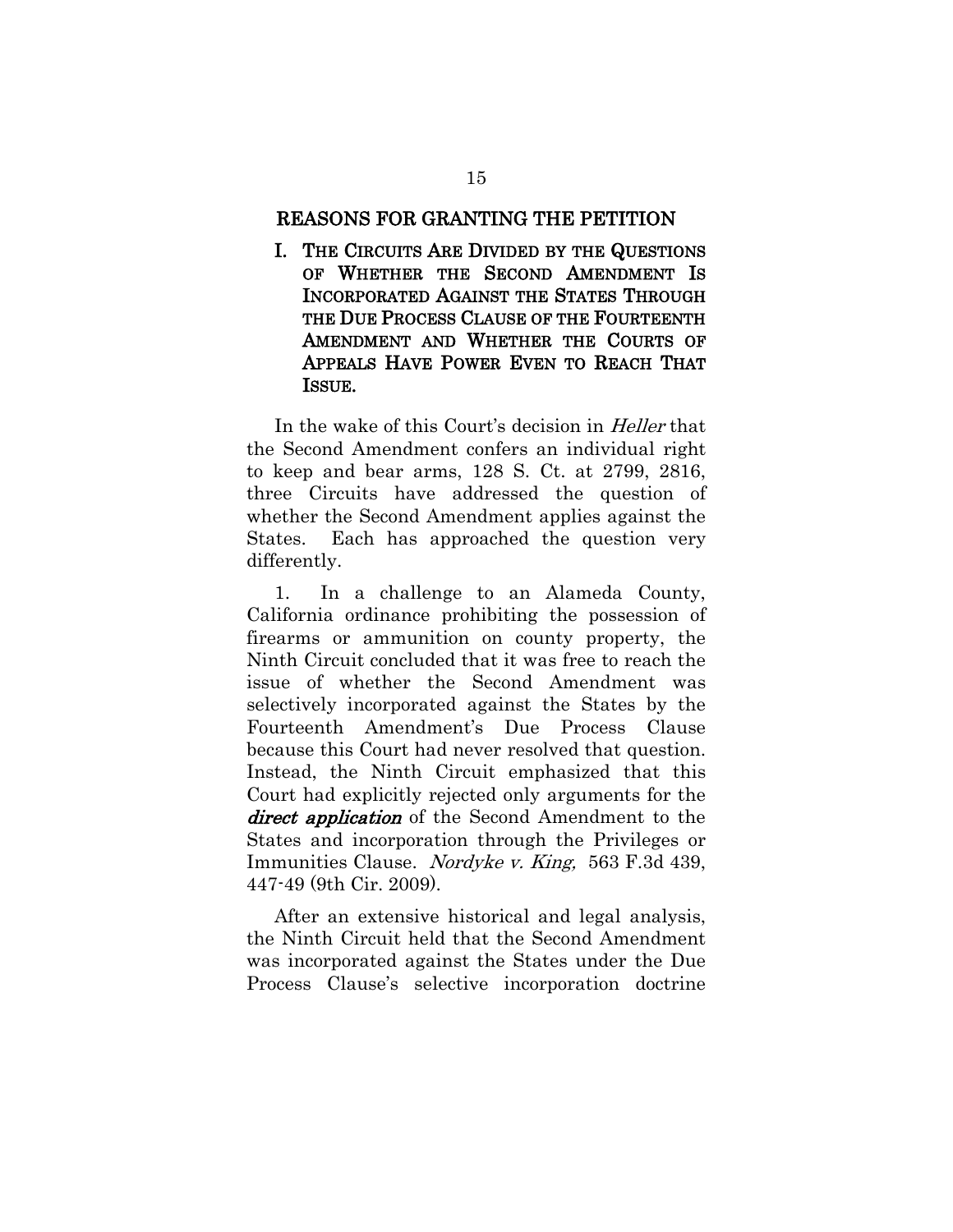because it was (i) a "fundamental right" (ii) "necessary to an Anglo-American regime of ordered liberty," as well as (iii) "deeply rooted in this Nation's history and tradition." Id. at 449-457. The Ninth Circuit nevertheless rejected the Second Amendment challenge on the merits to the Alameda County ordinance restricting gun possession on county property under the "sensitive places" exception referenced in Heller. Nordyke, 563 F.3d at 459-460 (quoting Heller, 128 S. Ct. at 2816-17) ("nothing in our opinion should be taken to cast doubt on . . . laws forbidding the carrying of firearms in sensitive places such as schools and government buildings").

Judge Gould concurred fully in the Nordyke majority opinion written by Judge O'Scannlain. But Judge Gould also emphasized his view that modern America in the international Age of Terrorism needs the Second Amendment every bit as much as it did in the Age of Enlightenment:

> The right to bear arms is a bulwark against external invasion. We should not be overconfident that oceans on our east and west coasts alone can preserve security. We recently saw in the case of the terrorist attack on Mumbai that terrorists may enter a country covertly by ocean routes, landing in small craft and then assembling to wreak havoc.

> > \* \* \*

[T]he right to bear arms is also a protection against the possibility that even our own government could degenerate into tyranny, and though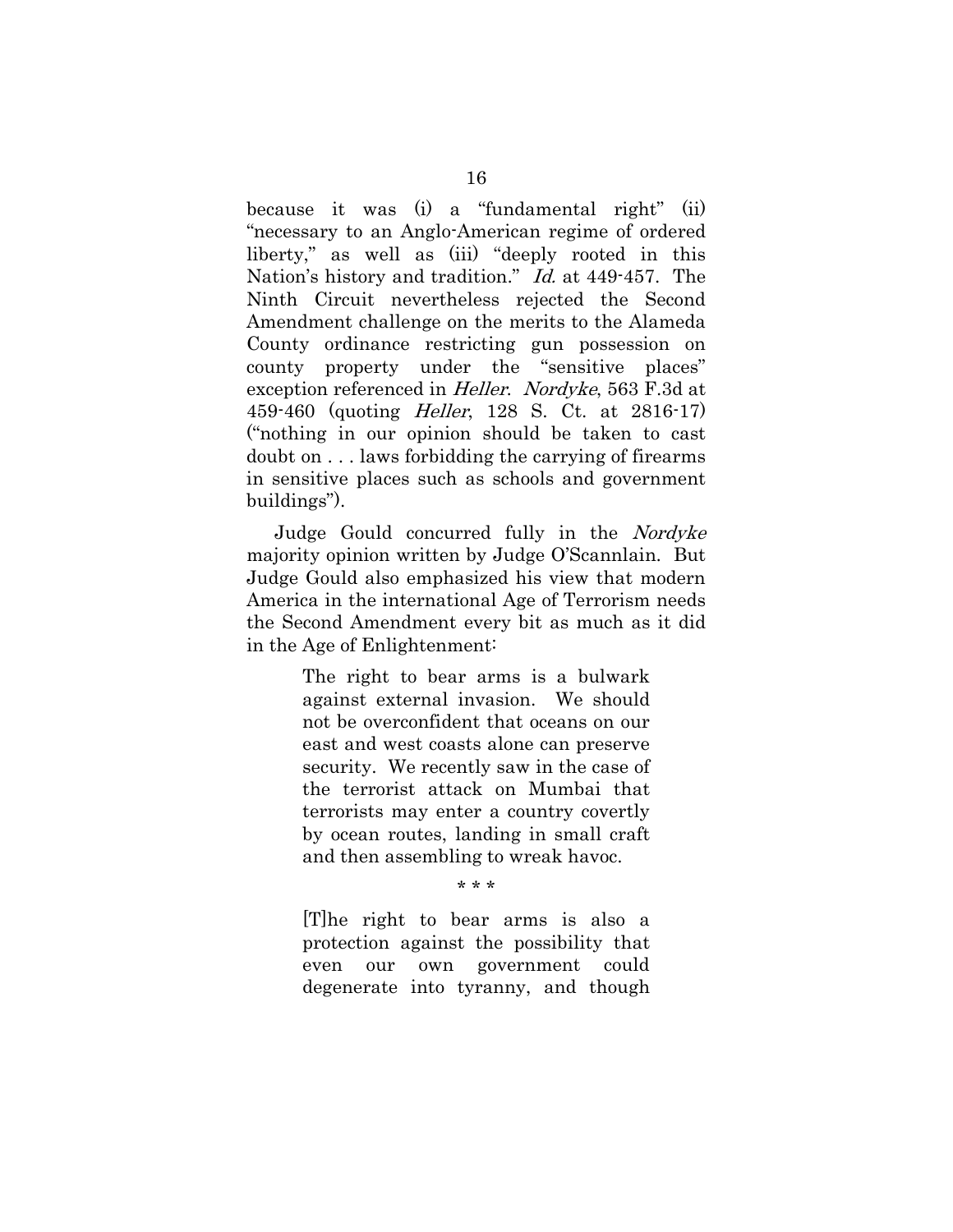this may seem unlikely, this possibility should be guarded against with individual diligence.

#### *Nordyke*, 563 F.3d at 464 (Gould, J., concurring).

2. The Seventh Circuit disagreed with the Ninth Circuit, noting that it was bound by Supreme Court precedent to hold "that the Second Amendment applies only to the Federal Government." National Rifle Ass'n of Am., Inc. v. City of Chicago,  $-$ - $F.3d$   $-$ , No. 08-4241, 2009 WL 1515443, at \*2 (7th Cir. 2009) (quoting Heller, 128 S. Ct. at 2813, n.23). "The Supreme Court has rebuffed requests to apply the second amendment to the states. United States v. Cruikshank, 92 U.S. 542 (1876); Presser v. Illinois [and] *Miller v. Texas*, 153 U.S. 535 (1894)." National Rifle Ass'n, 2009 WL 1515443, at \*1. The Seventh Circuit's case involved consolidated challenges to Chicago and Oak Park, Illinois ordinances outright prohibiting or placing registration limitations on firearm possession — effectively banning most handguns. *National Rifle Ass'n*, 2009 WL 1515443, at \*1.

Specifically, the Seventh Circuit rejected the Ninth Circuit's view that because Cruikshank, Presser, and *Miller* were decided before the advent of twentieth-century selective incorporation doctrine, the lower federal courts were free to apply the Second Amendment to the States. Writing for the court, Judge Easterbrook argued: "If a court of appeals could disregard a decision of the Supreme Court by identifying, and accepting, one or another contention not expressly addressed by the Justices, the Court's decisions could be circumvented with ease. They would bind only judges too dim-witted to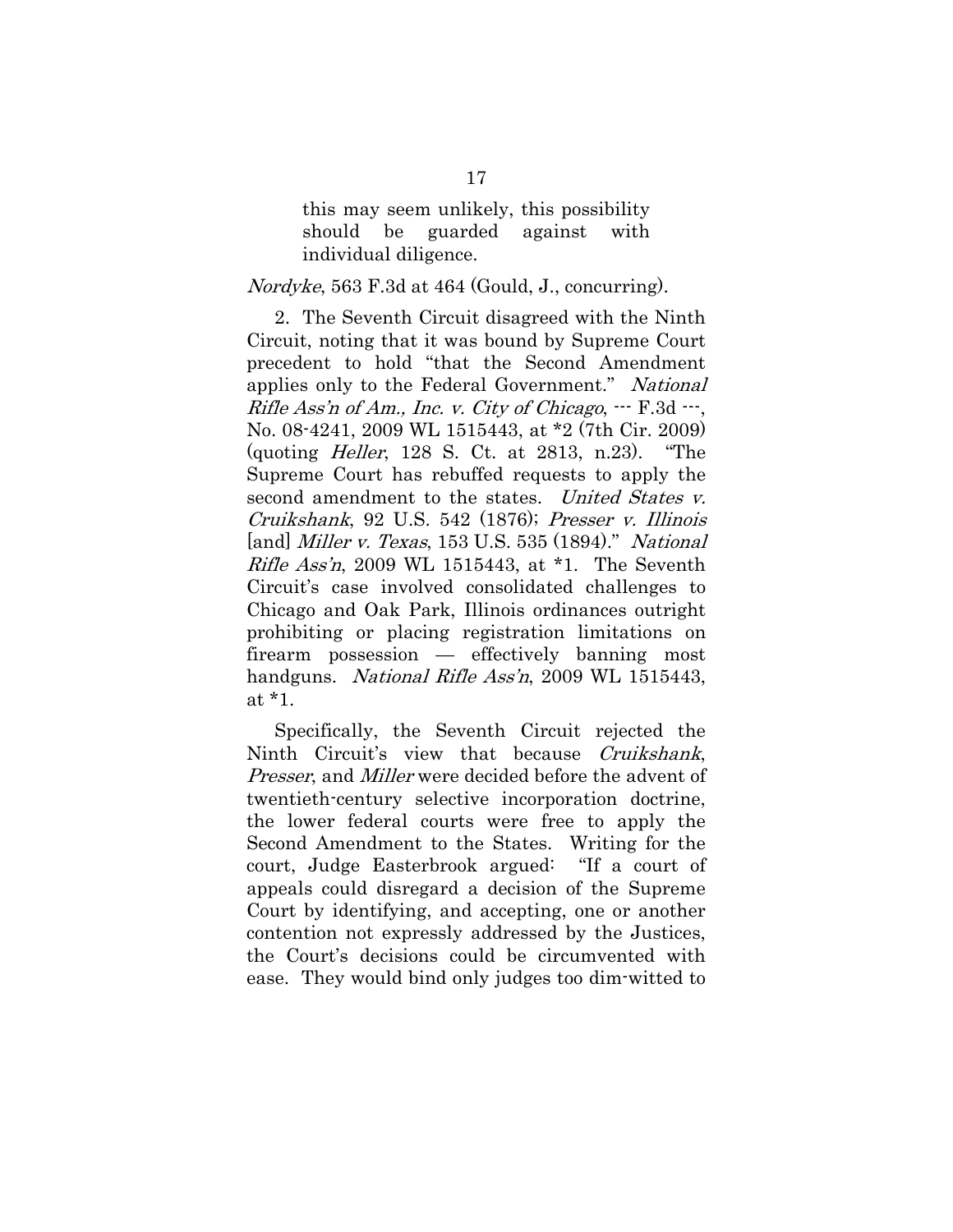come up with a novel argument." Id. (citing Rodriguez de Quijas v. Shearson/American Expr., Inc., 490 U.S. 477, 484 (1989)).

Immediately after extolling the virtues of judicial restraint at the circuit level, however, the Seventh Circuit ironically launched into four observations in dicta, each seriously questioning whether applying the Second Amendment to the States would be appropriate. Judge Easterbrook asserted:

(1) selective incorporation cannot "be reduced to a formula" that resorts to historical analysis;  $8$ 

(2) reliance on Blackstone cannot make the historical case for incorporation because Blackstone held many legal opinions that American courts have never regarded as correct;<sup>[9](#page-30-1)</sup>

(3) this Court could perhaps conclude that (a)

<span id="page-30-0"></span><sup>8</sup> "Palko v. Connecticut, 302 U.S. 319, 325 (1937) . . . was overruled in an opinion that paid little heed to history. Benton v. Maryland, 395 U.S. 784 (1969)." National Rifle Ass'n, 2009 WL 1515443, at \*3.

<span id="page-30-1"></span><sup>9</sup> "Blackstone also thought determinate criminal sentences (e.g., 25 years, neither more nor less, for robbing a post office) a vital guarantee of liberty. That's not a plausible description of American constitutional law." National Rifle Ass'n, 2009 WL 1515443, at \*3. Judge Easterbrook's disdain for historical analysis of American constitutionalism grounded on Blackstone should be contrasted with this Court's use of Blackstone in Heller and elsewhere. For instance, the Heller majority invoked Blackstone at least eight times. See 128 S. Ct. at 2792, 2798-2800, 2805, 2807, 2816-17. Justice Stevens's dissent in Heller also countered multiple times with its own invocations of Blackstone. See 128 S. Ct. at 2837-38, 2845 (Stevens, J., dissenting).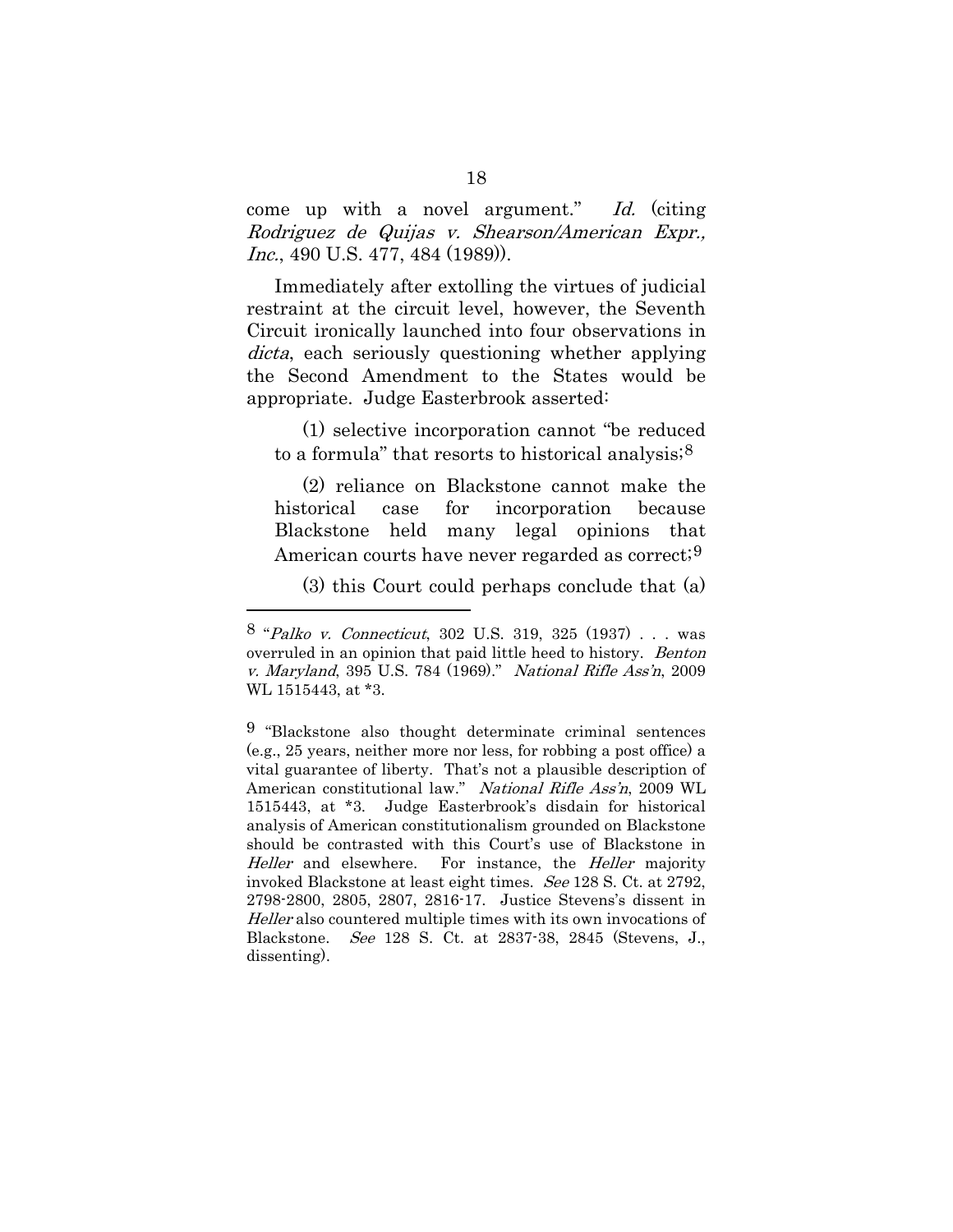States should be able to decide that protecting long gun rights is more important to vibrant militias than handgun rights, or (b) States should be able to enact laws requiring "that people cornered in their homes must surrender rather than fight back,"<sup>[10](#page-31-0)</sup> National Rifle Ass'n, 2009 WL 1515443 at \*3-\*4; and

(4) "[f]ederalism is an older and more deeply rooted tradition than is a right to carry any particular kind of weapon." Id. at \*4.[11](#page-31-1)

3. Issued before either Nordyke or National Rifle Association, the Second Circuit's decision in this case represents the remaining constituent of the three-circuit split in post-Heller incorporation authority.<sup>[12](#page-31-2)</sup> In its *per curiam* opinion, the Second Circuit neither attempted to apply selective

<span id="page-31-0"></span><sup>10</sup> The Seventh Circuit's speculations should be compared to Shlomit Wallerstein, Justifying the Right to Self-Defense: A Theory of Forced Consequences, 91 VA. L. REV. 999, 999 (2005) (noting that every State recognizes self-defense as a defense to crimes of personal violence).

<span id="page-31-1"></span><sup>&</sup>lt;sup>11</sup> This position seems to have matters precisely backward the Fourteenth Amendment is a constraint on the parameters of federalism; federalism does not confine the reach of the Fourteenth Amendment.

<span id="page-31-2"></span> $12$  If pre-*Heller* decisions are counted, three circuits holding that the Second Amendment does not apply against the States must be added to the split. See Peoples Rights Org., Inc. v. City of Columbus, 152 F.3d 522, 539 n.18 (6th Cir. 1998); Love v. Pepersack, 47 F.3d 120, 123-24 (4th Cir. 1995); Thomas v. Members of the City Council of Portland, 730 F.2d 41, 42 (1st Cir. 1984) (per curiam).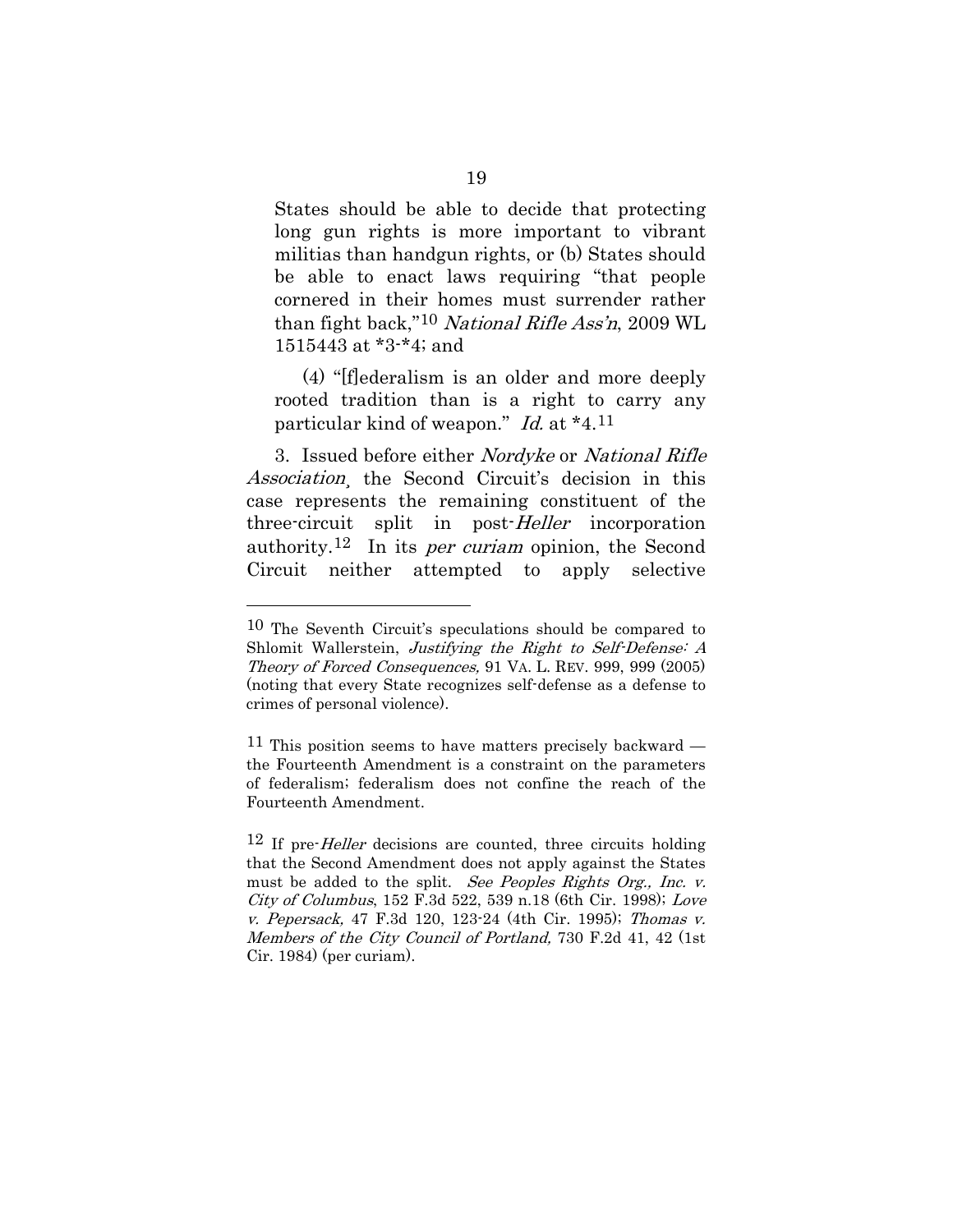incorporation doctrine, nor venture its views on such matters in *dicta*. Instead, it invoked the *Rodriguez* de Quijas principle in a straightforward fashion to find that it was bound by this Court's trilogy of cases in Cruikshank, Presser, and Miller. "It is settled law, however, that the Second Amendment applies only to limitations the federal government seeks to impose on this right." App. 4a. This was because Heller "did not present the question of whether the Second Amendment applies to the states." Id. (citing Heller, 128 S. Ct. at 2813 n.23).

Judged against its sister circuits, the Second Circuit would seem to have taken the most defensible approach. Judicial restraint and the ready allegiance the lower courts must confess to the superintendence of this Court require that if Cruikshank, Presser, and Miller are to be pronounced overtaken by modern selective incorporation doctrine under *Duncan v. Louisiana*, 391 U.S. 145 (1968), or substantive due process doctrine under Washington v. Glucksberg, 521 U.S. 702 (1997) — the two strands of constitutional analysis on which *Nordyke* is grounded — only this Court may do so.[13](#page-32-0)

<span id="page-32-0"></span><sup>13</sup> Suggesting, however, that reasonable minds may differ as to how the *Rodriguez de Quijas* principle maps on to the issue of this Court's precedent regarding Second Amendment applicability against the States, it should be noted that the Fifth Circuit announced a similar analysis before the Ninth did (albeit in dicta, since the Fifth Circuit was dealing with the constitutionality of a federal gun statute). See United States v. Emerson, 270 F.3d 203, 221 n.13 (5th Cir. 2001) ("As these holdings in *Cruikshank*, *Presser*, and *Miller* all came well before the Supreme Court began the process of incorporating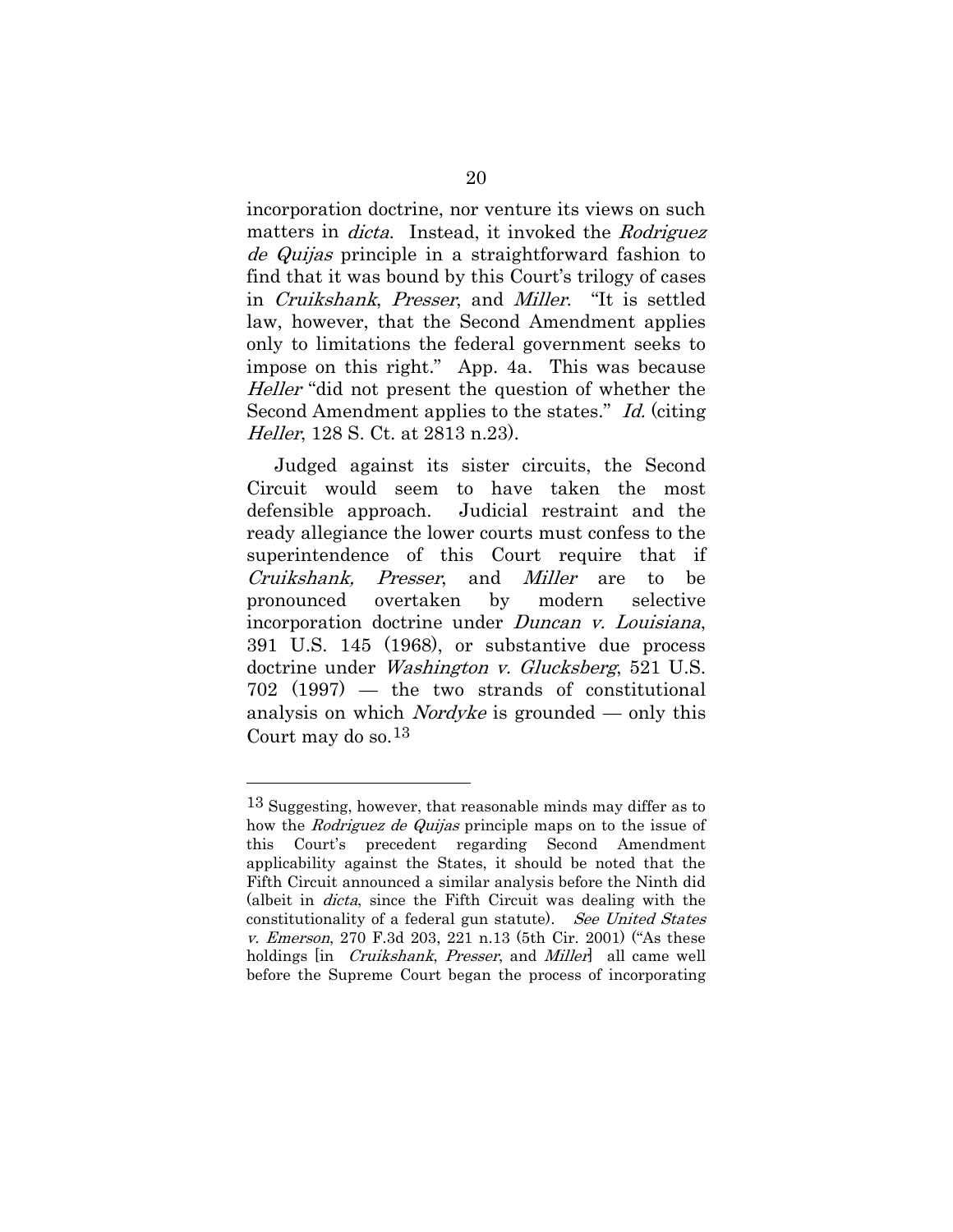But do so it must. In light of this circuit split following closely on the heels of Heller, the Court must now revisit — for the first time since the nineteenth century — the issue of whether Second Amendment rights apply against the States.

Deep confusion owing to what is, in effect, a three-way split in the Courts of Appeals presently reigns:

- The Second Circuit has held that the Rodriguez de Quijas principle of judicial hierarchy, together with Cruikshank, Presser, and Miller, precludes lower court incorporation of the Second Amendment.
- The Seventh Circuit agrees, but also appears to think, in significant tension with Heller, that the right of self-defense by force of arms is quaint and that to recognize it as applicable to the States would represent an assault on federalism.
- Finally, the Ninth Circuit believes that Rodriguez de Quijas is inapplicable and that the historical and legal case for Second Amendment incorporation under this Court's modern lines of due process cases is clear.

The question of applicability of Rodriguez de

certain provisions of the first eight amendments into the Due Process Clause of the Fourteenth Amendment, and as they ultimately rest on a rationale equally applicable to all those amendments, none of them establishes any principle governing any of the issues now before us.").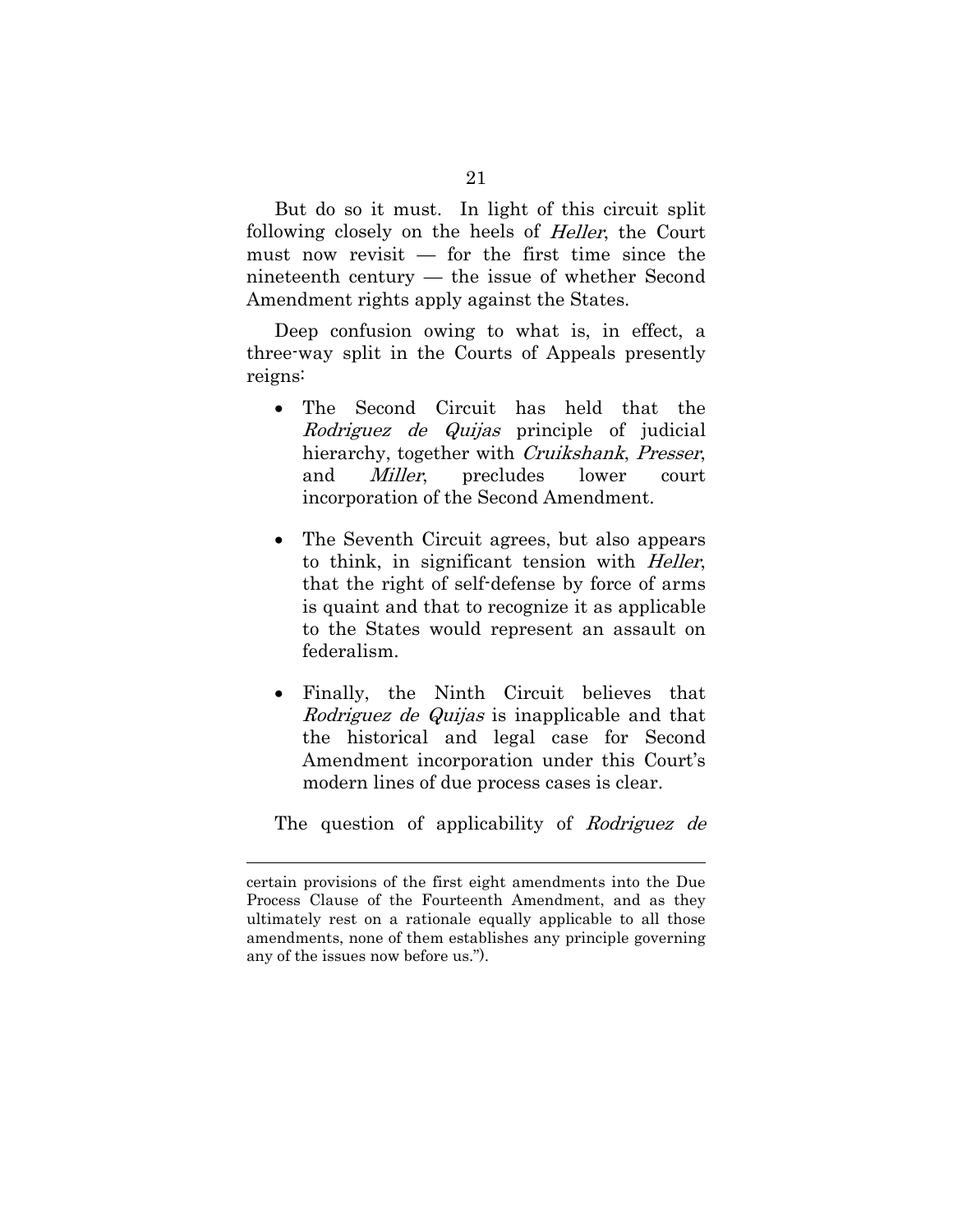Quijas means that even if the Ninth Circuit vacates the Nordyke panel decision and grants rehearing en banc,[14](#page-34-0) this Court should still take up the pressing constitutional issue of the Second Amendment's reach without delay. For if Rodriguez de Quijas applies here, then a circuit split would normally be impossible. Hence, this Court should not hold up resolution of the issue of incorporation to see if further conflict develops (or persists). The residents of the 50 States should not be forced to wait for one or more circuits to hazard disobedience to Cruikshank, Presser, and Miller (and to Rodriguez de Quijas in the process), before they can know if they are truly entitled to partake in the same precious Second Amendment liberties that District of Columbia residents now enjoy under Heller.

4. While the Court should grant certiorari in this case because of the conflicts between the circuits on the questions of (i) whether the Due Process Clause selectively incorporates the Second Amendment and (ii) how Rodriguez de Quijas applies to that issue, this case also readily meets the test of exceptional importance. "[W]hatever else [the Second Amendment] leaves to further evaluation, it surely elevates above all other interests the right of lawabiding, responsible citizens to use arms in defense of hearth and home." Heller, 128 S. Ct. at 2821. Citizens of the 50 States have their own hearths and homes to defend that are every bit as worthy of protection as those of the District's residents.

<span id="page-34-0"></span> $14$  See Order, in Nordyke v. King, No. 07-15763 (9th Cir. May 18, 2009) (calling for simultaneous briefing on whether to rehear the case en banc).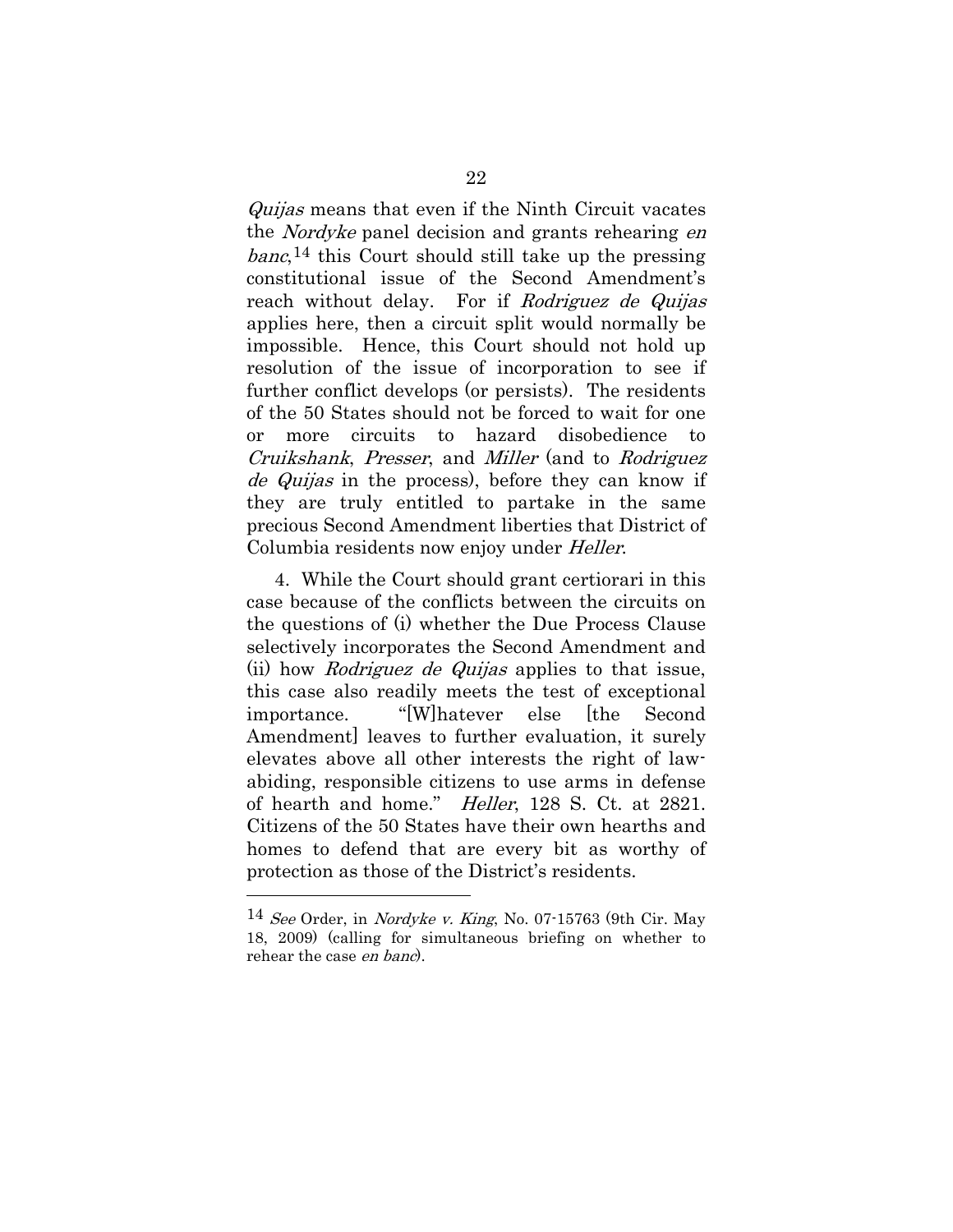5. Laws in the South prohibiting "freedmen" from keeping any arm were typical during and following the Civil War era. Robert J. Cottrol & Raymond T. Diamond, The Second Amendment: Toward an Afro-Americanist Reconsideration, 80 GEO. L.J. 309, 345 n.176 (1991) (highlighting a Louisiana statute declaring that "[n]o Negro who is not in the military service shall be allowed to carry fire-arms, or any kind of weapons . . ." were common).

As this Court recognized in *Heller*, an outcry over the routine disarmament of the freedmen ensued. As one newspaper declared, "[a]ll men, without distinction of color, have the right to keep arms to defend their homes, families or themselves." Editorial, THE LOYAL GEORGIAN (Augusta), at 3, col. 4 (Feb. 3, 1866). Statements such as these were prevalent in the debate surrounding the adoption of the Fourteenth Amendment and its statutory precursors. Senator Raymond, for example, noted that:

> [A freed slave and his descendants have] every right which you or I have as citizens of the United States under the laws and constitution of the United States . . . . He has defined status; he has a country and a home; a right to defend himself and his wife and children; a right to bear arms.

CONG. GLOBE, 39th Cong., 1st Sess. 1266 (Mar. 8, 1866) (emphasis added).

Accordingly, it is beyond dispute that the Fourteenth Amendment was adopted to protect newly freed slaves from the depredations of the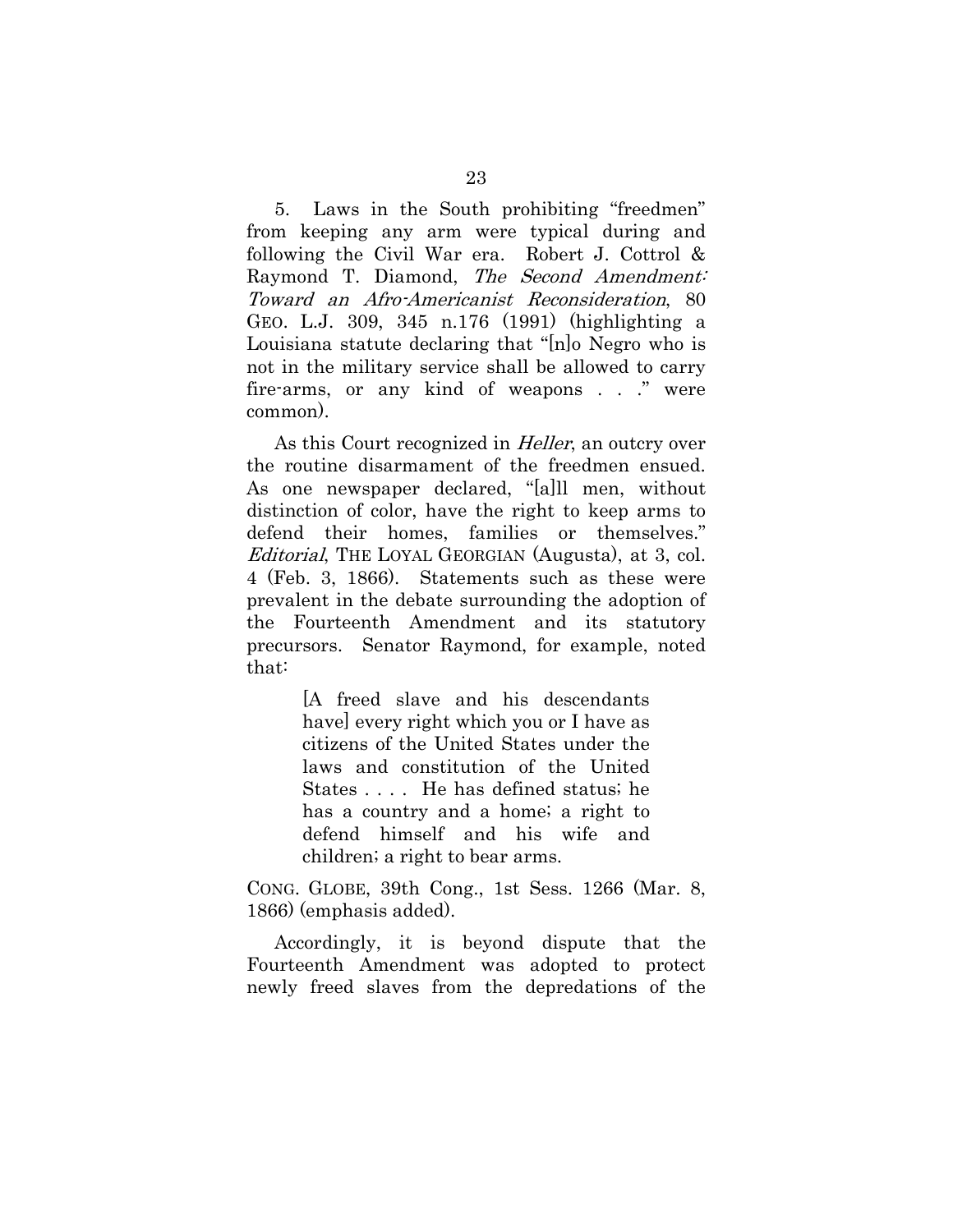formerly Confederate States, including specifically their disregard for the right to keep and bear arms. The proponents of the Fourteenth Amendment made clear their belief that "the right to keep and to bear arms" was to be protected under Section 1 of the Amendment. See, e.g., CONG. GLOBE, 39th Cong., 1st Sess. 2765 (1866) (Sen. Howard).

Just as "the 5th and 14th Amendments of the American Constitution are an echo of the Magna Carta,"[15](#page-36-0) so the ratification history of the Fourteenth Amendment shows that it was intended to extend that echo of freedom to African-Americans (and all citizens in the several States), putting them behind the aegis of Second Amendment protection, whether the threat to such rights was posed by federal or state incursion.

6. Heller's logic and its careful survey of history will not permit the Second Amendment to be shunted to the side and relegated to second-class status in an arbitrary pecking order of constitutional rights. Compare Dolan v. City of Tigard, 512 U.S. 374, 392 (1994) ("We see no reason why the Takings Clause of the Fifth Amendment, as much a part of the Bill of Rights as the First Amendment or Fourth

<span id="page-36-0"></span><sup>&</sup>lt;sup>15</sup> The full quotation is from a speech by Winston Churchill to the American Bar Association: "Last week you visited Runnymede. There was the foundation, on which you have placed a monument. It has often been pointed out that the 5th and 14th Amendments of the American Constitution are an echo of the Magna Carta . . . ." Winston Churchill, Liberty and the Law (given July 31, 1957), in 8 ROBERT RHODES JAMES, ed., WINSTON CHURCHILL: HIS COMPLETE SPEECHES: 1897-1963, 8682 (1974).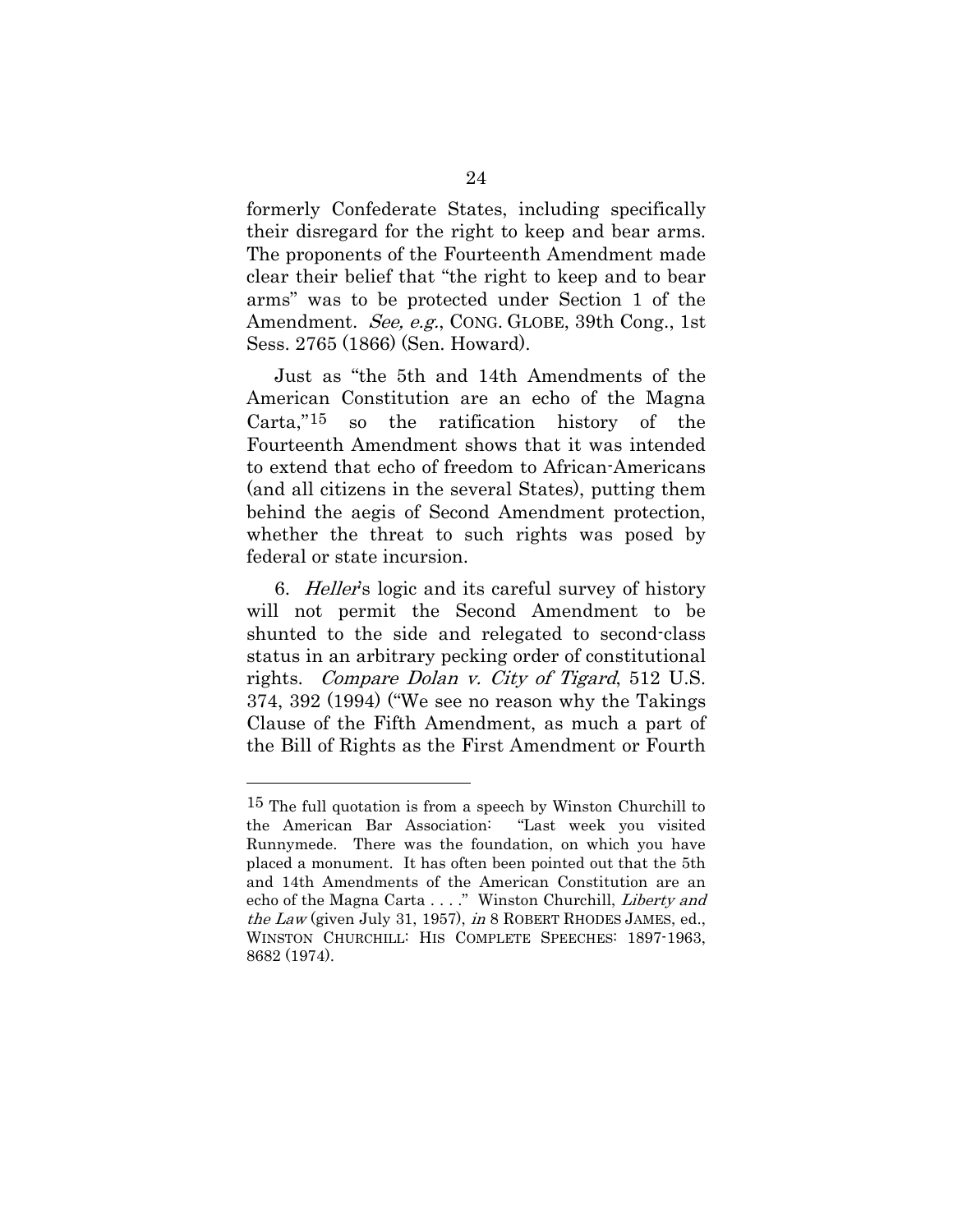Amendment, should be relegated to the status of a poor relation in these comparable circumstances.").

With limited exception,<sup>[16](#page-37-0)</sup> every other individual right enumerated in the first eight amendments contained in the Bill of Rights has been deemed incorporated against the States through the Fourteenth Amendment. There is simply no basis to deny the Second Amendment the same status. At the very least, there is every reason for this Court to decide that question now, whatever the answer.

7. Either or both of the pending petitions for certiorari on the Second Amendment incorporation issues arising out of National Rife Association would be fitting for this Court to grant because those cases present the same Fourteenth Amendment issues concerning applicability of the Second Amendment to the States invoked in this petition. Indeed, consolidating those cases with this case and granting certiorari over all of them as a unit would put before the Court the fullest possible range of factual and legal settings in which to consider and resolve the burning issue of Second Amendment incorporation. Compare, e.g., Granholm v. Heald, 544 U.S. 460, 465 (2005); Employment Div., Dep't of Human Res. of Or. v. Smith, 485 U.S. 660, 663 n.4 (1988).

If one case must be selected, however, this case should be the main vehicle. The statute at issue in

<span id="page-37-0"></span> $16$  See, e.g., Minneapolis & St. Louis R.R. Co. v. Bombolis, 241 U.S. 211 (1916) (jury trials in civil cases); Hurtado v. California, 110 U.S. 516 (1884) (requirement of indictment by grand jury); *Murphy v. Hunt*,  $455$  U.S.  $478$  (1982) (protection against excessive bail and fines).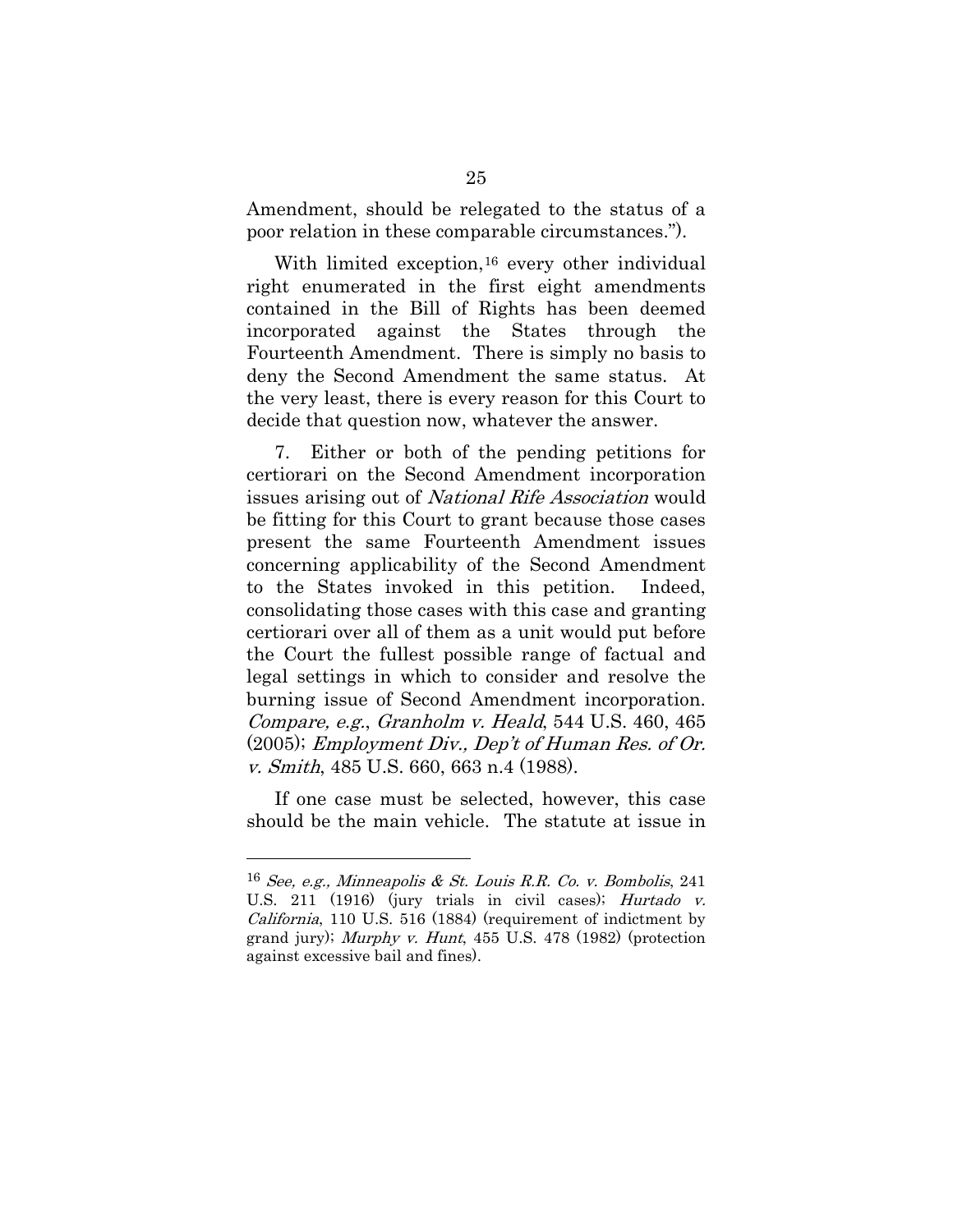this case, N.Y. Penal Law Section 265.01, bans possession of the prohibited categories of weapons, and nothing more.[17](#page-38-0) Moreover, the Petitioner here, Mr. Maloney, challenges the statute merely to the extent it prohibits possession in the home, consistent with the tempest-in-a-teapot incident police inflicted upon him in 2000, surrounding his home for twelve hours on a false suspicion, and then charging him after a warrantless search with nunchaku possession.

Finally, the Court will remember that it granted certiorari over quite a limited question presented in Heller:

> Petition for a writ of certiorari . . . granted limited to the following question: Whether the following provisions [of the] D.C. Code . . . violate the Second Amendment rights of individuals who are not affiliated with any state-regulated militia, but who wish **to keep** handguns and other firearms for private use *in their homes*?

District of Columbia v. Heller, 128 S. Ct. 645 (2007) (emphasis added). Hence, the question of the scope of the right to bear or carry weapons need not have

<span id="page-38-0"></span><sup>&</sup>lt;sup>17</sup> Compare Complaint, at  $\P$  25 A, in National Rifle Ass'n of Am., Inc. v. Village of Oak Park, No. 08CV3696, (N.D. Ill. June 8, 2008) (assailing municipal code provision prohibiting carrying of handguns); Complaint, at  $\P$  52-57, *in McDonald v.* City of Chicago, No. 1:08-cv-03645, (N.D. Ill. June 26, 2008) (challenging ordinance imposing registration requirements on certain firearms).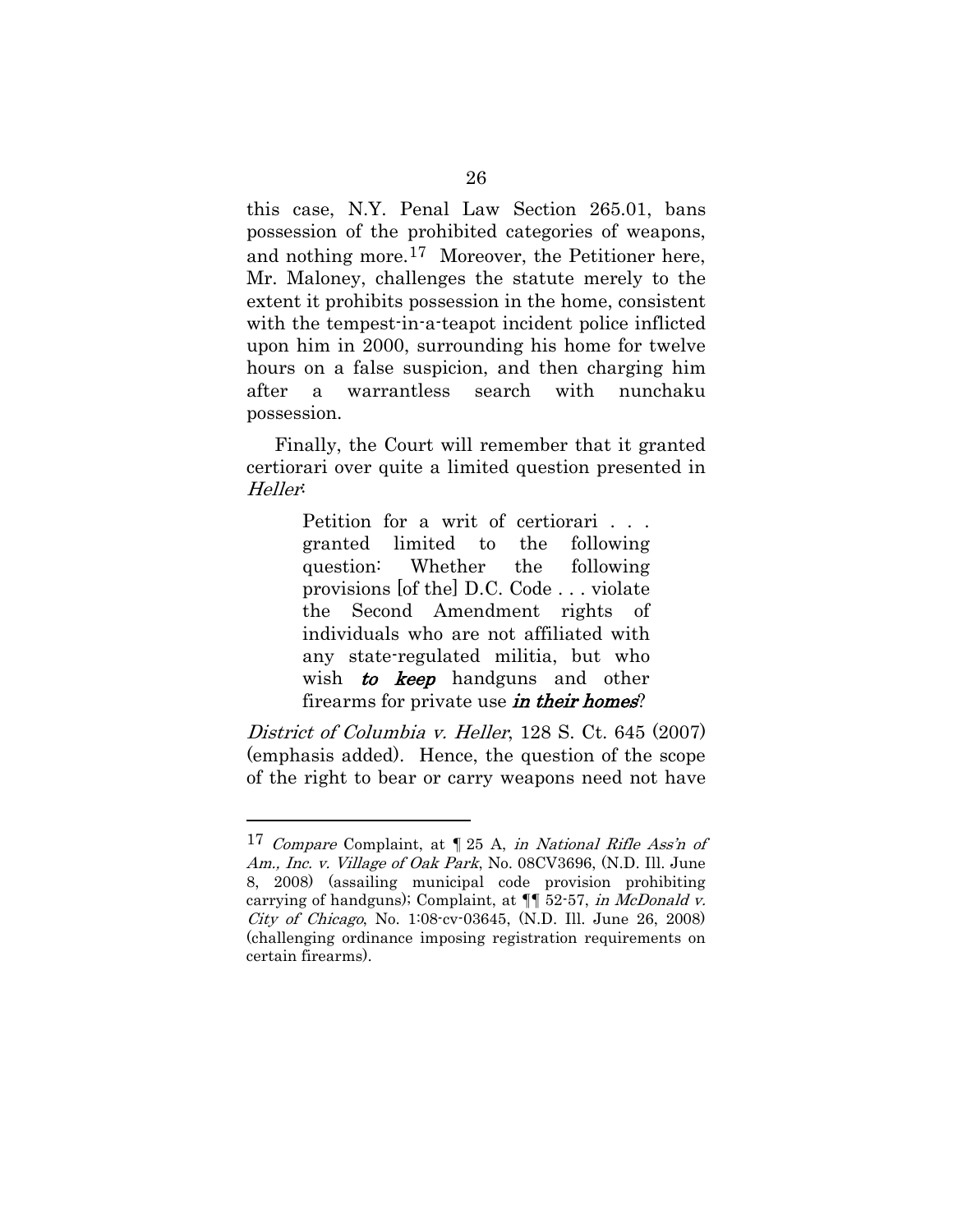been addressed in that case (though the Court ultimately went on to analyze both parts of the double right to keep **and** bear arms). *Heller*, 128 S. Ct. at 2792-2797. Should the Court see the need to rewrite the question presented in a similar fashion again, the facts of this case are the best fit with the approach used in Heller, since the challenge in this case focused on incorporation of the Second Amendment right to keep arms, in the home.

8. Finally, the fact that this case involves nunchaku and not firearms provides no reason to deny certiorari. First and foremost, none of the circuits involved in the split reached the question of whether the underlying arms were protected, so the issue is legally irrelevant. Mr. Maloney's amended complaint was dismissed before any such defense by Nassau County could be resolved. Second, Heller defined "arms" broadly as "any thing a man wears for his defence, or takes into his hands, or useth in wrath to cast at or strike another." 128 S. Ct. at 2791. Nunchaku readily meet that definition. Nunchaku are simply a form of the articulated club/baton — with a name unfamiliar to English ears. IAIN HOGG, THE ENCYCLOPEDIA OF WEAPONRY, 11 (2006).[18](#page-39-0) Most importantly, the destructive power of all forms of blunt club-like weapons is far less than that of the handguns rightly held protected in Heller.

<span id="page-39-0"></span><sup>18</sup> Indeed, every rifle can serve as a club in a pinch. The Bunker Hill patriots used them in just that way after running out of gunpowder during the third British assault. ALAN AXELROD, THE REAL HISTORY OF THE AMERICAN REVOLUTION: A NEW LOOK AT THE PAST, 134 (2007).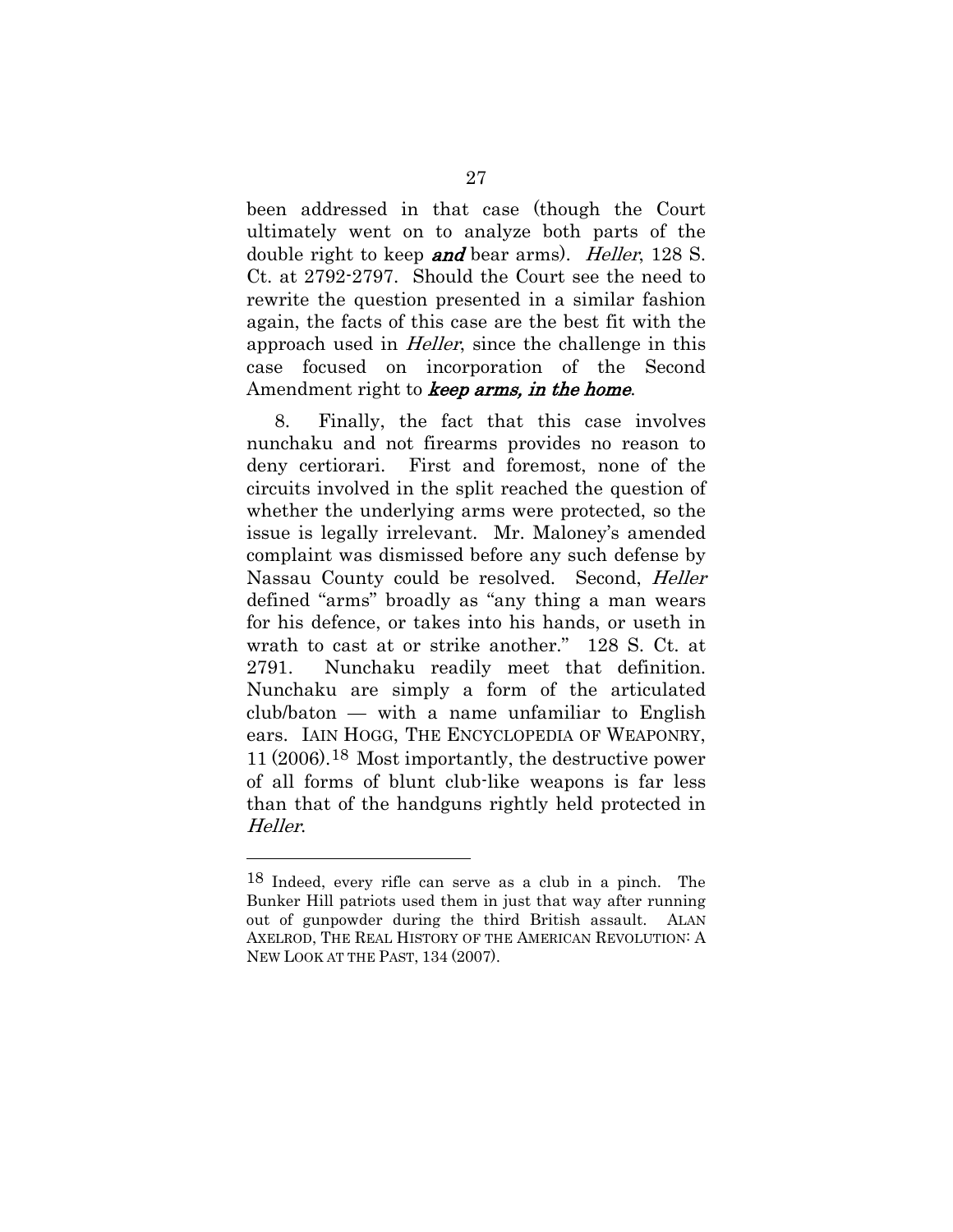Claims about nunchaku to the contrary in the 1974 legislative history of New York Penal Law Section 265.01 are an overblown reaction to a popular martial-arts fantasy film. As they do with nunchaku, many American law enforcement organizations train and permit officers to carry an elongated stick with a handle attached perpendicularly thereto, akin to the Japanese weapon known as a "tonfa." CROMPTON at 62. Had actor Bruce Lee appeared in the 1973 movie Enter the Dragon wielding twin "tonfa," New York, fearful of emulation among the youth, could well have added that weapon to Section 265.01 instead of nunchaku.

### <span id="page-40-0"></span>II. THE COURT SHOULD ALSO GRANT CERTIORARI OVER THE QUESTION OF WHETHER THE PRIVILEGES OR IMMUNITIES CLAUSE OF THE FOURTEENTH AMENDMENT APPLIES THE SECOND AMENDMENT AGAINST THE STATES.

1. Both the text and the original understanding of the Fourteenth Amendment strongly support the conclusion that incorporation of the individual provisions of the Bill of Rights should proceed, if at all, through the Privileges or Immunities Clause. Nevertheless, the Court's decision in the *Slaughter*-House Cases, 83 U.S. (16 Wall.) 36 (1872), opened up lines of reasoning that ultimately gutted the Clause. Slaughter-House must eventually be overruled, if it cannot be reinterpreted. The former course of action is not difficult to sketch, for many academics have savaged *Slaughter-House* and argued that the Court should instead simply adopt a forceful interpretation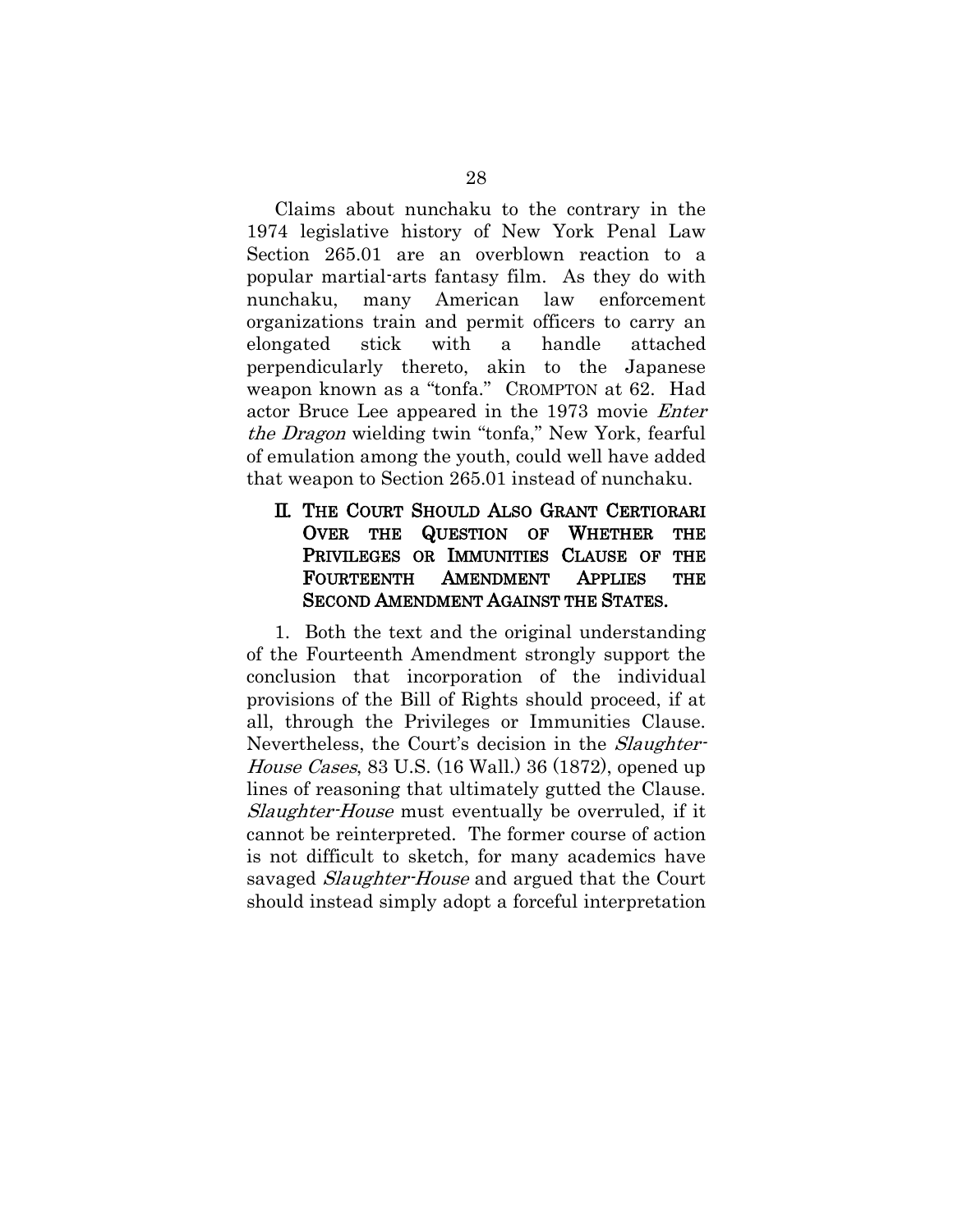of the Clause straightaway.<sup>[19](#page-41-0)</sup> The remainder of this petition therefore focuses on how the decision could be reinterpreted, leaving later decisions expanding Slaughter-House as the ones to be overruled.

2. Indeed, the reinterpretation of Slaughter-House offered below would retain the logical, textual, and historical understanding of the Clause while providing determinate limitations on its scope, thus avoiding the potentially open-ended nature of "substantive due process" doctrine which some members of this Court have questioned. See, e.g., United States v. Carlton, 512 U.S. 26, 39 (1994) (Scalia, J., concurring) ("If I thought that 'substantive due process' were a constitutional right rather than an oxymoron . . . .").

In order to secure the application of the Second Amendment to state actors specifically intended by the Fourteenth Amendment, this Court should grant review of the second question presented in this petition along with the first  $-$  or simply take review of a generic question presented rooted in no specific clause of the Fourteenth Amendment.

<span id="page-41-0"></span> $19$  Slaughter-House has been subjected to withering criticism time and again. See, e.g., JOHN HART ELY, DEMOCRACY AND DISTRUST 22 (1980) ("Needless to say, there is not a bit of legislative history that supports the view that the Privileges or Immunities Clause was intended to be meaningless."); 1 LAURENCE H. TRIBE, AMERICAN CONSTITUTIONAL LAW 1302 (3d ed. 2000) ("But within a matter of years of the Fourteenth Amendment's adoption, the Supreme Court [in *Slaughter-*House] would squelch its framers' quite unmistakeable intentions while twisting the evident import of the text itself and all but remove the Privileges or Immunities Clause from the landscape of American constitutional law.").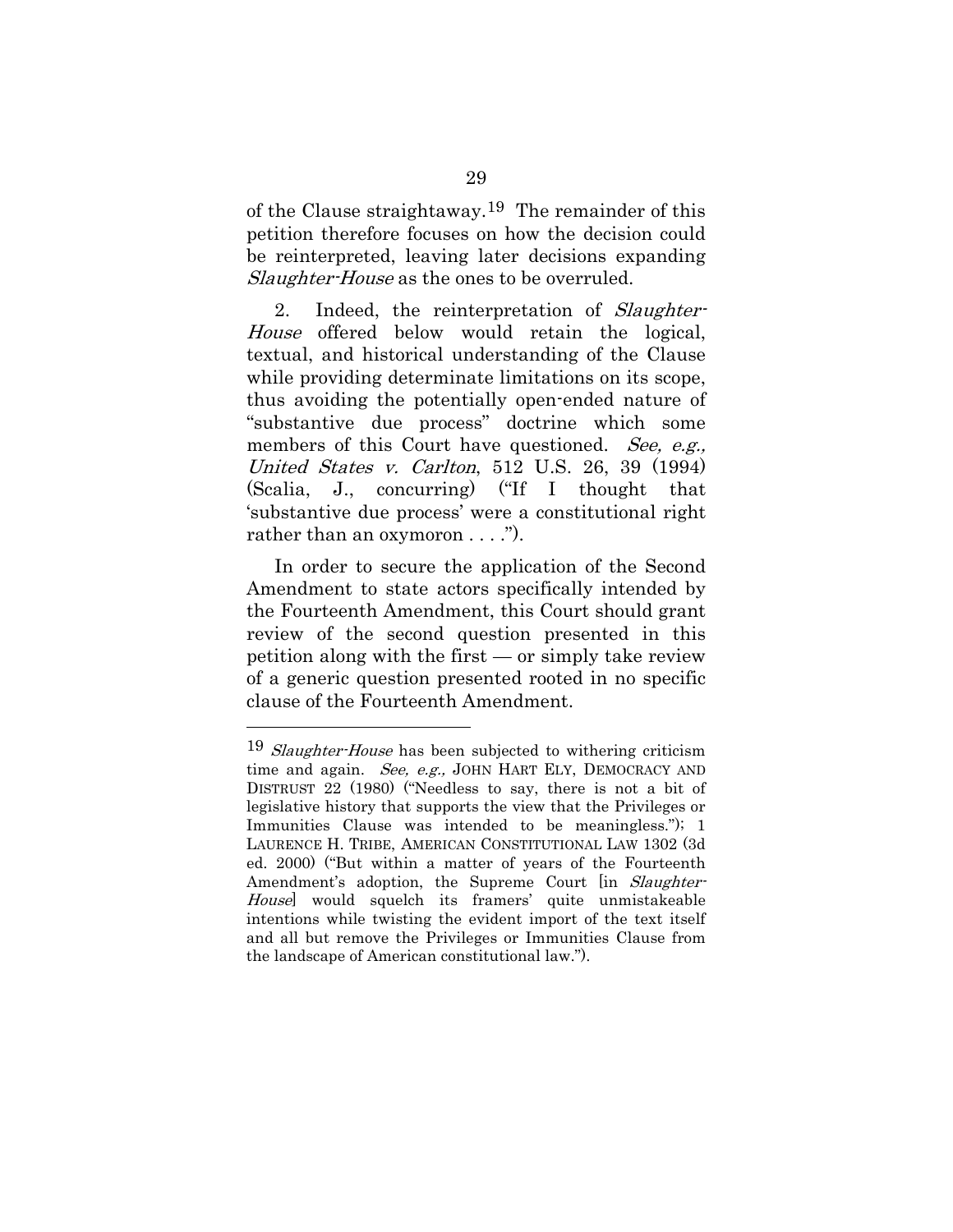A. The Original Understanding of the Privileges or Immunities Clause Shows It Was Designed to Apply the Personal Rights in the Bill of Rights Against the States.

1. The commentary surrounding the adoption of the Fourteenth Amendment confirms the most logical textual reading of the Privileges or Immunities Clause. The author of the Privileges or Immunities Clause, Congressman John Bingham, argued repeatedly that it was intended to overrule this Court's decision in Barron v. Baltimore, 32 U.S. 243 (1833), which held that the Bill of Rights applied exclusively to restrict the actions of the federal government (and which was the basis for Cruikshank, Presser, and Miller). See, e.g., CONG. GLOBE, 39th Cong., 2d Sess. 811 (1867). Any conflict in the ratification era regarding the Privileges or Immunities Clause dealt not with whether the proposed Clause could be used to apply the **Bill of Rights** to the States, but instead concerned the extent to which the Clause's protections would cover unenumerated rights. $20$ 

2. These observations are not new. Starting over

<span id="page-42-0"></span><sup>20</sup> Compare CONG. GLOBE, 42nd Cong., 1st Sess. 84 app. (1871) (remarks by Rep. Bingham) ("[T]he privileges and immunities of citizens of the United States, as contradistinguished from citizens of a State, are chiefly defined in the first eight amendments to the Constitution of the United States.") with CONG. GLOBE, 39th Cong., 1st Sess. 2765-66 (1866) (remarks by Senator Howard) (arguing that unlisted fundamental rights, such as those described in *Corfield v. Coryell*, 6 F. Cas. 546 (C.C.E.D. Pa. 1823), were also "privileges and immunities").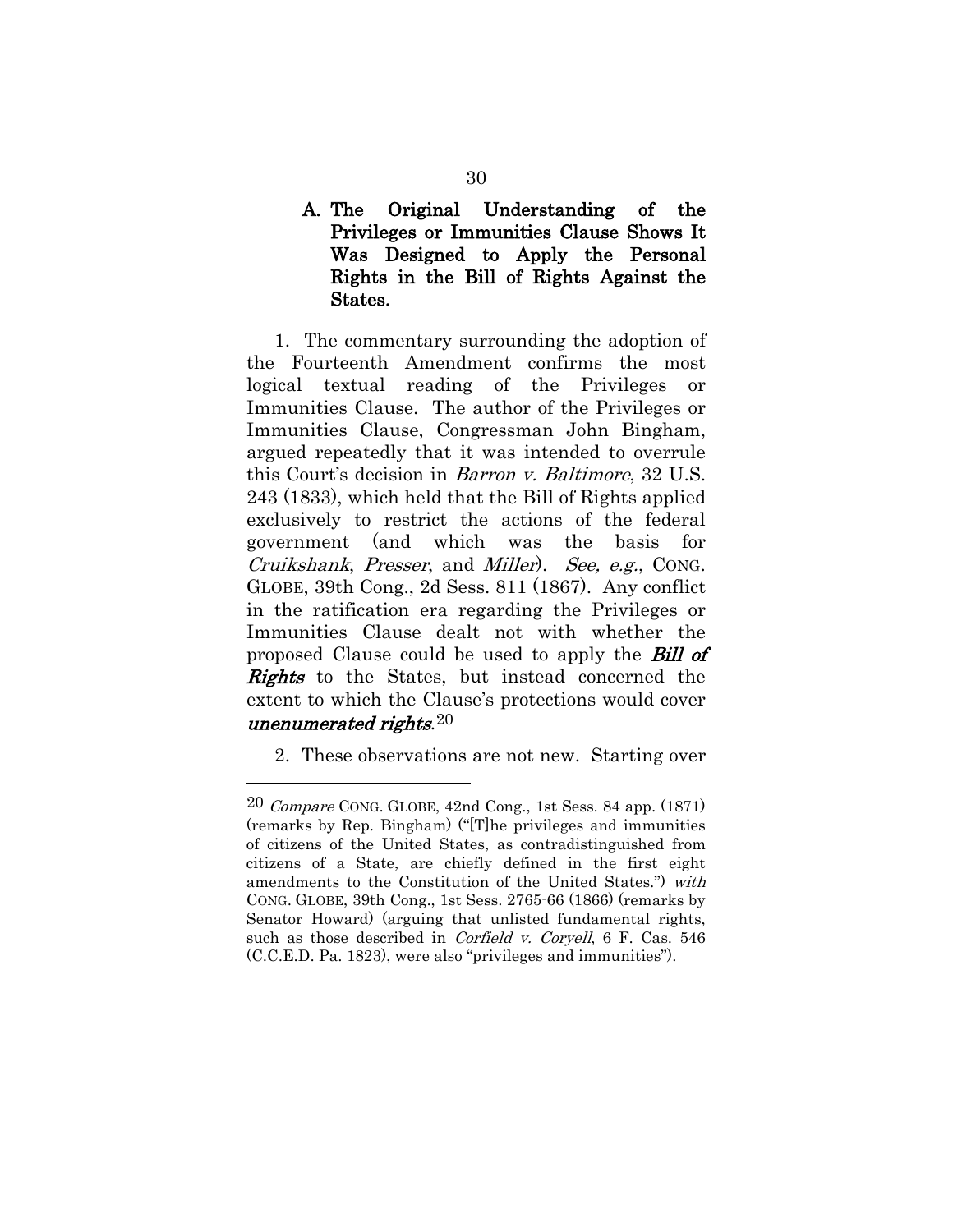one hundred years ago, dissenting Justices of this Court articulated them in resistance to the Court's refusal to incorporate the Bill of Rights through the Privileges or Immunities Clause. See, e.g., O'Neil v. Vermont, 144 U.S. 323, 361-362 (1892) (Field, J., dissenting). What has changed since the last time this Court rejected an argument characterizing a freedom in the Bill as a "privilege or immunity" of United States citizenship is the Court's ultimate incorporation of nearly all the provisions of the first eight Amendments in the Bill of Rights through the Due Process Clause of the Fourteenth Amendment. Rejection of the Privileges or Immunities Clause as the basis for incorporation is no longer just a rejection of incorporation, it is a rejection of the most textually and historically accurate method of applying the Bill of Rights to the States.

### B. Slaughter-House Itself Does Not Render the Privileges or Immunities Clause a Nullity.

1. The Court's main concern in *Slaughter-House* was situating within the existing structural constraints embodied in the Constitution a potentially capacious and judicially enforceable Privileges or Immunities provision (especially in its Corfield *v.* Coryell form). According to the Court, Congress could not have intended to "change the whole theory of the relations of the State and Federal governments," Slaughter-House Cases, 83 U.S. at 78, by putting in the federal government's control the protection of "nearly every civil right for the establishment and protection of which organized government is instituted." Id. at 76. To reconcile the Privileges or Immunities Clause with federalism, the Court thus declared two domains of individual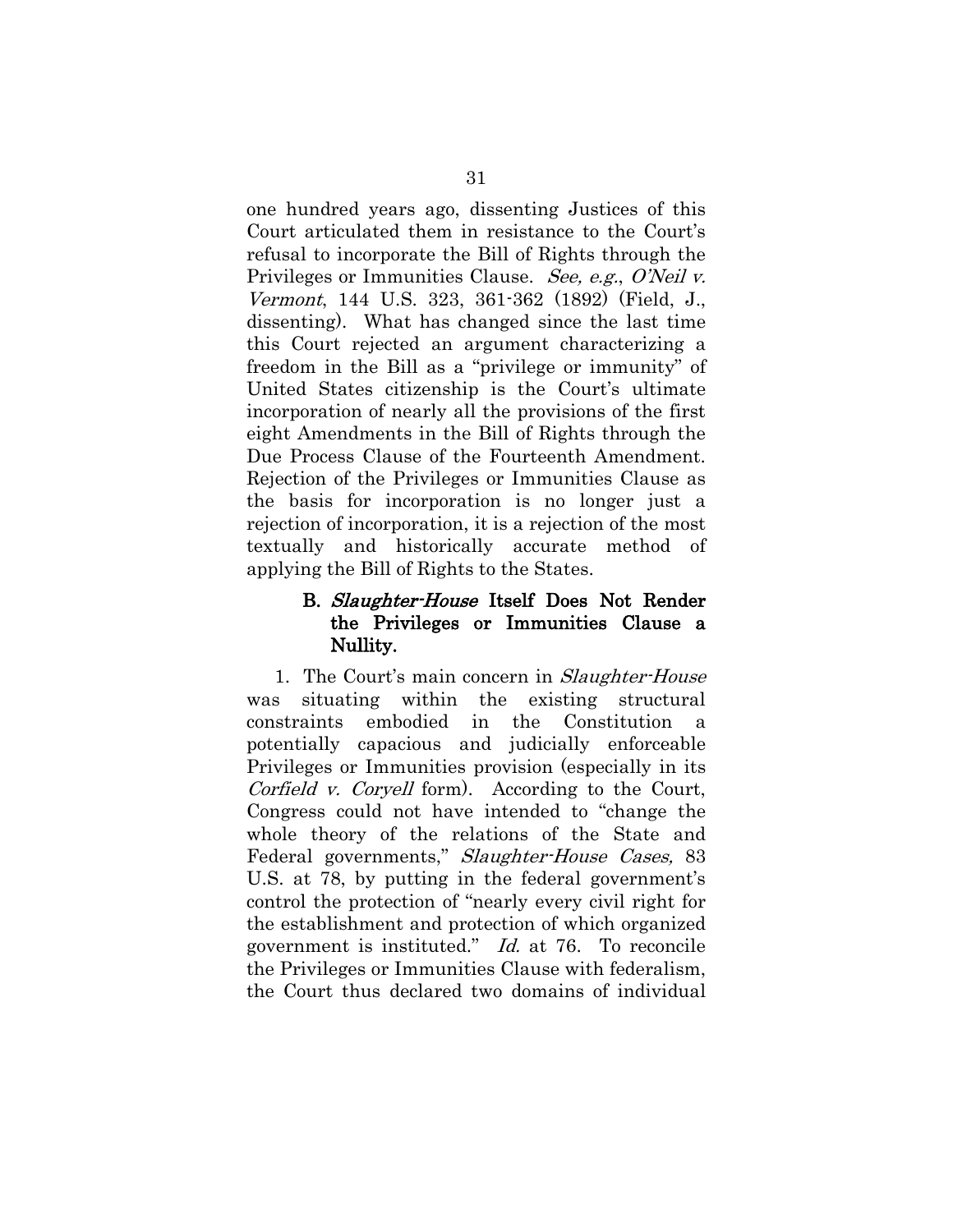liberties  $-$  (i) those to be protected by the federal government as privileges or immunities of federal citizenship and (ii) those of state citizenship "which the State governments were created to establish and secure." Id. at 76. The challenge for the Court in Slaughter-House and subsequent decisions was to identify the line separating the two domains.

Defining the privileges of "citizens of the **States"** was easy enough. According to the Court, these included all "fundamental" rights of individuals, including, for example, "the right to acquire and possess property of every kind, and to pursue and obtain happiness and safety." Id. at 76 (citing Corfield, 6 F. Cas. at 551 (Justice Bushrod Washington riding circuit, interpreting the "privileges and immunities" clause of Article IV of the Constitution)). These must be within state control, reasoned the Court, for otherwise the Fourteenth Amendment would present "so great a departure from the structure and spirit of our institutions" that it could not have been intended by the body that proposed the amendments or the States that ratified them. Id. at 78.

2. The Court's fear is perhaps best understood when considered in the context of the claimed right at issue in the Slaughter-House Cases. There, the plaintiffs were aggrieved butchers who argued that interference with their economic right to practice their trade as a result of a New Orleans slaughterhouse regulation was an abridgement of their privileges or immunities under the Fourteenth Amendment. In that *Lochner*-like context, it is understandable that the Court was concerned with its corresponding role as "a perpetual censor upon all legislation of the States, on the civil rights of their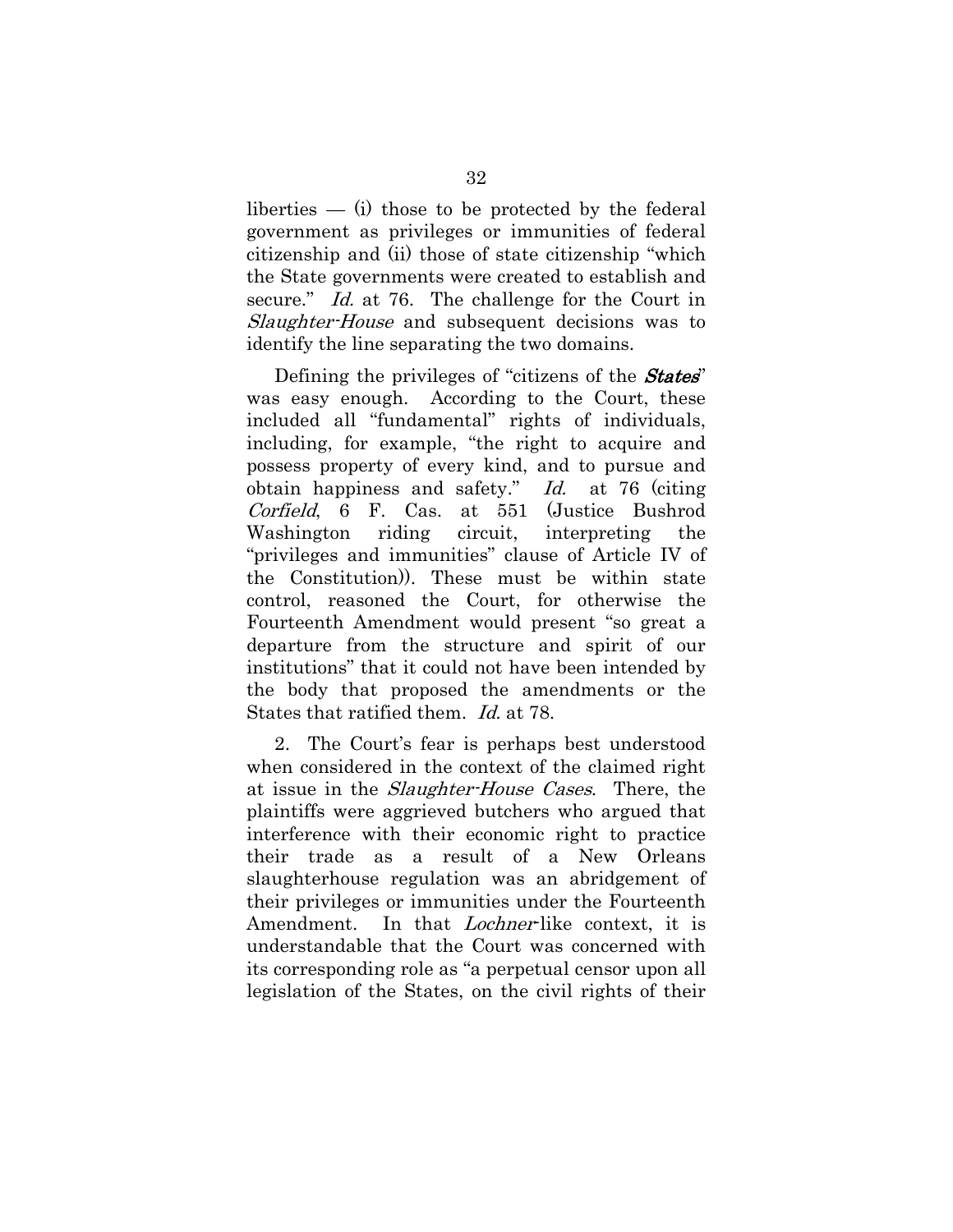own citizens, with authority to nullify such as it did not approve as consistent with those rights . . . ." Id. at 78. Compare Lochner v. New York, 198 U.S. 45 (1905) (striking down statute restricting the working hours of bakers as trenching on the "freedom of contract").

The Court did, however, offer an exemplary list of privileges of federal as opposed to state citizenship. Of the listed rights, one set, including an individual's privilege "to demand the care and protection of the Federal government over his life, liberty, and property when on the high seas," owed their very existence to the establishment of the federal government. Id. at 79. To these the *Slaughter-*House Court added a second set of rights, including "the right to peaceably assemble and petition for redress of grievances, [and] the privilege of the writ of habeas corpus." Id. at 79. Unlike the first group of rights, the second group existed long before establishment of the federal government. The second set of rights also share the characteristic of being explicitly codified in the Constitution or the Bill of Rights. Thus, under *Slaughter-House*, a right that was preexisting or fundamental could be a privilege or immunity of federal citizenship if it was also enumerated in the federal Constitution.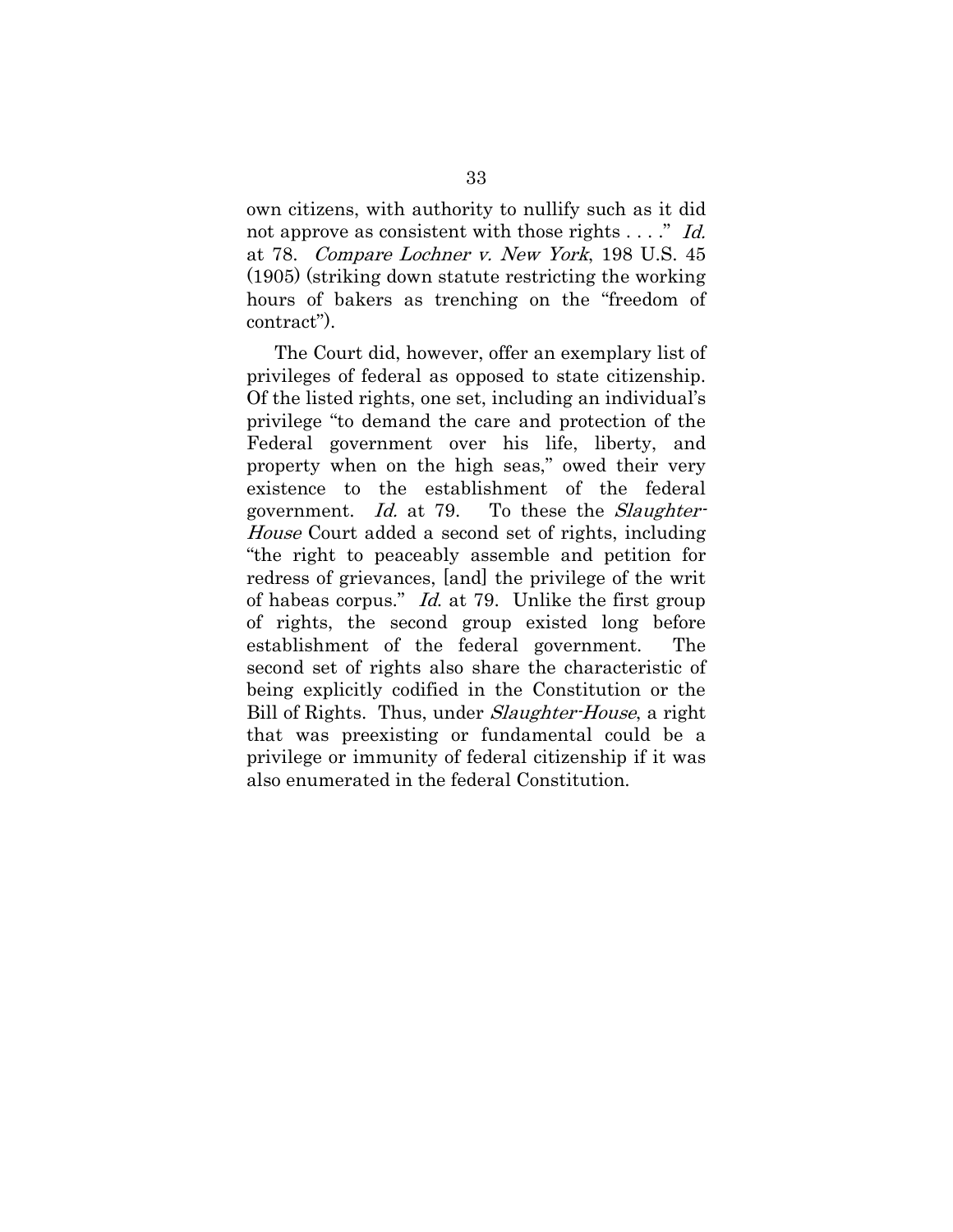### C. Subsequent Decisions Concerning Incorporation of the Bill of Rights Provisions Under the Privileges or Immunities Clause Should Be Overruled to the Extent They Are Inconsistent with Slaughter-House Itself.

1. In *Slaughter-House*, facing a *Lochner-like* claim, the Court had no reason to address whether every one of the provisions of the Bill of Rights qualified as a privilege or immunity of national citizenship. Indeed, two such rights — the First Amendment rights to peaceably assemble and to petition for redress of grievances — were articulated nearly word-for-word by the *Slaughter-House* Court as examples of privileges of **federal** citizenship that States could not abridge. Slaughter-House Cases, 83 U.S. at 79.

2. But, follow-on decisions of the Court consistently relied on the case to refuse to characterize provisions of the Bill of Rights as privileges or immunities of United States citizens. These later decisions completely ignored the examples *Slaughter-House* gave of certain fundamental, enumerated rights as falling within the coverage of the Privileges or Immunities Clause, opting instead to limit the Clause's applicability to rights that existed only by virtue of the creation of the federal government, not rights that predated that event or were codified at the Founding. Maxwell v. Dow, 176 U.S. 581, 596 (1900).

Under this reasoning, (i) the Fifth Amendment's grand jury right, id., and (ii) right to be free from self-incrimination, Twining v. New Jersey, 211 U.S. 78 (1908), (iii) the Sixth and Seventh Amendment's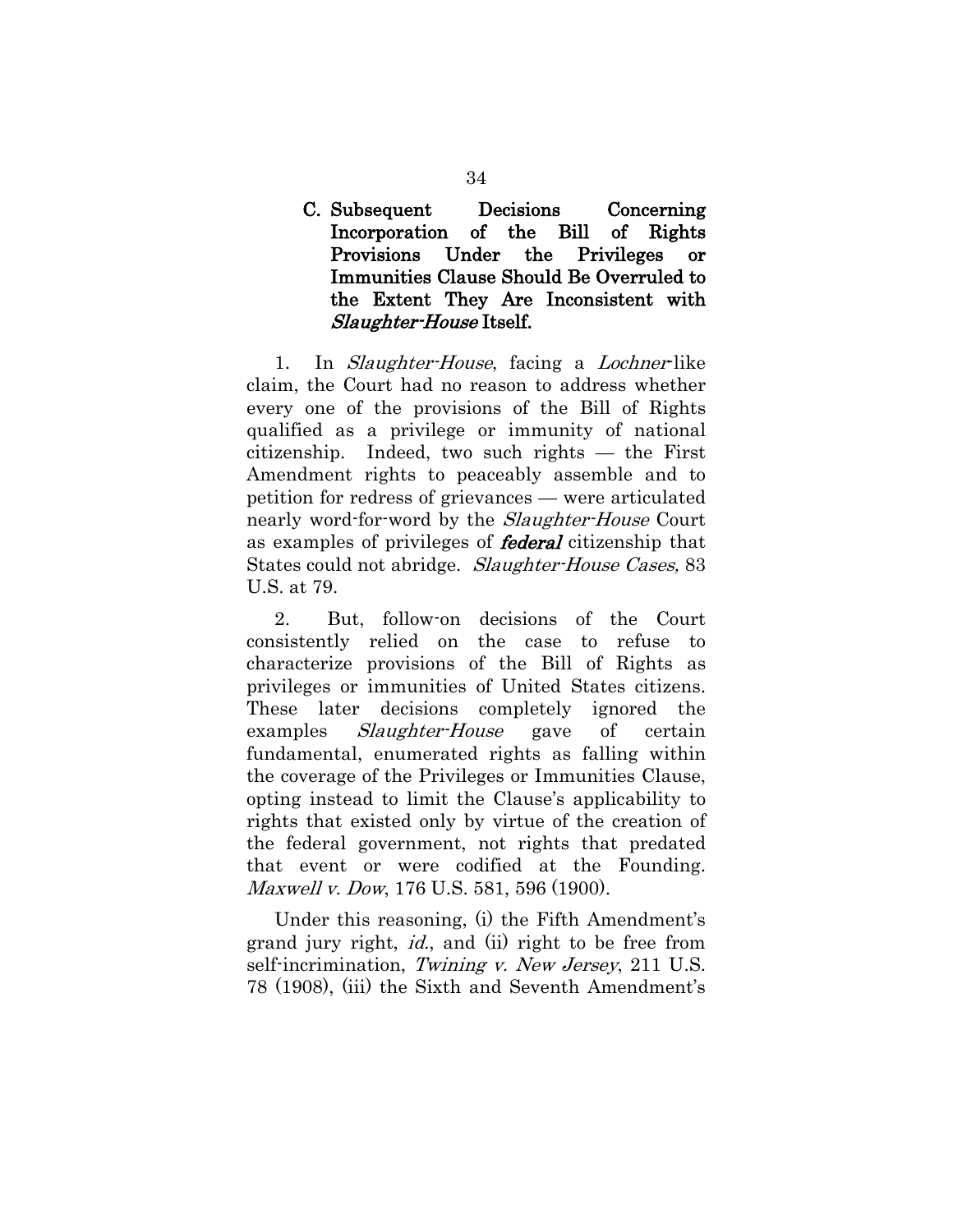jury trial rights, Maxwell, 176 U.S. at 596, Walker v. Sauvinet, 92 U.S. 90 (1875), and (iv) the Eighth Amendment's freedom from cruel and unusual punishment, In re Kemmler, 136 U.S. 436 (1890), were held **not** to be privileges or immunities of United States citizens. According to the Court in these various cases, these explicitly mentioned rights did not apply to state actors.

This restated rule, of course, would also exclude the right to habeas corpus and the right to peaceably assemble — rights that were preexisting in 1789 and later present in the Bill of Rights. Thus, these subsequent cases, although superficially relying on Slaughter-House, fumble the logic of the case, and to this extent unjustifiably narrow the Privileges or Immunities Clause. And it goes without saying that the purported federalism foundation for these cases has also been completely eroded, given the rise of selective incorporation doctrine and its application to most provisions of the Bill of Rights in the twentieth century and beyond.

3. Furthermore, sight should not be lost of the fact that the Bill of Rights provisions these cases distorting *Slaughter-House* refused to apply against the States track fairly closely the same rights that the modern Court has so far declined or refused to incorporate selectively under its current Fourteenth Amendment Due Process Clause jurisprudence. The holdings of these cases narrowing Slaughter-House thus might be harmonized with incorporation precedent on a view that the un-incorporated rights were more structural than personal, such that they did not count as a true "*privilege or immunity*." AKHIL REED AMAR, THE BILL OF RIGHTS 221 (1998) (proposing a "private right" "filter" for determining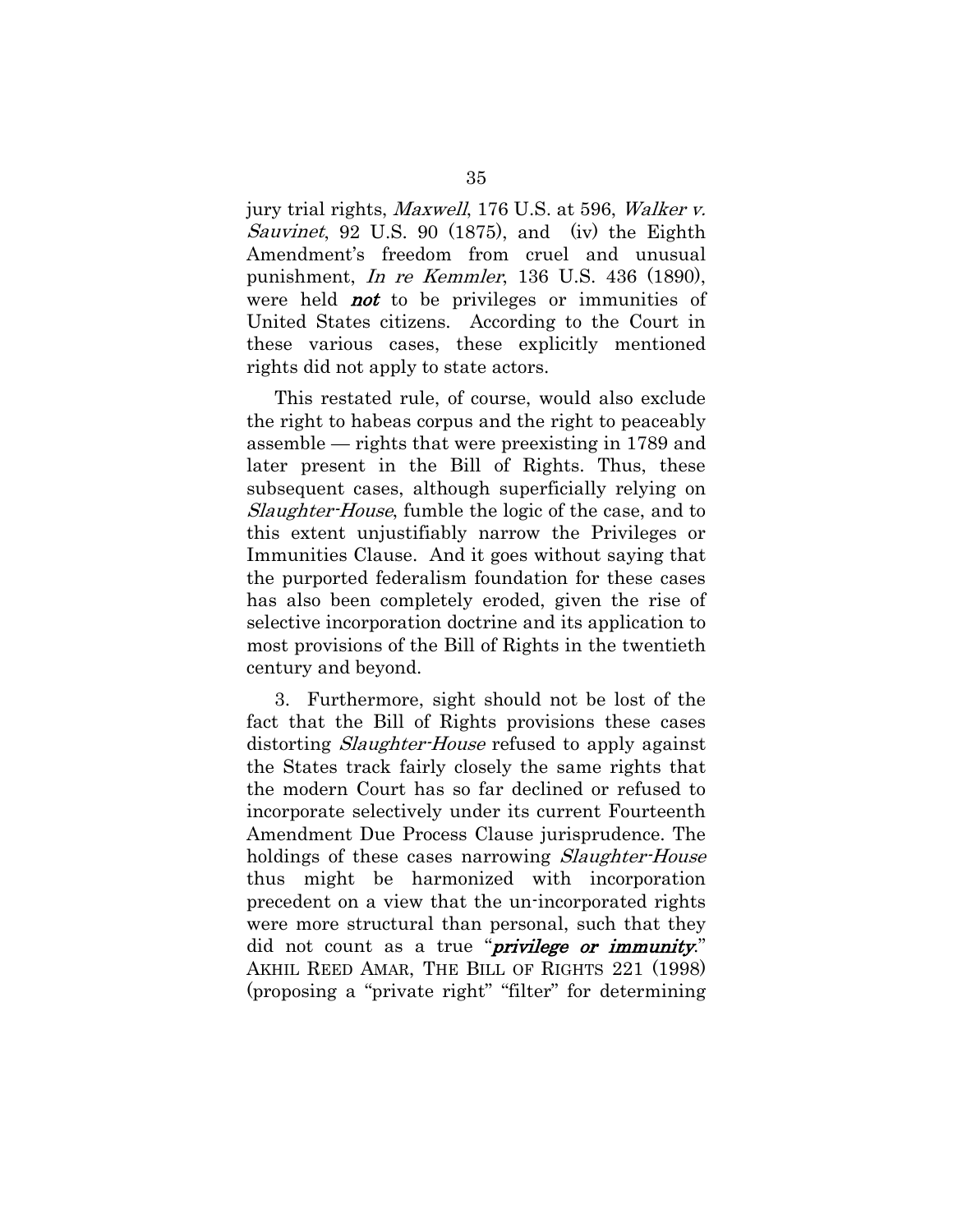whether a particular Bill of Rights provision counts as a "privilege or immunity" of federal citizenship).

#### D. The Right Protected by the Second Amendment Should Be Considered a Privilege or Immunity of Citizens of the United States.

The Second Amendment, unlike the other freedoms of the Bill of Rights, satisfies both aspects of the definition of "privileges or immunities of citizens of the United States" carved out in Slaughter-House. First, like the right to habeas corpus or the Petition Clause right, it could properly be considered a privilege or immunity of federal citizenship since it is a preexisting right that is explicitly codified in the United States Constitution. Moreover, unlike the jury trial or other procedural rights considered by the Court in early Fourteenth Amendment cases, the right to keep and bear arms is plainly a substantive, personal right. "There seems to us no doubt, on the basis of both text and history, that the Second Amendment conferred an individual right to keep and bear arms." Heller, 128 S. Ct. at 2799.

Second, the right protected by the Second Amendment also springs from the essential character of the federal government. As this Court recognized in *Heller*, "the threat that the new Federal Government would destroy the citizens' militia by taking away their arms was the reason that right — unlike some other English rights was codified in a written Constitution." Id. at 2801. Without the right, the citizenry would have no power to protect itself against potential **federal** tyranny.